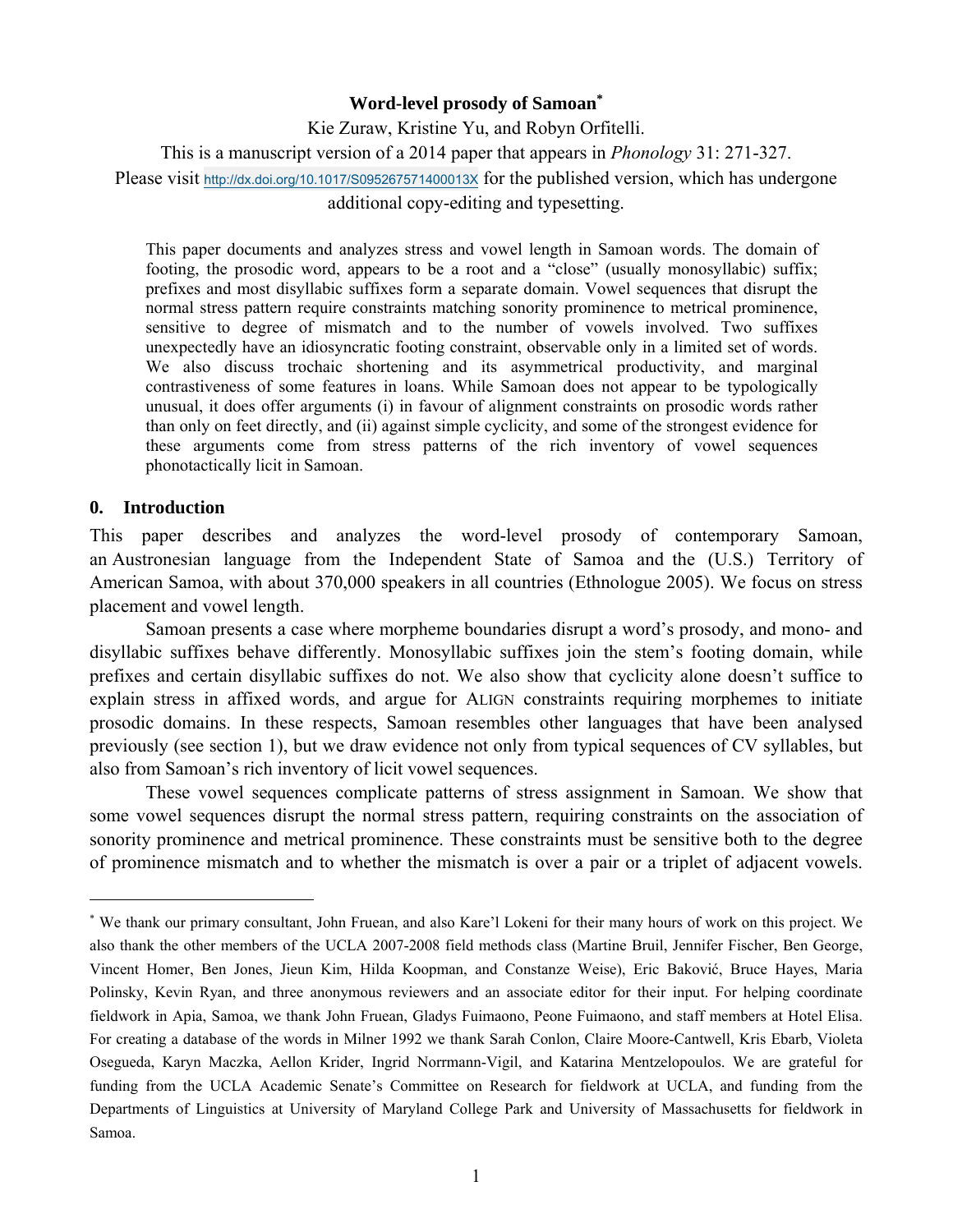Three-vowel sequences further require an unexpected morpheme-specific prosodic constraint, whose effects are observable only in a small set of words.

 A further point of interest concerns length alternations characterisable as trochaic shortening. For our consultants, there is an inviolable restriction against long-vowel penults if the ultima is light. This restriction triggers length alternations, as well as avoidance of one affix. But, alternations that require positing an underlying form different from the unaffixed surface form appear less productive, suggesting that they are less learnable. Finally, we find sensitivity in loanwords to features not normally contrastive in Samoan, in secondary stress and in vowel/glide distribution.

In section 1 below, we review four previous theoretical approaches that have been taken to explain similar effects in other languages; the one we adopt uses alignment constraints within Optimality Theory (Prince & Smolensky 1993/2004) to generate prosodic word structure. Section 2 provides background information on Samoan and our data-collection methods. In section 3, we present stress in monomorphemic words, including its phonetic realization. In section 4 we treat stress under compounding, suffixation, prefixation, and reduplication. We then turn to complications in the basic stress system and what they tell us about footing domains: sections 5 and 6 deal with trochaic shortening and restrictions on long vowels or sequences of identical vowels, and section 7 deals with the special stress behaviour of some vowel sequences (including an unexpected stress requirement for certain suffixes). Sections 4 through 7 show that affix-size differences cannot be accounted for by cyclicity alone; rather, ALIGN constraints are needed. Samoan therefore not only constitutes unambiguous evidence for suffix-size/stress interactions in an Austronesian language, but provides further evidence for existing approaches to stress assignment. In section 8 we present speculative description of glide formation and insertion, and section 9 summarizes and concludes.

# **1. Previous approaches to morphological effects on word prosody**

This section reviews previous accounts of how morpheme boundaries and affix size affect word prosody.

# **1.1. Boundaries as disruptors of word prosody**

In the theory of prosodic domains of Selkirk 1978, Selkirk 1980, Nespor and Vogel 1986, and elsewhere, morphological and syntactic structure project prosodic structure, which affects phonological rule application. For example, a rule might insert a prosodic-word (p-word) boundary at the beginning of every lexical word, resulting in schematic prosodic structures such as in (1). We assume that one pword can dominate another (Ito & Mester 1992).

(1) Schematic prosodic structure projected by morphological structure

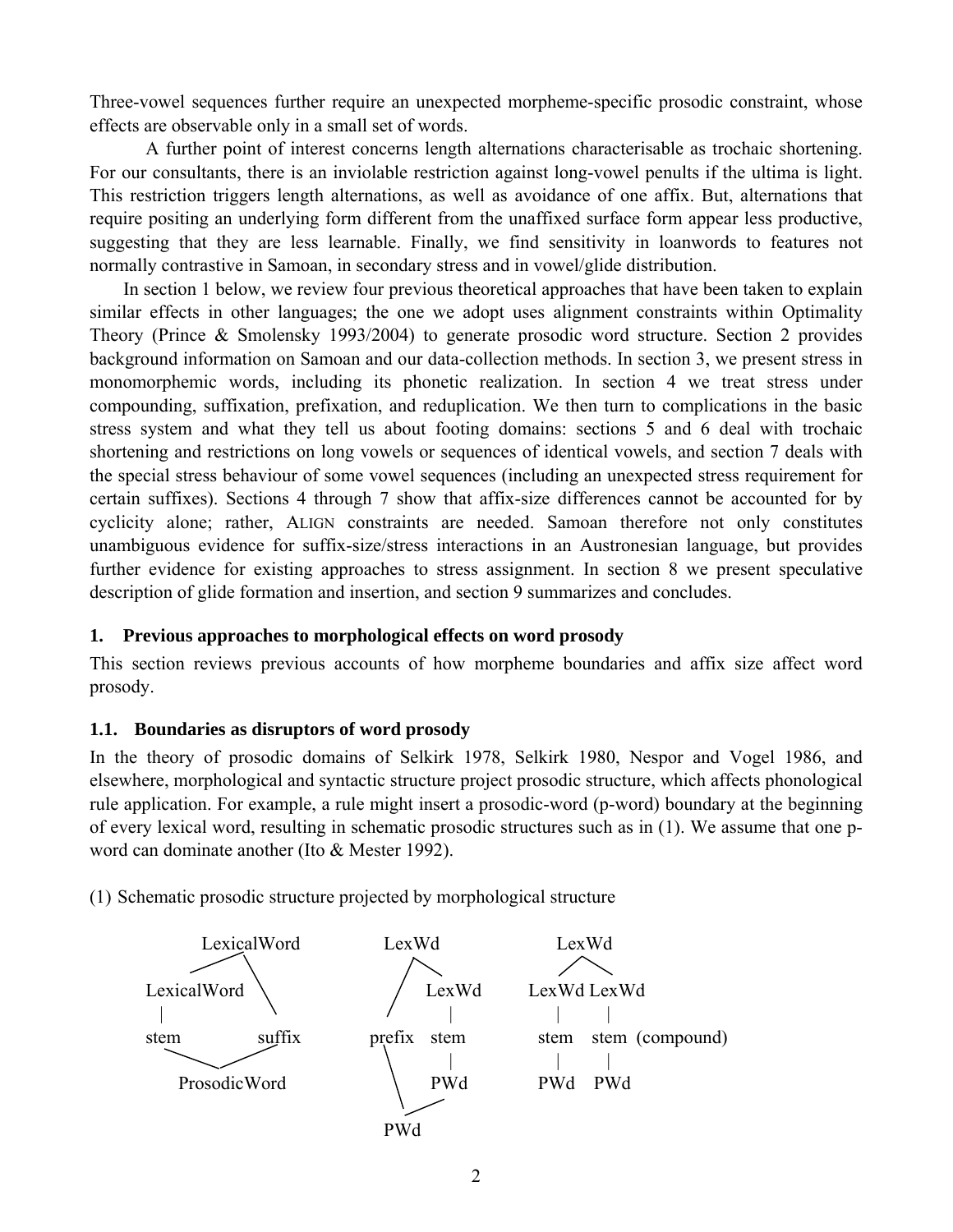Adaptations of this approach into Optimality Theory, such as Peperkamp 1997, use ALIGN constraints (McCarthy & Prince 1993b) to derive these prosodic structures. For example, ALIGN(LexWd, L; PWd, L) requires the left boundary of every lexical word to coincide with the left boundary of some p-word.

 The prosodic word is generally assumed to be the domain of footing. Therefore, p-word boundaries disrupt the footing pattern. For the structures in (1), a disruption will occur between prefix and stem, and inside a compound. A stem and suffix, on the other hand, will have the same footing as a monomorphemic word. It is also possible that morphological boundaries project feet directly, without the intermediary of the prosodic word, as assumed in Kager 1997 for Sibutu Sama. Finally, some authors have argued for multiple domain types that are approximately word-sized, including Rice (1992), who argues that three labels are required to account for the domains of various phonological processes found in Slave (Rice 1989) and some other Athapaskan languages.

 An alternative to prosodic domains is offered in Lexical Phonology, which cyclically interleaves affixation and stress rules (Siegel 1974, Kiparsky, 1983). For the example in (1), the footing difference would be due to the order suffixation, then footing, then prefixation and compounding. This interleaved approach allows further distinctions between, say, early and late suffixes. Hargus (1988), for example, argues for a rich system of levels in Sekani/Tsek'ene. A related approach to interleaving uses Optimality Theoretic output-output correspondence constraints (among others, Kenstowicz 1995, Benua 1997, Burzio 1997): different affixes are subject to higher- or lowerranking faithfulness to the base's prosody.

 A third major approach to explaining morphological effects on prosody has been the use of different boundary types. Chomsky and Halle (1968) (who do not use feet) treat English *–(i)an* as bearing a "+" boundary, and  $-ism$  a "#" boundary. If prefixes bear a # boundary, and suffixes a + boundary, then stress rules can ignore + but be sensitive to  $#$ . Selkirk (1980) argues that this theory is excessively powerful, allowing a language to have a footing rule sensitive to  $+$  but not to  $#$ .

 Prosodic domains, morphology/phonology interleaving, output-output correspondence, and boundary types are not inherently in conflict—Inkelas (1989), for example, develops a theory that employs the first two—but these approaches usually provide competing explanations of the same facts. Section 9.2 compares our account of Samoan word prosody using prosodic domains to the alternatives.

# **1.2. Affix-size differences**

As will be seen in sections 4.2 and 4.3, in Samoan the size of a suffix is crucial for whether it disrupts word prosody. Reports of a prosodic distinction between mono- and disyllabic suffixes or enclitics abound, although the distinction does not always imply that either type of suffixation is treated differently from a monomorphemic word. For example, Anderson and Otsuka (2006) treat the monosyllabic demonstratives of Tongan (Churchward 1953) as enclitics, because they shift stress to the right (*móko* 'gecko', *mokó-ni* 'this gecko'), and the disyllabic demonstratives as separate words (*mòko éni* 'this gecko'). However, the stress data are also consistent with right-to-left footing of the noun+demonstrative sequence: *mo(kó-ni)*, *(mòko)-(éni)*—in both cases, the stress pattern is the same as in a monomorphemic word. Suffixation in Fijian follows the same pattern (Scott 1948, p. 744, Dixon 1988). Similarly, in Rotuman (Austronesian; closely related to Polynesian), Hale, Kissock and Reiss (1998) leave open whether disyllabic suffixes form a separate *domain* of footing or merely form a separate foot, as they would in the absence of a morpheme boundary. McCarthy (2000) analyzes the distinction between monosyllabic and disyllabic suffixes in Rotuman in prosodic-word terms by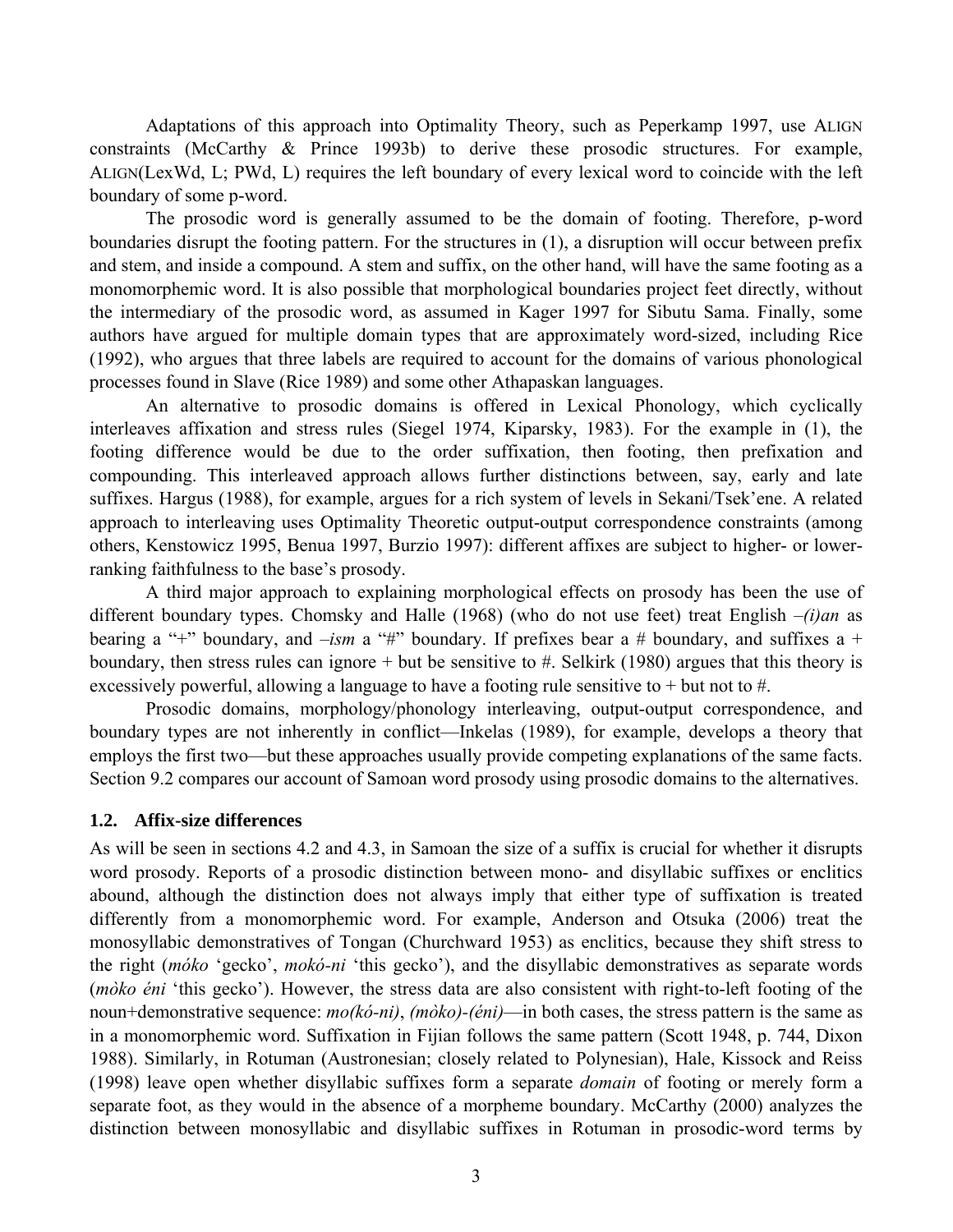having an ALIGN constraint that prefers the stem and suffix to form separate p-words, overridden by the higher-ranked requirement of foot binarity, so that monosyllabic suffixes join the stem's p-word.

 In several Australian languages, however, there is a clearer stress distinction between monoand disyllabic suffixes, such as in Warlpiri (Nash 1980), Yidiny (Dixon 1977a, Dixon 1977b), Diyari (Austin 1981), Dyirbal (Dixon 1972), and Ngalakgan (Baker & Harvey 2003, Baker 2008). In Ngalakgan a disyllabic suffix (underlined in (2)) restarts the left-to-right footing pattern. As shown in (2), the stress patterns of suffixed words are different from those of monomorphemes, and also different from what would be expected if every disyllabic suffix initiated a new footing domain:

(2) Ngalakgan stress (Baker 2004, p. 5)

| <i>actual stress</i>                                  | $(fotoy?)-ki$       | $(fotoy?)-(kikka?)$ | $(fotoy?)-ki-p(pùlu)$      | $(totopy?)-ki-p(pùlu-k)ka?$                                                                                                                           |
|-------------------------------------------------------|---------------------|---------------------|----------------------------|-------------------------------------------------------------------------------------------------------------------------------------------------------|
| pattern                                               |                     |                     |                            |                                                                                                                                                       |
| pattern if<br>monomorphemic                           | same as<br>attested | same as attested    | * $(fotoy?)-(k\in ppu)$ lu | *( $\frac{\text{t}(\text{otoy}) - (\text{k} - \text{ppu})(\text{h}-\text{k} \text{k} \cdot \text{h})}{(\text{h}-\text{k} - \text{k} \cdot \text{h})}$ |
| pattern if each<br>suffix initiates<br>footing domain | same as<br>attested | *(tótoy?)-ki-kka?   | same as attested           | same as attested                                                                                                                                      |
|                                                       | 'aunt-your'         | 'aunt-your-LOC'     | 'aunt-your-PL'             | 'aunt-your-PL-LOC'                                                                                                                                    |

 Most accounts employed to explain such affix-size differences are domain-based. As Baker (2004) discusses, merely interleaving suffixation and stress assignment wrongly predicts that after (ʈótoyʔ)-ki is suffixed with *-ppulu*, there is enough material to form a new foot, left-to-right as usual, yielding \*(totoy?)-(ki-ppu)lu. He instead uses domains: every morpheme prefers to be a separate foot, but not at the expense of creating a subminimal foot. When two monosyllabic suffixes are adjacent, PARSE-σ (Prince & Smolensky 1993/2004) breaks the tie and foots the two syllables together.

 McCarthy and Prince (1994) also use domains to treat similar facts in Diyari. In Diyari, a monosyllabic suffix can't initiate a foot even if another monosyllabic suffix follows: *(máda)-la-ntu* 'hill-characteristic-proprietive'. McCarthy and Prince adopt the footings of Poser's (1989) rule-based analysis, but use ALIGN constraints to establish the domain of footing (p. A6). The end of every stem closes off a prosodic word, *[[[mada]-la]-ntu]*, preventing footing of subminimal *–la* or *–ntu*. This has similar effects as Poser's (1989) analysis, which foots each affix independently, then removes monosyllabic feet. Alderete (2009) extends the ALIGN-based analysis to Dyirbal, Warlpiri, and Pintupi, giving further arguments for the recursive prosodic-word structure.

 Crowhurst (1994) analyzes Diyari in terms of direct morpheme-to-foot alignment constraints. ALIGN(Morpheme,L; Foot,L) instructs every morpheme to initiate a foot, though not at the cost of subminimal feet (\**(máda)-(là)-(ntù)*) or of a foot that contains a morpheme boundary (\**(máda-(là-ntù)*). Crowhurst shows that Dyirbal (Dixon 1972), by contrast, allows a foot to span a morpheme boundary, so two successive monosyllabic suffixes are footed together. (Kager (1997) analyzes Dyirbal in terms of p-word structure: the root ends with a p-word boundary, but there are no p-word boundaries within the sequence of suffixes, so the suffixes form a single footing domain.) Crowhurst further contrasts Gooniyandi (McGregor 1990), where a root plus any number of monosyllabic suffixes behaves as though monomorphemic (whereas a disyllabic suffix always initiates a new foot). Kenstowicz (1997b) analyzes Diyari, Dyirbal, and other related languages in terms of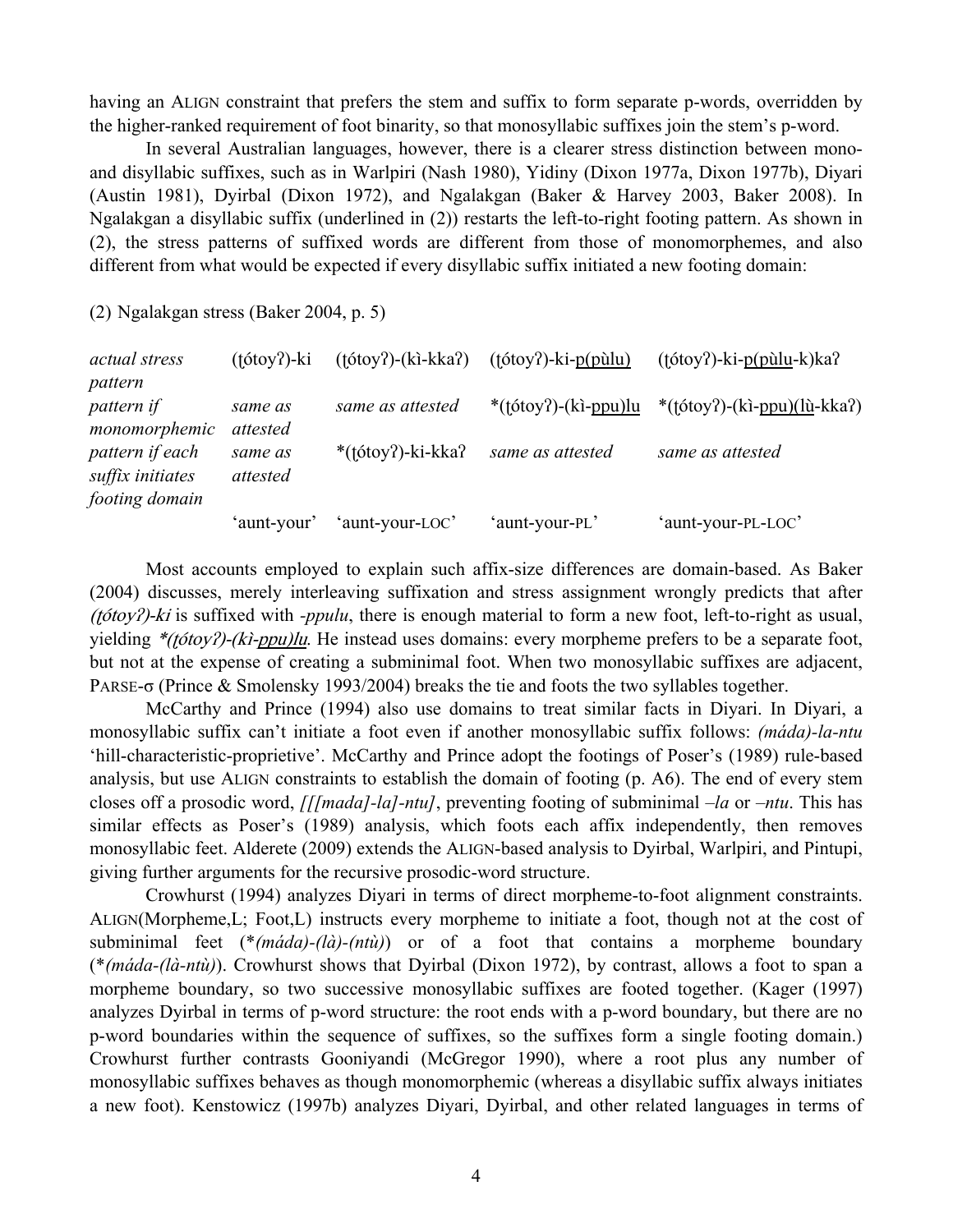violable paradigm uniformity: Diyari *\*(máda)-(là-ntu)* is ruled out because the grammar prefers the suffix to have the same (unstressed) realization everywhere.

 In summary, accounts of affix size differences have largely used ALIGN constraints either to place foot boundaries at morpheme boundaries directly or to establish the p-word as a domain of footing; the size differences themselves emerge from interactions with minimum foot-size requirements. Some of the data are not explainable with cyclicity alone, though the literature generally does not fully explore all the analytic possibilities.

 Affix-size differences in Samoan will be treated in sections 4 through 7. The basic stress data are compatible with multiple analyses, but we will conclude from words with two suffixes that cyclicity alone is inadequate and ALIGN constraints are needed.

#### **2. Language Background and Data Collection**

#### **2.1. Language Background**

All data in this paper are from the *tautala lelei* register of speech (which preserves more segmental contrasts than the other register, *tautala leaga*), described in most other work on Samoan. The phoneme inventory is shown in (3). The symbols have their IPA (International Phonetic Association 1999) values, except that  $/t/$  is usually heavily affricated ( $[t^s]$ ). The phonemes in parentheses are restricted to loanwords.

(3) Samoan phoneme inventory

| p | t        | (k)    | $\frac{1}{2}$ | i, ii | u, u  |
|---|----------|--------|---------------|-------|-------|
|   | $f, v$ s |        | (h)           | e, e: | 0, 0. |
| m | n        | n      |               |       | a, ar |
|   |          | 1, (1) |               |       |       |

 Samoan phonotactics require every consonant to be followed by a vowel, yielding syllables like  $(C)V$ ,  $(C)V$ ; and possibly  $(C)VV$ , but not  $(C)VC$ . We assume that  $(C)V$ : and  $(C)VV$  are bimoraic.

#### **2.2. Data Collection**

All transcriptions in this paper are of our consultants' speech. Data were collected in one- to two-hour sessions from September 2007 to November 2008 with one main consultant, age 19, who was born and raised in Upolu and had moved to the Los Angeles area 4 years previously. Elicitation items were often found using Milner (1993) or Mosel and Hovdhaugen (1992). The consultant was given the Samoan written form and asked to confirm that he was familiar with the word, to pronounce the word a few times, and to check the gloss. All words were elicited in isolation, where the stress patterns were the clearest to our ears (see Sections 3.2, 3.5), though some morphologically complex words, such as inflected verbs, were first elicited in sentences.

 Critical items were also elicited and recorded from six consultants in Apia, Samoa in November 2011, and our primary consultant again in Los Angeles. Recordings were made with a headmounted microphone (Shure SM10A). The consultants in Samoa included 4 men and 2 women, aged  $27.3 \pm 6.9$  (SD) years, from the capital city of Apia and other areas of Upolu and Savai'i. All of them spoke primarily Samoan in daily life and were literate in Samoan, but also spoke English as a second language with some fluency. English was used as the contact language. In these sessions, each Samoan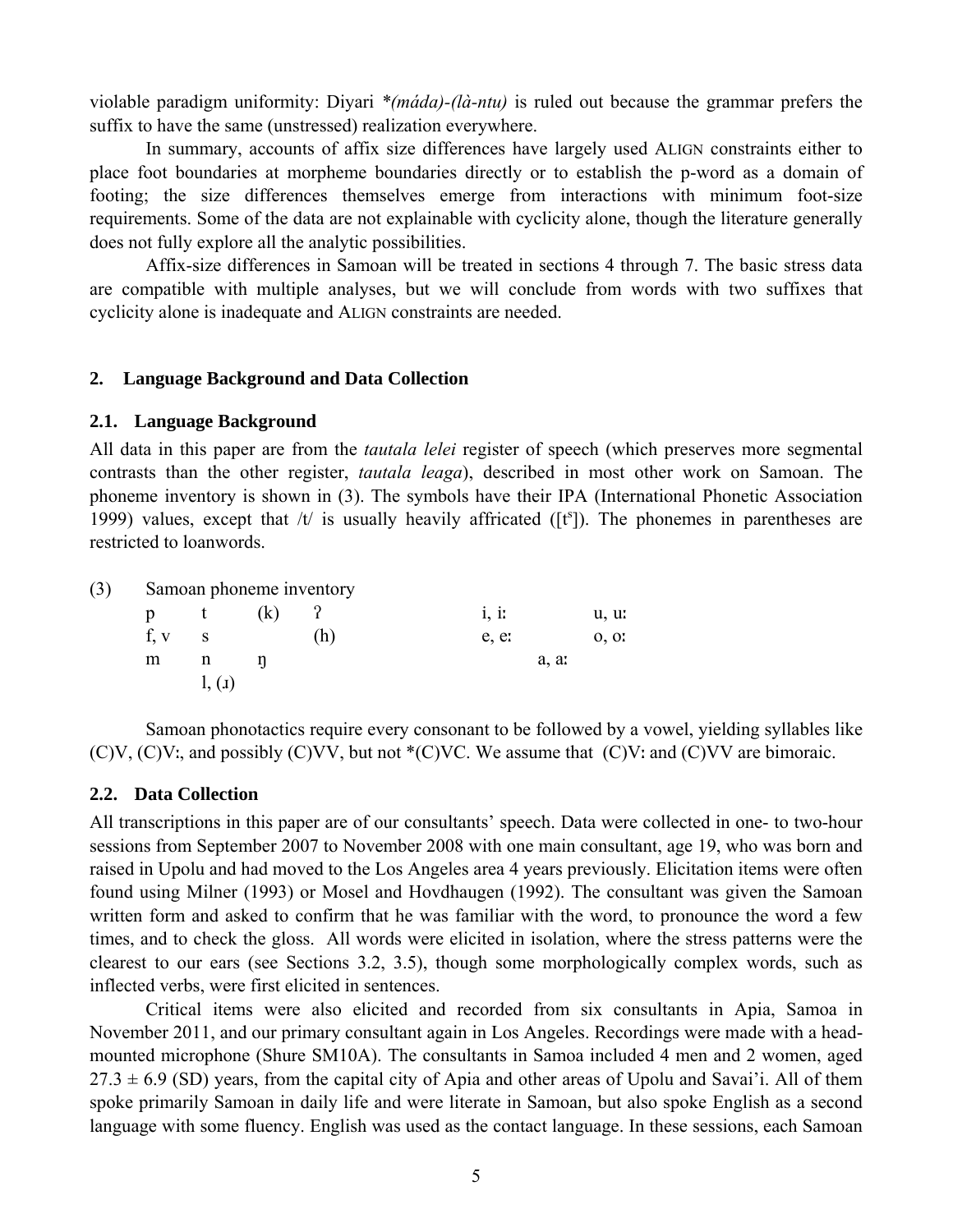word was presented to the consultant on a slide on the computer screen, usually with a picture representing the meaning. For some morphologically complex words, such as verbs with the ergative *-a* suffix in the Appendix, we sometimes presented both a base and derived form and elicited the word in a sentence frame.

The consultant was asked to confirm familiarity with the word and was recorded pronouncing the words and sentences. To elicit judgments about stress patterns other than the one originally pronounced by the consultant, the investigator uttered a pronunciation with an alternate stress pattern and asked if the alternate pronunciation was acceptable. Then, the consultant was asked to pronounce it him/herself and to confirm that it indeed sounded acceptable/unacceptable. Consultants often volunteered pronunciations with alternate stress patterns. We did not ask consultants to abstract stress patterns away from the pronunciation of the word, such as by hand-tapping on the stressed syllable.

# **3. Stress in monomorphemes**

In this section we describe the stress pattern in monomorphemic words, not including underlying long vowels in penults (see section 5) and certain vowel sequences (see section 7). We look at primary stress and secondary stress, including their phonetic realization, and give an analysis in Optimality Theory (Prince & Smolensky 1993/2004).

### **3.1. Primary stress in monomorphemes**

The basic primary stress pattern of Samoan is simple: a moraic trochee at the right edge of the word (Homer 2007a). Stress is on the last vowel if long, and otherwise on the second-to-last. Examples are given in (4), with parentheses enclosing presumed feet, and acute accent marking primary stress.

|  | (4) Basic primary stress pattern: moraic trochee at right edge |  |
|--|----------------------------------------------------------------|--|
|  |                                                                |  |

| $V$ :#           |             | VV#     |        | VCV#              |           |                     |                |
|------------------|-------------|---------|--------|-------------------|-----------|---------------------|----------------|
| $la(v\acute{a})$ | 'energized' | le(léi) | 'good' | $(\text{mánu})^1$ | 'bird'    | $ma(n6\eta i)$      | to smell good' |
|                  |             |         |        | (sámi)            | 'sea'     | pu(líni)            | 'pudding'      |
|                  |             |         |        | (áta)             | 'picture' | i(n <sub>o</sub> a) | 'name'         |

 Samoan primary stress is similar to Fijian (Dixon 1988; Schütz 1978, 1985), where, in Hayes's (1995) analysis, a word ends with a moraic trochee. In both Fijian and Samoan, there are no surface forms with a short final vowel and a long penultimate vowel (e.g., \*[máːnu])—see Section 5. We will see a systematic set of exceptions to the basic pattern in Section 7.

# **3.2. Phonetic realization of primary stress**

 $\overline{a}$ 

Samoan primary stress appears to be realized with three primary acoustic features: amplitude, duration, and fundamental frequency (f0). Amplitude and duration were not investigated systematically; all else being equal, stressed syllables seem louder than unstressed, and the consonant after the stressed vowel may be lengthened (see footnote 1). We have investigated f0 systematically (Orfitelli & Yu 2009): f0 rises on the stressed mora, shown in the pitch tracks in (5). We label this rise as an LH pitch accent, without notating tonal association (i.e.,  $L^*$ +H or  $L$ +H\*), since we have no evidence for a difference in

<sup>&</sup>lt;sup>1</sup> We typically perceived and transcribed post-stress consonants as long or half-long ([mán·u], [manóŋ·i], etc.), but we omit those marks from the transcriptions here because we did not carry out a systematic study.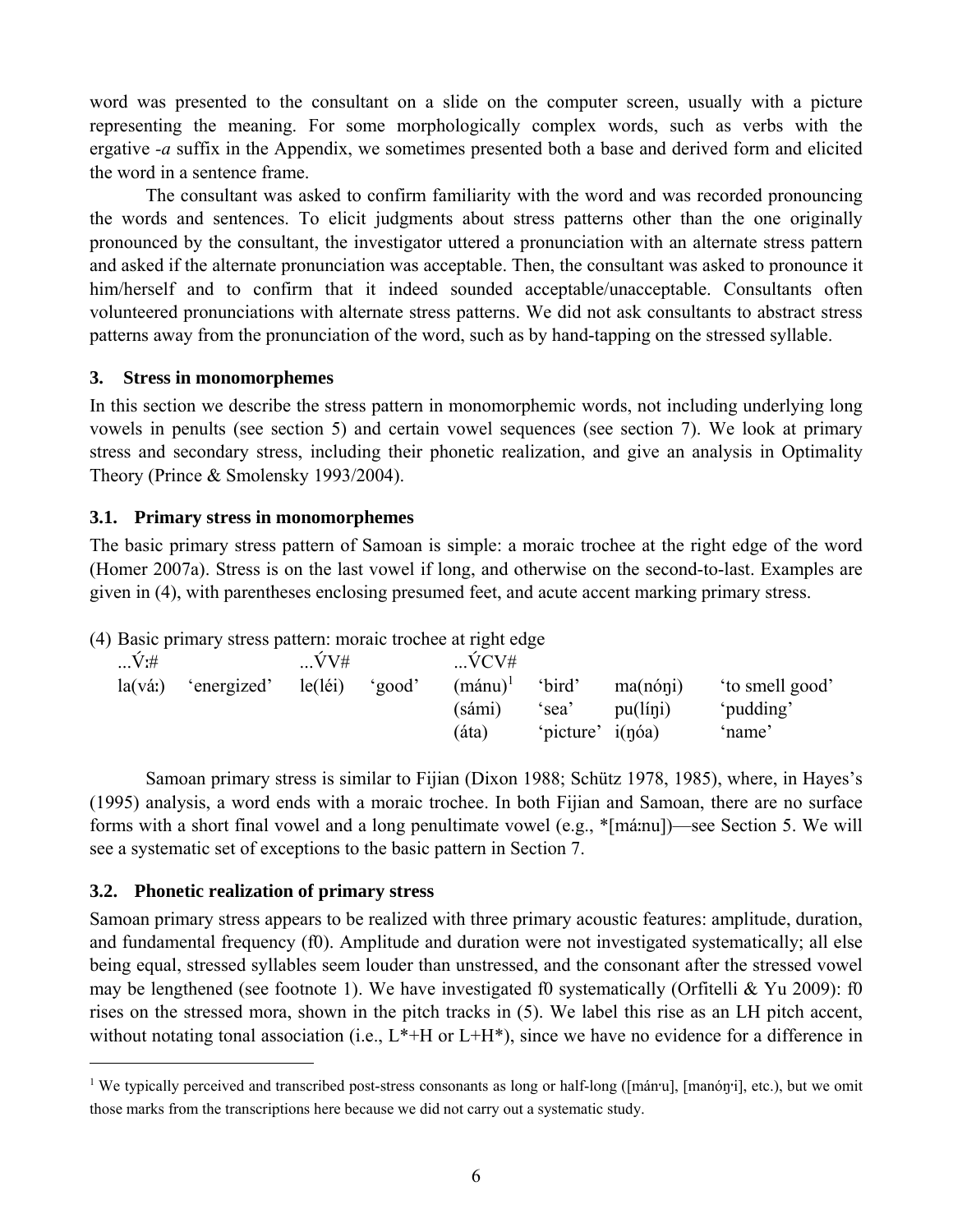stability of tonal alignment of the L or H target, nor for a meaning contrast based on tonal alignment (Arvaniti, Ladd, & Mennen 2000; Pierrehumbert & Steele 1989). Shaded boxes in (5) highlight the stressed mora (and preceding consonant) and its f0 rise, which is followed by an utterance-final fall. The f0 rise of a stressed long vowel, e.g. la(váː), is over its first half.



# **3.3. Analysis of basic primary stress**

Our analysis of primary stress is straightforward: a bimoraic foot is required at the end of the word. The can be captured in Optimality Theory with Prince & Smolensky's (1993/2004) constraints EDGEMOST (p. 35), FOOTBINARITY (p. 50), and RHYTHMTYPE (p. 56). The definitions we assume are given in (6), and (7) illustrates the pattern with a tableau.

- (6) Constraint definitions for basic primary stress
	- EDGEMOST(F';R;Word), abbreviated EDGEMOST-R: the end of the prosodic word must coincide with the end of a primary-stressed foot

FOOTBINARITY: a foot must contain exactly two moras

RHYTHMTYPE=TROCHEE: a foot must have stress on its initial mora, and its initial mora only (we assume that in a stressed long vowel, the stress belongs to the first mora)

(EDGEMOST-L AND RHYTHMTYPE=IAMB are ranked too low to be active.)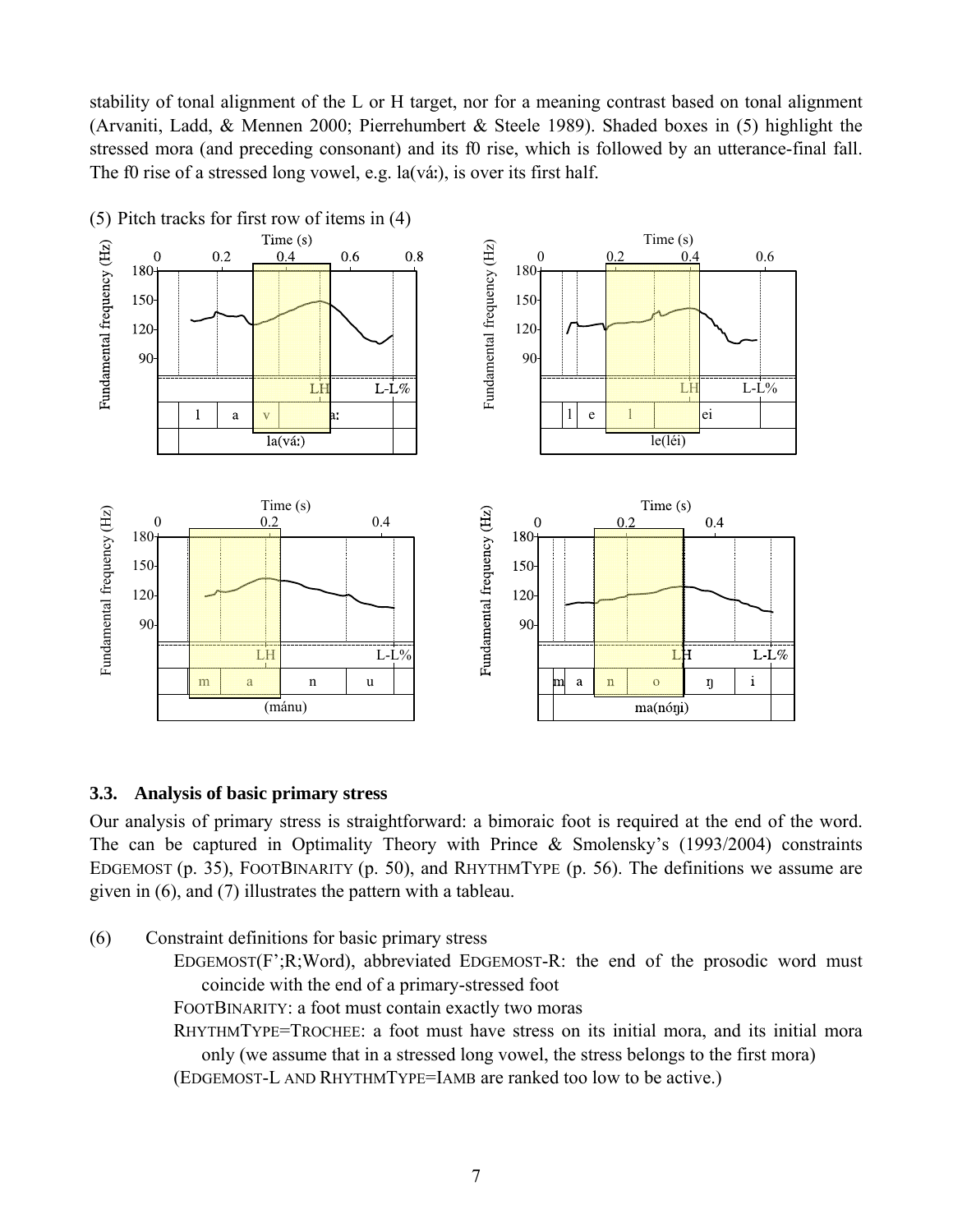(7) Tableau for basic primary stress

| $\frac{1}{2}$ in joa $\frac{1}{2}$ | <b>FOOTBINARITY</b> | RHYTHMTYPE=<br><b>TROCHEE</b> | EDGEMOST-R |
|------------------------------------|---------------------|-------------------------------|------------|
| i(n <sub>o</sub> a)<br>œ<br>a      |                     |                               |            |
| i(noá)                             |                     | *                             |            |
| ino(4)<br>$\mathcal{C}_{0}$        | $\ast$              |                               |            |
| íno)a                              |                     |                               | *          |

While the data presented thus far support don't support any ranking arguments for these three constraints, we will see in Section 7 that EDGEMOST-R is dominated.

# **3.4. Secondary stress in monomorphemic loans**

It's difficult to find convincingly monomorphemic native words with four or more moras. Some examples are given in (8) (grave accent marks secondary stress), but, as is typical, they seem to be reduplicated (if not productively); to contain a sequence that can be an affix, such as [maː-]; or to possibly have undergone vowel lengthening.

(8) Secondary stress in native words

| $(v\dot{a}o)(v\dot{a}o)$                 | 'restrain' | $(m\grave{a}$ : $)(l\grave{b}$ : $)(l\acute{b}$ : $)$ | 'rest' |
|------------------------------------------|------------|-------------------------------------------------------|--------|
| $(l\grave{e}$ : $)(m\acute{u}$ : $)$     |            | 'gentle, slow' cf. na: lemulemu 'soft' (Milner 1993)  |        |
| $(t\text{ali})(\text{\'e})$              | 'laugh'    | cf. maile 'funny' (Milner 1993)                       |        |
| $f_0$ (láu) ~ (fò:)(láu) 'travel by sea' |            |                                                       |        |

 Long monomorphemes tend to be English loans. In 5-mora loans where neither of the first two vowels is epenthetic (as compared to the English), secondary stress falls on the first mora (9). In Prince's (1983), terms, Samoan displays an initial dactyl effect. In (9), vowels with stressed English correspondents are underlined, and those with no English correspondent are bold. Even when the first vowel does not correspond to a stressed English vowel ('democracy', 'Olympics'), it bears stress. The sole exception is 'philosophy' (no underlining, because final [ia] makes the source language unclear).

(9) 5-mora loans, first two vowels non-epenthetic—items to elicit drawn from Cain 1986

| (tèmo)ka(lási)                                                                                   | *te(mòka)(lási)                   | 'democracy'   |
|--------------------------------------------------------------------------------------------------|-----------------------------------|---------------|
| $(2\delta l\underline{i})mi(pika)$                                                               | $*$ ?o(limi)(píka)                | 'Olympics'    |
| (m <u>à</u> te)ma(tík <b>a</b> )                                                                 | *ma(tèm <u>a</u> )(tík <b>a</b> ) | 'mathematics' |
| (mili) o(n <u>é</u> a)                                                                           | *mi(lio)(néa)                     | 'millionaire' |
| $(k$ èmi)s <b>i</b> $(t$ é.                                                                      | $*k$ <u>e(misi)</u> (téxi)        | 'chemistry'   |
| $(h\text{èmi})\text{si}(\text{fia})$                                                             | *he(misi) $(fia)$                 | 'hemisphere'  |
| (m <u>ì</u> ni)s <b>i</b> (táː)                                                                  | $*mij(n)si)(ta)$                  | 'minister'    |
| (kilo)ka(láma)                                                                                   | *ki(lòka)(láma)                   | 'kilogram'    |
| $(p\hat{a}k)$ si(tána)                                                                           | *p <u>a</u> (kisi)(tána)          | 'Pakistan'    |
| $(p \underline{\text{à}} \underline{\text{le}}) \underline{\text{si}} (\underline{\text{tina}})$ | $*pa(lèsi)(tína)$                 | 'Palestine'   |
| $(v)$ ie) ti $(n$ áme                                                                            | $*$ vi( $\dot{e}$ ti)(náme)       | 'Vietnam'     |
| (m <u>è</u> la)ne(sía)                                                                           | *me(làne)(sía)                    | 'Melanesia'   |
| $(misi)$ o(n <u>á</u> xe)                                                                        | *mi(sìo)(ná.re)                   | 'missionary'  |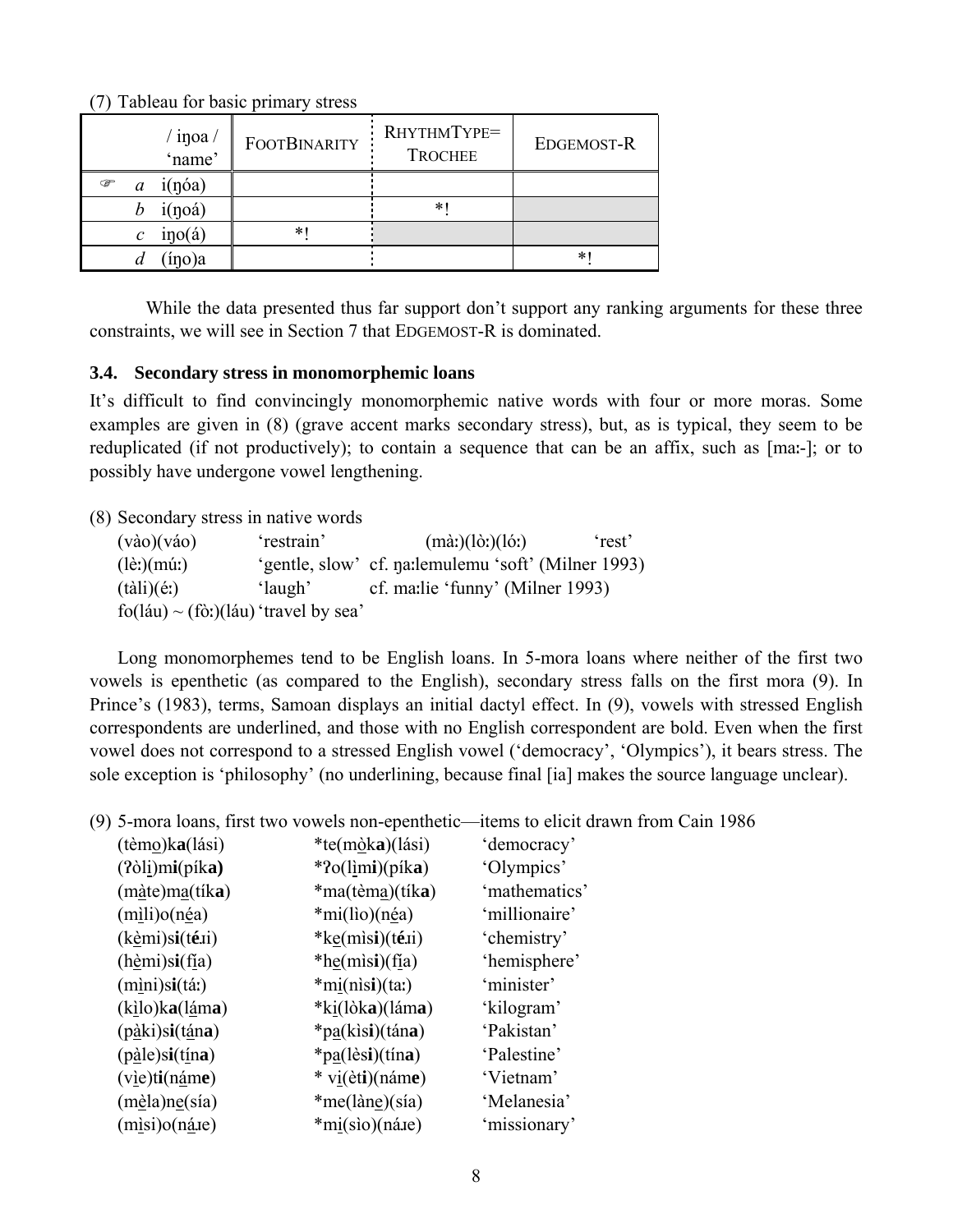| (v <u>è</u> ne)su( <i>él</i> a)       | *ve(nèsu)( $\acute{e}$ la) | 'Venezuela'  |
|---------------------------------------|----------------------------|--------------|
| $*(\text{filo})\text{so}(\text{fia})$ | $fi(l\delta so)(fia)$      | 'philosophy' |

Unsurprisingly, when the second vowel is epenthetic, secondary stress remains on the first vowel:

| (10)                                             |                                     | 5-mora loans, second vowel epenthetic (and our only 7-mora word) |
|--------------------------------------------------|-------------------------------------|------------------------------------------------------------------|
| $(k\delta m\mathbf{i})pi(\underline{u}ta)$       | *ko(mipi) $(i$ ta)                  | 'computer'                                                       |
| $(t\text{e}.\text{e})\text{mo}(\text{m}\'eta)$   | *te( <i>i</i> èmo)(méta)            | 'thermometer'                                                    |
| $(2)$ ini)si $(ia)$                              | *? $i(nisi)(\underline{u}a)$        | 'insurance'                                                      |
| $(2)$ <sub>ini</sub> )si $(n1a)$                 | $*$ ?i(nisi)(nia)                   | 'engineer'                                                       |
| $(k\text{one})$ ti(néta)                         | *ko(nèti)(néta)                     | 'continent'                                                      |
| $(p\grave{e}ne)te(k\acute{e}so)$                 | *pe(nète)(kóso)                     | 'Pentecost'                                                      |
| $(2\text{àsi})$ pu $(\text{lini})$               | $*2a(\text{sipu})(\text{lini})$     | 'aspirin'                                                        |
| $(p \nightharpoonup$ ni)si $(\nightharpoonup)$   |                                     | 'banjo'                                                          |
| $(2\hat{a}fa)(\hat{ka}ni)si(\hat{t}\hat{a}na)^2$ | *?a(fàka)(nìsi)(tána) 'Afghanistan' |                                                                  |
|                                                  | *(?àfa)ka(nìsi)(tána)               |                                                                  |

When the *first* vowel is epenthetic, stress usually falls on the second, as shown in (11). Similar avoidance of stress on epenthetic vowels in loans has been discussed for Fijian (Hayes 1995; Kenstowicz 2007; Schütz 1978, 1999) and Selayarese (Broselow 1999, 2008). When the footing requires it, it is possible for epenthetic vowels to bear secondary or even primary stress (12).

(11) 5-mora loans, first vowel epenthetic

| *(pàla)ni(kéke)                            | pa(làni)(kéke)                     | 'blanket'      |          |
|--------------------------------------------|------------------------------------|----------------|----------|
| *(pù.ui)ni(sése)                           | $pu(iini)(s\acute{e}s\acute{e})$   | 'princess'     |          |
| * $(sia)mu(pini)$                          | $si(\frac{\lambda}{2}mu)(pini)$    | 'champion'     |          |
| *(siko)ti(láni)                            | $si(k\text{òti})(l\text{áni})$     | 'Scotland'     |          |
| *(pèle)si(kéni)                            | pe(l <u>è</u> si)(kéni)            | 'president'    |          |
| *(fà.u <u>a</u> )ni(sése)                  | $fa(i\hat{a}ni)(s\hat{e}s\hat{e})$ | 'Francis'      |          |
| *(pò.10)se(táno)                           | po(i <u>o</u> se)(táno)            | 'Protestant'   |          |
| *(siko)la(sípi)                            | $si(k\delta a)(sipi)$              | 'scholarship'  |          |
| *(kàl <u>a</u> )(is <b>i</b> )(kéke)       | $ka(l\hat{a}i)si(k\hat{e}ke)$      | 'Christchurch' |          |
| $(k)$ ij)si $(m$ ási<br>$\sim$             | ki(ijsi)(mási)                     | 'Christmas'    |          |
| (pòlo)ka(láme)                             | *po(lòka)(láme)                    | 'program'      |          |
| $(kèxi)$ si $(áno)$                        | * $ke(ijsi)(áno)$                  | 'Christian'    |          |
| (12)<br>Stressed epenthetic vowel examples |                                    |                |          |
| $(\text{sika})(\text{lámu})$               | 'scrum'                            | siku)(éa)      | 'square' |

(p**è**ɹo)(fét**a**) 'prophet' (pìː)(n**í**k**i**) 'pink'

# **3.5. Phonetic correlates of secondary stress**

 $\overline{a}$ 

Phonetic correlates of secondary stress are similar to those for primary stress, but less stable. In a sentence context, there is often no pitch event marking secondary stress, only interpolation between

<sup>&</sup>lt;sup>2</sup> With the second and fifth vowels often devoiced or absent. A true initial dactyl pattern would yield \*(?àfa)k<u>a</u>(nìsi)(tána).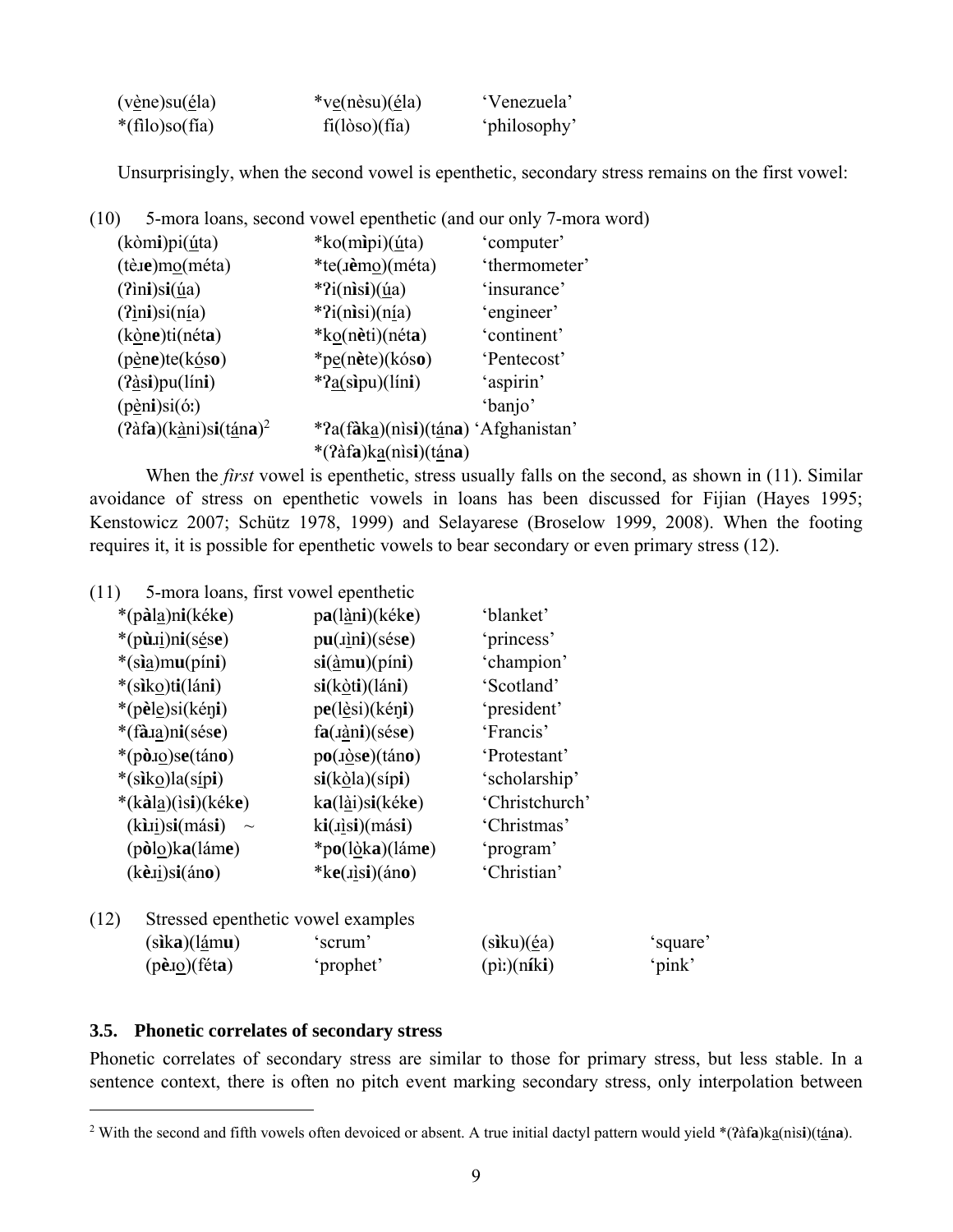surrounding events. In citation form, a pitch rise (LH) on the secondary-stressed syllable is often smaller than the primary-stress rise for the primary stress. In (13) we show two pitch tracks for 'computer' (with considerable peak delay for the first rise). On the left, pitch rises are similar on both stressed moras; on the right, the primary-stress rise is sharper.



In (14) one can see the difference between initial and peninitial secondary stress.

| (14) |  |  |  |  |  |  | Initial vs. peninitial secondary stress: $[(\text{mili})o(\text{n\'ea})$ , $\text{pu}(\text{iini})(\text{s\'ese})]$ |
|------|--|--|--|--|--|--|---------------------------------------------------------------------------------------------------------------------|
|------|--|--|--|--|--|--|---------------------------------------------------------------------------------------------------------------------|



 Finally, (15) shows two tokens of *(mà*ː*)(lò*ː*)(ló*ː*)*. On the left, we see little pitch rise for either of the putative secondary stresses; on the right we see a clear rise for the first stress, but not the second.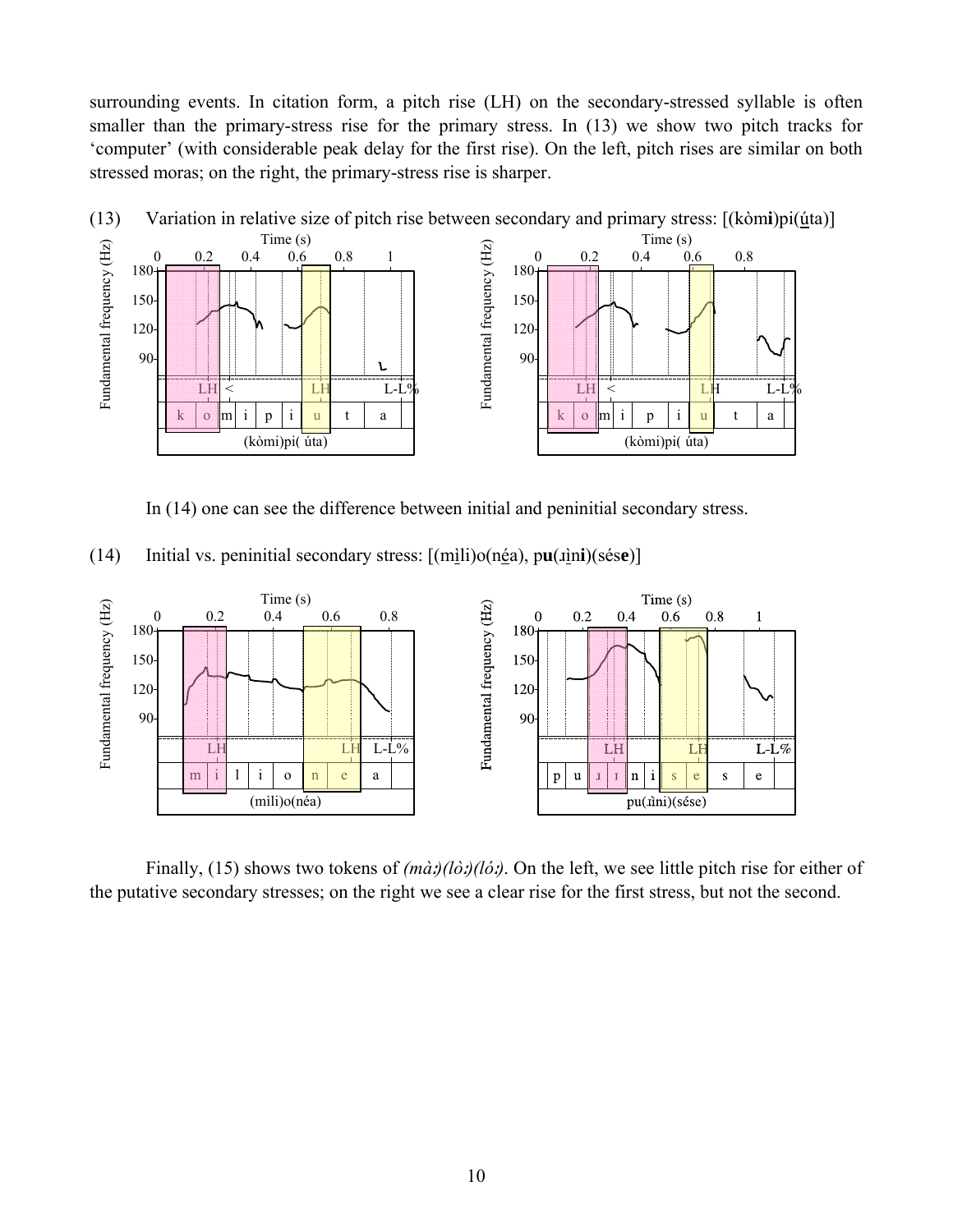

 Our transcriptions of secondary stress are typically based on eliciting multiple tokens of a word in citation form until we were confident of the transcription. In some of the items below, we note that we were unsure of secondary stress—it may well have been present phonologically, but its phonetic realization was not clear enough for us to confidently locate it.

# **3.6. Analysis of secondary stress**

Although the evidence for the initial dactyl effect is limited to loans, we will tentatively assume that Samoan prefers for words to begin with a foot, as illustrated in (17) (constraint definitions in (16)).

(16) Constraint definitions for secondary stress

ALIGN(PrWd,L;Ft,L): The beginning of the prosodic word must coincide with the beginning of a foot (McCarthy & Prince 1993b)

PARSE-σ: Every syllable must be included in a foot (McCarthy & Prince 1993b)

| ' temokalasi /<br>cf. English<br>$[d$ ımpkuəsi $]^{3}$ | EDGEMOST-R | $PARSE-\sigma$ | DON'TSTRESS<br>EPENTHETIC | <b>ALIGN</b><br>(PrWd, L; Ft, L) |
|--------------------------------------------------------|------------|----------------|---------------------------|----------------------------------|
| (tèmo)ka(lási)<br>☞<br>a                               |            | *              |                           |                                  |
| te(mòka)(lási)                                         |            | *              |                           | *1                               |

(17) Initial dactyl effect

 $\overline{a}$ 

We lack data on longer words to confirm how medial feet align—the only good example is (Ɂàf**a**)(kàni)s**i**(tán**a**) in (10).

 As mentioned above, stress is avoided on epenthetic vowels (p**a**(làn**i**)(kék**e**) 'blanket' vs. \*(p**à**la)n**i**(kék**e**)) unless the alternative increases the number of unparsed syllables ((s**ì**k**a**)(lám**u**) vs. \*s**i**k**a**(lám**u**) 'scrum', (pìː)(n**í**k**i**) vs. \*(píː)n**i**k**i** 'pink'). If we take this to be a synchronic pattern, we have the ranking PARSE- $\sigma \gg$  DON'TSTRESSEPENTHETIC<sup>4</sup> $\gg$  ALIGN(PrWd, L; Ft, L). We leave open whether DON'TSTRESSEPENTHETIC is synchronically active or applies only to initial loan adaptation.

<sup>&</sup>lt;sup>3</sup> English pronunciations from OED (1989), with stress notation converted to accent marks, and IPA [1].

<sup>4</sup> For contrasting proposals on the nature of such a constraint, see Kenstowicz 2007 and Boersma & Hamann 2009.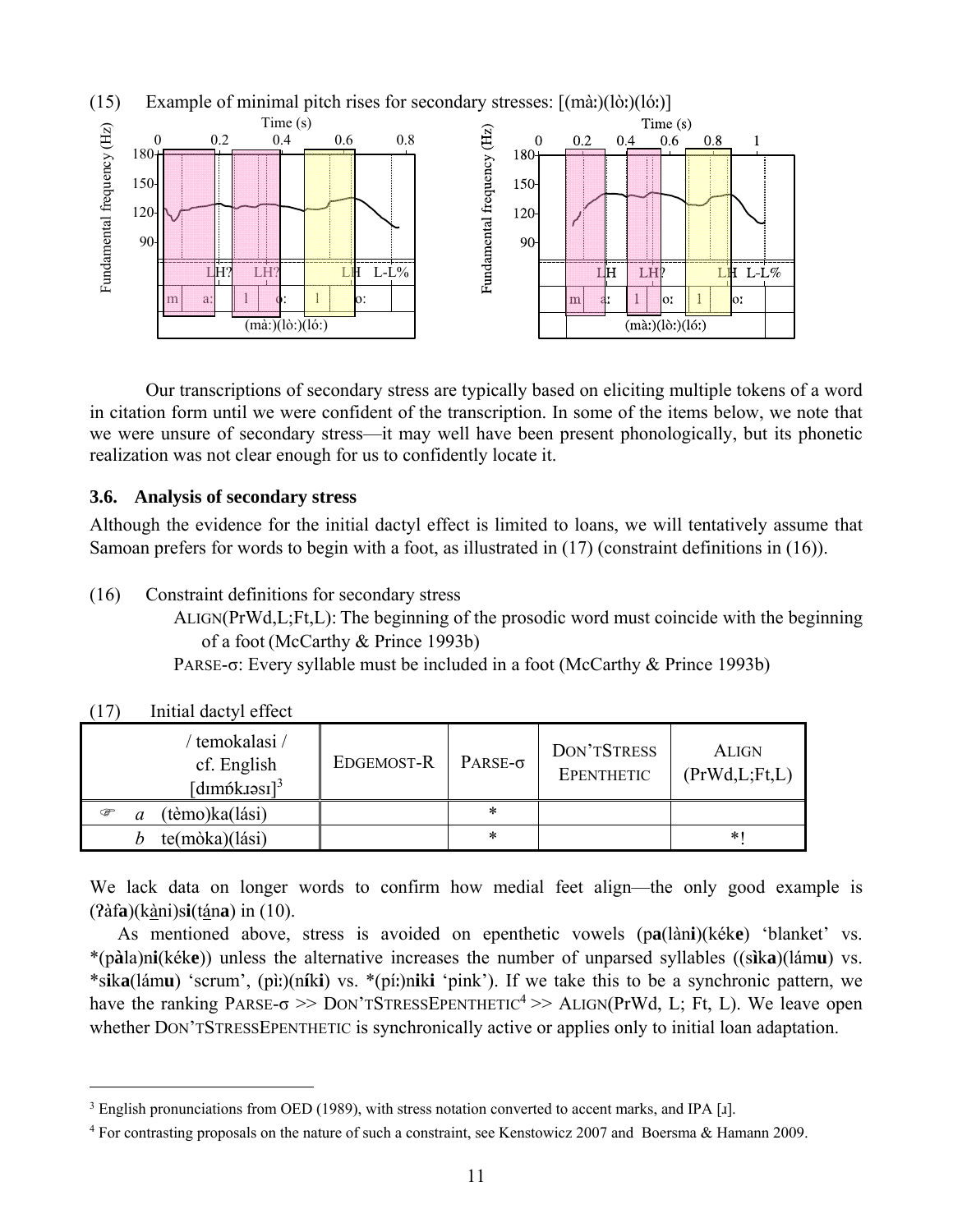# **4. Stress in complex words**

This section examines compounding, suffixation, prefixation, and reduplication. In general, we find that the left edge of a morpheme initiates a footing domain, subject to minimality. In Section 7 we will see that the situation is a bit more complex when certain vowel-vowel sequences are involved.

# **4.1. Stress in compounds**

In compounds of two roots, the first ends with a foot, indicating a p-word boundary between the two roots. The examples in (18) illustrate how two compounds with the same number of syllables can have different stress patterns.

(18) Stress in compounds

| $a(l\delta f\mathbf{i})-(v\mathbf{a}e)$ | 'sole of foot' (assembly+foot)  | $*(\text{alo})$ fi-(váe) |
|-----------------------------------------|---------------------------------|--------------------------|
| $(\text{àna})$ -le $(\text{ána})$       | 'bad behaviour' (bad+behaviour) | $a$ (nàle)(ána)          |

 We adopt Peperkamp's (1997) ALIGN-based approach, and propose that Samoan has highranking ALIGN(Morpheme,L; PWd,L): every morpheme must initiate a prosodic word (p-word). As we will see starting in (26), this constraint is violable, and when we turn to disyllabic suffixes, we will see that the constraint should indeed refer to morphemes in general rather than only to lexical words. Because EDGEMOST-R and ALIGN(PWd,L; Foot,L) refer to the p-word, ALIGN(Morph,L; PWd,L) indirectly determines footing. The tableau in (19) illustrates /alofi+vae/. We leave open the question of whether the two p-words in (a) combine to form a larger p-word, or attach directly to the next level up, such as a phonological phrase. $5$ 

|                           | N<br>N<br>N<br>alofi+vae                        | <b>ALIGN</b><br>(Morph, L; PWd, L) | EDGEMOST-R | PARSE- $\sigma$ | <b>ALIGN</b><br>(PWd, L; Ft, L) |
|---------------------------|-------------------------------------------------|------------------------------------|------------|-----------------|---------------------------------|
| $\circledast$<br>$\alpha$ | PWd PWd<br>$a$ (lòfi)-(váe)                     |                                    |            | $\ast$          | $\ast$                          |
| $\boldsymbol{b}$          | PWd PWd<br>$(\text{àlo})$ fi- $(\text{váe})$    |                                    | $*1$       | $\ast$          |                                 |
| $\mathcal{C}$             | <b>PWd</b><br>$(\text{àlo})$ fi- $(\text{váe})$ | $*1$                               |            | $\ast$          |                                 |

(19) Tableau for footing a compound

 $\overline{a}$ 

We have not found prosodic differences among sub-types of compounds. As Mosel and Hovdhaugen discuss (p. 240), it is difficult to distinguish between phrases and compounds without a clear sign of compoundhood (opaque meaning; bound root; compounding affix such as *–ŋa*ː). Compounds can be noun+noun or adjective+noun (18), or noun+verb (*'ave-pasi*, 'drive a bus' or 'bus driver' (drive+bus)).

<sup>&</sup>lt;sup>5</sup> We transcribe the first stress of the compound as secondary, which might suggest a single p-word. But we have no clear phonetic criteria to differentiate a secondary stress from a primary word stress that is not the strongest in its phrase.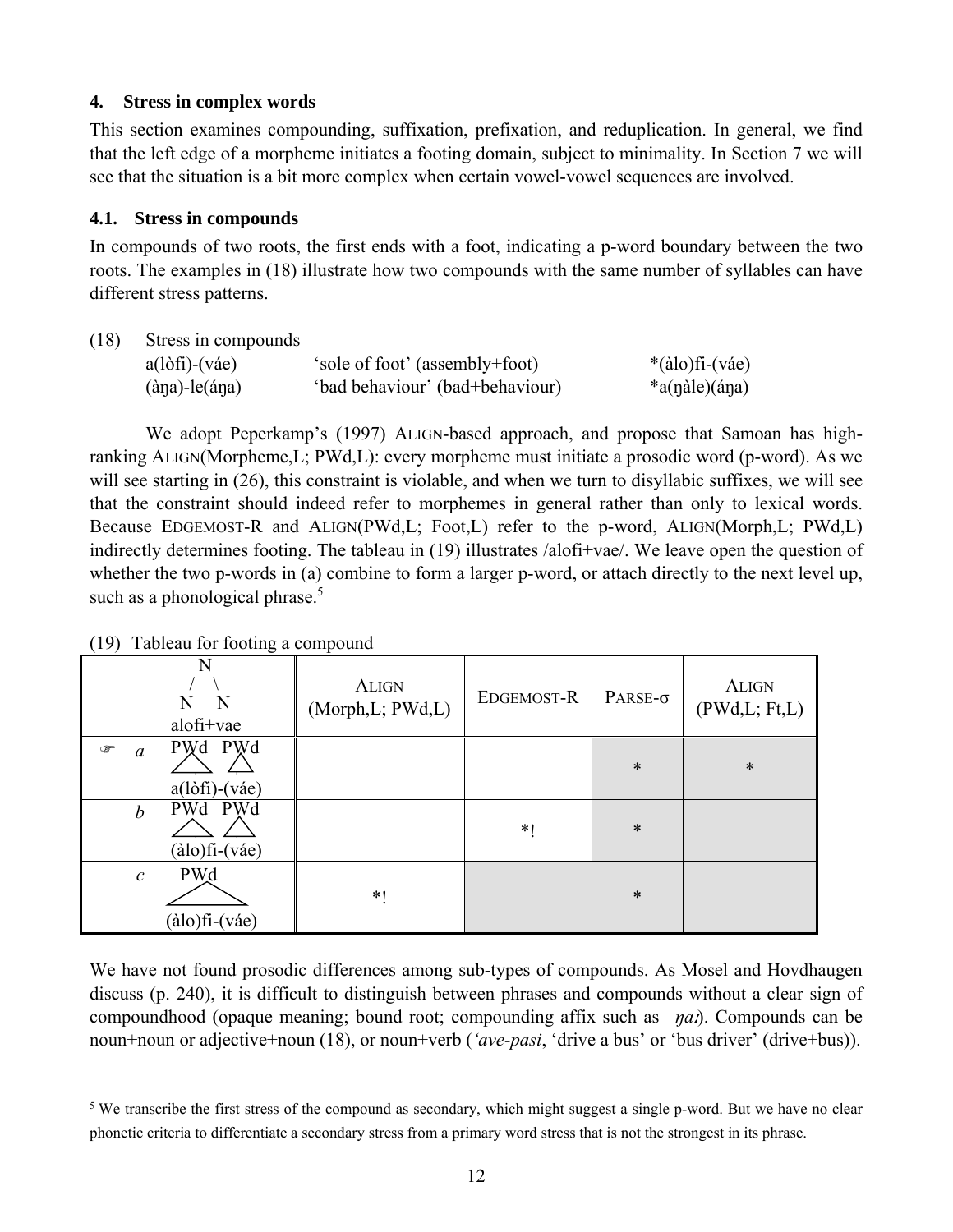# **4.2. Stress with suffixes**

 $\overline{a}$ 

#### **4.2.1 Stress with monomoraic suffixes**

There are several monomoraic suffixes in Samoan, and they draw stress to the right (20): the domain that must end in a moraic trochee includes these suffixes. In longer items we see that secondary stress can be added when suffixation brings a word up to 4 moras, but secondary stress does not move after suffixation, whether because of faithfulness to the unsuffixed form or preference for an initial foot.

|                                |                                  | suffixed—final foot moves to new word edge                  |
|--------------------------------|----------------------------------|-------------------------------------------------------------|
| 'set out'                      | $pa(e-na)$                       | 'presentation of food'                                      |
| $^{\circ}$ fish <sub>v</sub> ' | $ti($ ú-na)                      | 'fishing trip'                                              |
| 'sleepy'                       | $mo(\acute{e}\text{-}\eta a)$    | 'bed'                                                       |
| 'change <sub>v</sub> '         | $su(i$ -na)                      | 'change <sub>N</sub> '                                      |
| 'work <sub>v</sub> '           | $(n\text{àlu})(\text{é-na})$     | 'work <sub>N</sub> '                                        |
| 'walky'                        | $(sàva)(lí-\eta a)$              | 'parade <sub>N</sub> '                                      |
| 'stress outv'                  | $(m\hat{a}fa)ti(\hat{a}-\eta a)$ | 'distress <sub>N</sub> '                                    |
| 'warn'                         | $(làpa)ta(7i-1a)$                | 'warning'                                                   |
| 'discuss'                      | ( iala > ta(lá-na)               | 'discussion'                                                |
|                                |                                  | (20) Stress in words suffixes with nominalising $\ell$ -na/ |

 The pitch tracks in (21) clearly illustrate the stress shift, for 'work'. The unsuffixed form has a single pitch rise on [lu], and the suffixed word has an added initial rise for the secondary stress, and a larger rise for the primary stress, now on [e].

(21) Pitch tracks for stress shift under suffixation: ŋa(lúe), (ŋàlu)(é-ŋa)



In (22) we see that the denominal suffix  $\ell$ -a/ ( 'abounding in N' or 'having N') behaves the same.

<sup>&</sup>lt;sup>6</sup> In the spirit of Comrie, Haspelmath, & Bickel 2008, we use angled brackets  $\lt$  > to enclose a reduplicant, since reduplicants are usually infixing in Samoan (though vacuously so if the stem is only bimoraic; see section 4.4).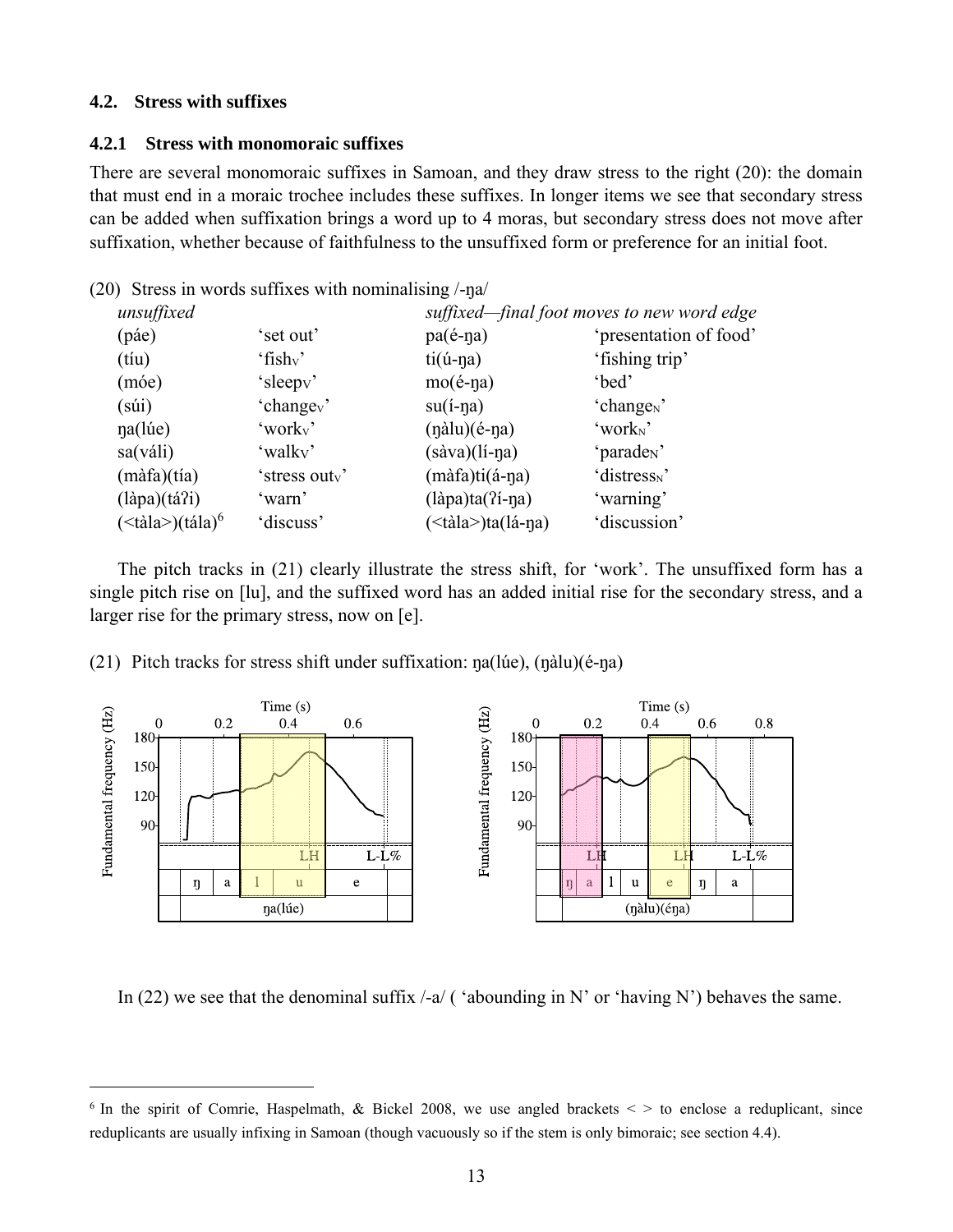| unsuffixed |         |                                                | suffixed—final foot moves to new word edge |  |  |
|------------|---------|------------------------------------------------|--------------------------------------------|--|--|
| (nifo)     | 'tooth' | $\pi$ i(fó-a)                                  | 'having teeth'                             |  |  |
| (néfu)     | 'dust'  | $(\text{p}\`{u})$ -ne $(\mathit{fu}\text{-}a)$ | 'dusty'                                    |  |  |
| $a(n$ úfe) | worm'   | $(\text{ànu})(\text{f\'e-a})$                  | 'having worms'                             |  |  |

 A homophonous suffix /-a/, with the same stress behaviour, is shown in (23). The suffix is one of the many forms of a family of verb suffixes often called ergative (productive: /-a/ and /-ina/; unproductive: /-Cia/, where C can be any consonant, and /-na/ (24)). Chung (1978) and Homer (2007b) find that these occur when an ergative subject moves over the verb, and possibly in other contexts.

(23) Stress in words suffixed with ergative /-a/

(22) Stress in words suffixed with denominal /-a/

| unsuffixed                 |            |                          | suffixed—final foot moves to new word edge |  |  |
|----------------------------|------------|--------------------------|--------------------------------------------|--|--|
| (fúsi)                     | $'$ hug'   | $fu(s'_1-a)$             | $'$ hug-A $'$                              |  |  |
| $(2$ íni)                  | 'pinch'    | $2i(ni-a)$               | 'pinch-A'                                  |  |  |
| $(p\ddot{u}i)(p\ddot{u}i)$ | 'surround' | $(p\ddot{u})$ pu $(i-a)$ | 'surround-A'                               |  |  |

(24) Stress in words suffixed with ergative /-na/

| (té?e) | 'reject'                          | $te(2\acute{e}-na)$  | 'reject-NA'    |
|--------|-----------------------------------|----------------------|----------------|
|        | $(iti)(m\acute{a}7i)$ 'encourage' | $(ti!)$ ma? $(i-na)$ | 'encourage-NA' |

 The final monomoraic suffix we examine is the fairly unproductive /-Ci/, where C can be any consonant, including zero. When accompanied by /fe-/, it usually creates plural verb forms. Alone, its semantic contribution is unpredictable. Adding /-Ci/ also shifts stress to the right:

(25) Stress in words suffixed with plural /-Ci/

| unsuffixed |                   | suffixed                   |                          |
|------------|-------------------|----------------------------|--------------------------|
| (lólo)     | 'flood (archaic)' | $lo(ló-fi)$                | to flock, surge'         |
| (máta)     | 'eve'             | $ma(tá-2i)$                | 'keep an eye on'         |
| $a$ (lófa) | 'love'            | fe-alo(fá-ni) <sup>7</sup> | 'harmony, getting along' |

 We conclude that these suffixes belong to the same prosodic word as the stem, and so are footed together with it. This violates our constraint ALIGN(Morph,L; PWd,L), which would require the suffix to initiate a new p-word. We assume however, that as a requirement of either GEN or a high-ranking constraint, every p-word must contain a foot. And feet, by FOOTBINARITY, must be bimoraic. Therefore, FOOTBINARITY must outrank that ALIGN constraint, as shown in (26). We assume that strict layering is favoured by violable constraints (Ito & Mester 1992), Selkirk's (1995) NONRECURSIVITY (in this case, a p-word should not dominate another p-word) and EXHAUSTIVITY (in this case, a syllable shouldn't be left to attach directly to the phonological phrase, but should instead belong to a p-word):

<sup>7</sup> Secondary stress uncertain.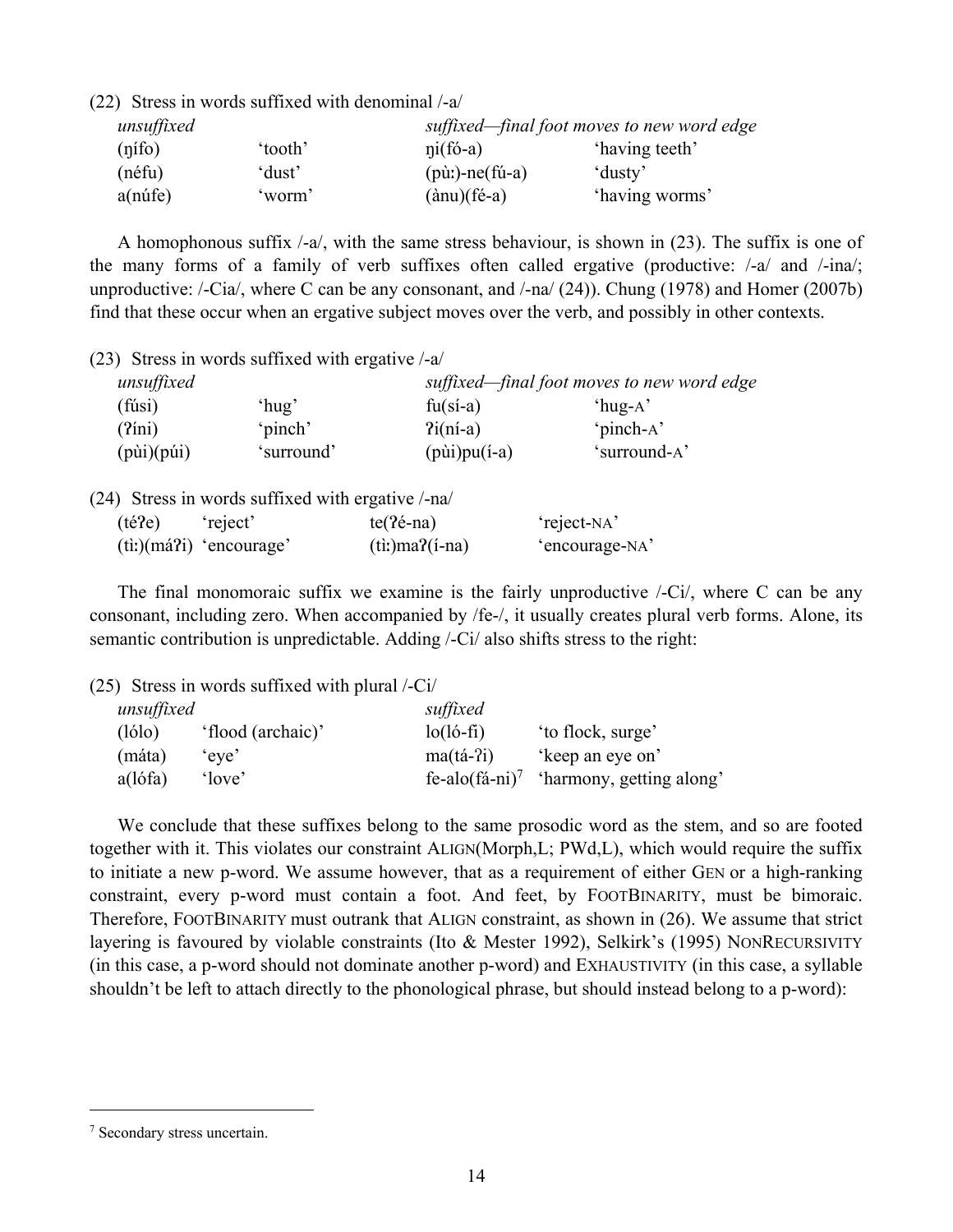|                  | V<br>$\overline{V}$<br>/te?e+ $n$ a/<br>'reject+NA' | <b>FOOT</b><br><b>B</b> IN | EXHAUST-<br><b>IVITY</b> | <b>ALIGN</b><br>(Morph,L;<br>PWd,L) | <b>NON</b><br><b>RECURSIVE</b> | <b>EDGEMOST</b><br>$-R$ | PARSE<br>$-\sigma$ | <b>ALIGN</b><br>(PWd, L;<br>Ft,L) |
|------------------|-----------------------------------------------------|----------------------------|--------------------------|-------------------------------------|--------------------------------|-------------------------|--------------------|-----------------------------------|
| $\mathcal{F}a$   | P-Word<br>$te(2é-na)$                               |                            |                          | $\ast$                              |                                |                         | $\ast$             | $\ast$                            |
| $\boldsymbol{b}$ | P-Word<br>(té?e)-na                                 |                            |                          | $\ast$                              |                                | $*1$                    | $\ast$             |                                   |
| $\mathcal C$     | P-Word<br>P-Word<br>(té?e)-na                       |                            |                          | $\ast$                              | $*1$                           | $\ast$                  | $\ast$             |                                   |
| $\overline{d}$   | P-Word<br>(té?e)-na                                 |                            | $*1$                     | $\ast$                              |                                |                         | $\ast$             |                                   |
| $\mathfrak{e}$   | P-Wd P-Wd<br>$(t\hat{e}$ ?e $)$ - $(n\hat{a})$      | $*1$                       |                          |                                     |                                |                         |                    |                                   |

(26) Tableau for footing a word with a monomoraic suffix

# **4.2.2 Stress with bimoraic suffixes**

We now turn to bimoraic suffixes, which our analysis so far predicts should form their own p-word, since they are long enough to support a binary foot. As expected regardless of p-word structure, primary stress falls on the suffix's penultimate mora, as illustrated in (27) for the regular /-ina/ form of the ergative suffix, and in (28) for the unproductive /-Cia/ form.

(27) Stress in words suffixed with ergative /-ina/

| (21) |                                                                               |              | $\sigma$ and $\sigma$ and $\sigma$ are $\sigma$ and $\sigma$ and $\sigma$ are $\sigma$ and $\sigma$ |                                        |
|------|-------------------------------------------------------------------------------|--------------|-----------------------------------------------------------------------------------------------------|----------------------------------------|
|      | unsuffixed                                                                    |              | suffixed                                                                                            |                                        |
|      | $na(n\acute{a})$                                                              | 'hide'       | $na(nà!)-(ina)$                                                                                     | 'hide- <sub>INA</sub> '                |
|      | i(lóa)                                                                        | 'know'       | $i$ (lòa)-(ína)                                                                                     | 'know-INA'                             |
|      | $(m\grave{a}$ : $)(l\grave{o}$ : $)(l\acute{o}$ : $)(l\acute{o}$ : $)$ 'rest' |              | $(m\grave{a}$ : $)(l\grave{o}$ : $)(l\grave{o}$ : $)$ - $(ina)$                                     | 'rest-INA'                             |
|      | (tú?u)                                                                        | 'give'       | $(t\hat{u}Pu)$ - $(\text{ina})$                                                                     | 'give-INA'                             |
|      | $(fàPa)$ -le $(ápa)$ 'destroy'                                                |              | $(f\hat{a} a)$ -le $(\hat{a} \eta a)$ - $(\hat{a} \eta a)$                                          | 'destroy-INA' $(fa\,2a$ - is a prefix) |
| (28) |                                                                               |              | Stress in words suffixed with ergative /-Cia/                                                       |                                        |
|      | unsuffixed                                                                    |              | suffixed                                                                                            |                                        |
|      | (pá $\Omega$ u)                                                               | 'shallow'    | (pà $?u$ )- $($ lía)                                                                                | 'be trapped, beached'                  |
|      | (táni)                                                                        | $\gamma$ cry | $(t\grave{a}$ ni)- $(s\acute{a}a)$                                                                  | 'cry over'                             |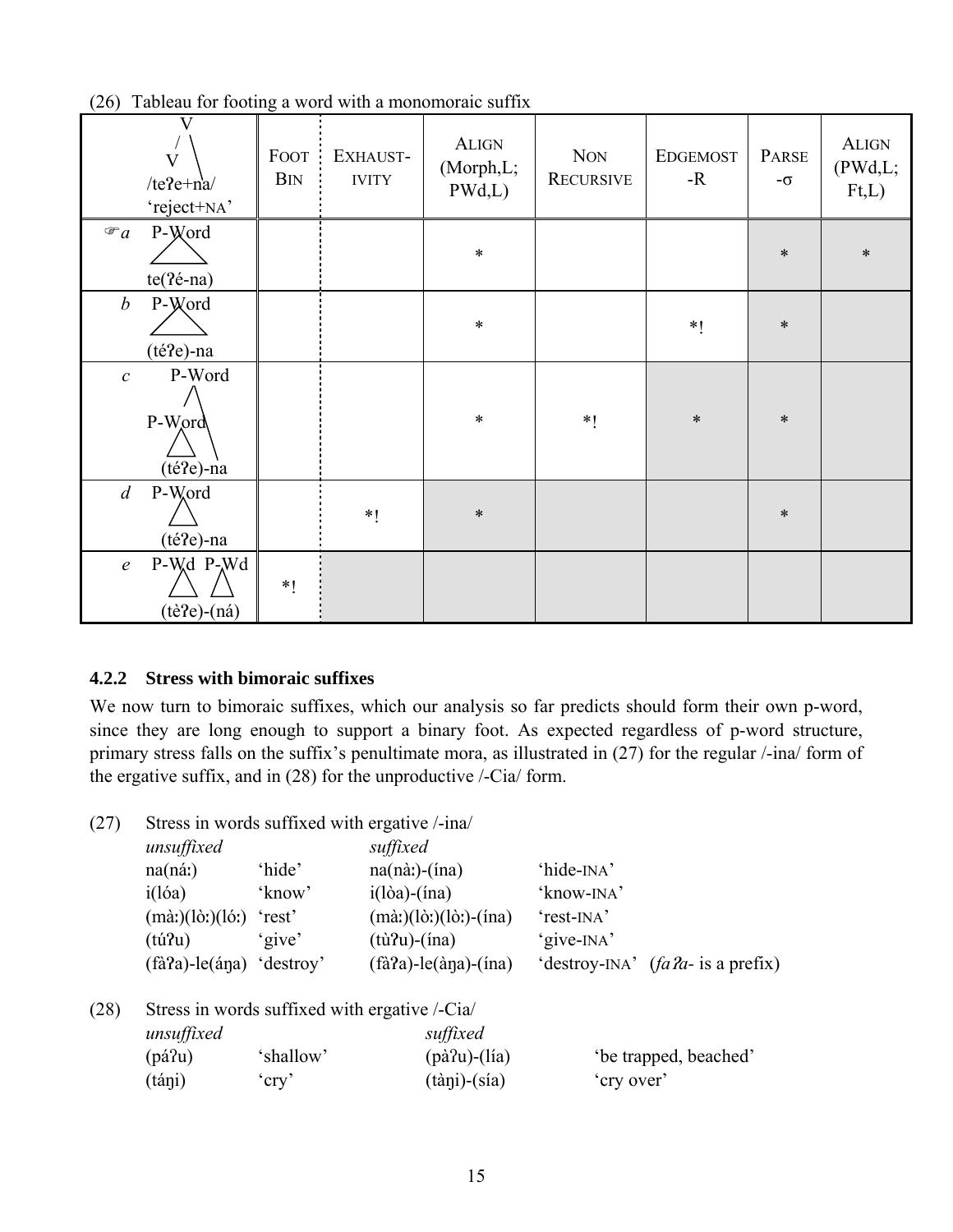Other bimoraic suffixes show similar stress patterns, including /-Caʔi/ (29), which Milner (1993) calls a reciprocal suffix, and /-Caŋa/ (30), an unproductive variant of nominalising /-ŋa/ (20).

| (29) |            | Stress in words suffixed with /-Ca?i/              |                                          |                                  |
|------|------------|----------------------------------------------------|------------------------------------------|----------------------------------|
|      | unsuffixed |                                                    | suffixed                                 |                                  |
|      | $(n$ ófo)  | 'sit'                                              | $(n\delta f) - (\acute{a}3i)$            | 'keep sitting in the same place' |
|      | ma(lána)   | 'ceremonial visit'                                 | fe-ma(làna)- $(\hat{a}$ ?i) <sup>8</sup> | 'travel around'                  |
| (30) |            | Stress in words suffixed with nominalising /-Cana/ |                                          |                                  |
|      | unsuffixed |                                                    | suffixed                                 |                                  |
|      | (táfe)     | 'flow'                                             | $(t\)$ - $(\text{áqa})$                  | 'castaways'                      |
|      | (2álo)     | 'avoid'                                            | $(2\text{àlo})$ - $(f$ ána)              | 'place of refuge'                |
|      | a(lófa)    | 'love'                                             | $a(l\delta f a) - (2\delta f a)$         | 'greeting'                       |

From primary stress assignment alone, we cannot determine whether the stem and suffix form a single p-word, or if the suffix forms its own p-word. However, the secondary stress pattern suggests that the stem does form its own p-word (and therefore that the suffix does too). For example, if the string [iloa-ina] formed a single p-word, we expect an initial dactyl, \*[(ìlo)a-(ína)] (see (9)), but instead, the stem's footing is right-aligned, as in the unsuffixed form. The same lack of secondary stress shift is also seen for /-Caʔi/ and /-Caŋa/ (we found no trimoraic stems with /-Cia/).

An alternative is to claim that partial faithfulness to the unsuffixed form is at work, as has been claimed for distantly related Indonesian. (In Indonesian, suffixes are part of the footing domain. A foot is formed at the right edge of a word, so when a word is suffixed, its primary stress shifts. Secondary stress, however, does not (Cohn 1989, Cohn and McCarthy 1994).)

The data in this section are consistent with either footing domains or output-output faithfulness. However, in Sections 5 and 7, we will see clearer evidence that /-ina/ and some of the other bimoraic suffixes do form a separate prosodic domain.

# **4.2.3 Stress with two suffixes**

It is possible for a word to end with two suffixes. The most common combination is /-Caʔi-ŋa/. Examples of /-Ca?i-ŋa/ and other sequences of a bimoraic suffix followed by a monomoraic suffix are shown in (31). The stem (underlined) ends with a foot, consistent with a p-word boundary at the end of the stem. The three suffix syllables are treated as a single p-word, with penultimate stress (unlike in some of the Australian languages discussed in 1.2). (See Section 4.3 for discussion of the prefixes.)

| (31) | Stress in words suffixed with /-Ca?i-na/, /-Ca?i-a/, /-Ca?i-na/ |                                                |  |  |  |
|------|-----------------------------------------------------------------|------------------------------------------------|--|--|--|
|      | $(t$ àpu)-a $(2i$ -na)                                          | 'worship time (when no one should be outside)' |  |  |  |
|      | $for bidden-CA$ ? $I-1A$                                        | $*$ ta(pù-a)( $\hat{i}$ -na)                   |  |  |  |
|      | fe- $(làva)$ -sa $(?i$ -na)                                     | 'laying (wood) on ground horizontally'         |  |  |  |
|      | FE-lay.across-CA?I-DA                                           | *fe-la(và-sa) $($ ?í-na)                       |  |  |  |

<sup>8</sup> It's uncertain whether there's secondary stress on /fe/ also.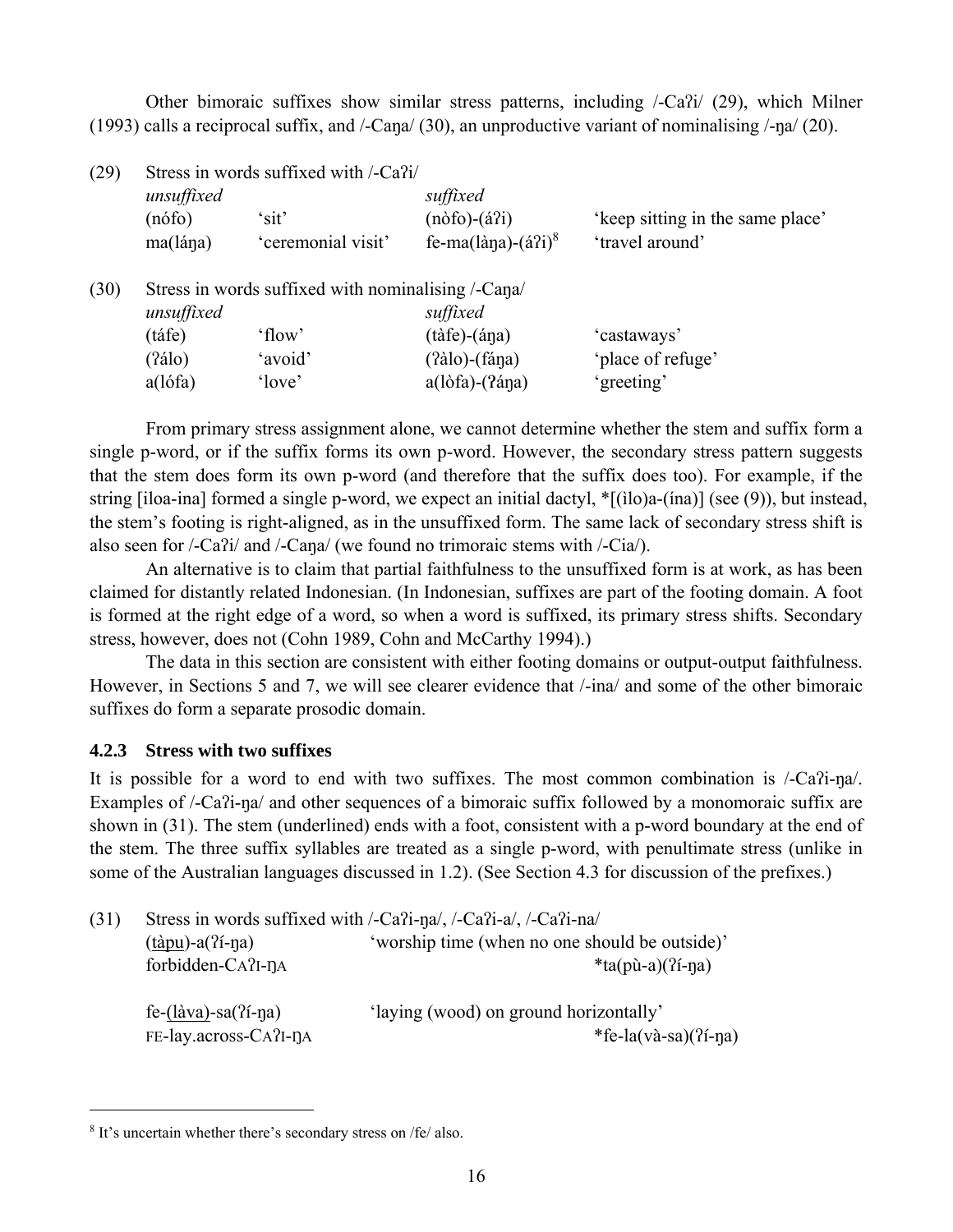| fe- $(f\hat{a}a)$ -u( $\hat{o}$ :)-a( $2f$ -na)<br>FE-FA?A-friend-CA?I-DA                                     | 'friendship' | *fe-(fà?a)-u(ò-a)(?í-na),<br>*fe-(fà?a)-(ùo)(ò-a)(?í-na) |
|---------------------------------------------------------------------------------------------------------------|--------------|----------------------------------------------------------|
| $(\dot{a}$ lo)-a $(\dot{a}$ <sup>2</sup> i-a), $(\dot{a}$ lo)-a $(\dot{a}$ i-na)<br>face-CA?I-A, face-CA?I-NA | 'recognize'  | $*(a)(\delta-a)(\delta-a), a(\delta-a)(\delta-na)$       |

We found one example of two monomoraic suffixes /-na/ and /-na/ combining, shown in (32).

(32) Stress in words suffixed with /-na-ŋa/ (fàʔa)-(tàfu)-(ná-ŋa) 'destruction' FAʔA-burn-NA-ŊA

 There are a few other combinations of affixes possible. But because they all produce vowel sequences with special stress behaviour, we postpone their discussion to Section 7.

 As the tableau in (33) shows, the constraint ranking developed so far requires that the two suffixes together form a prosodic word, separate from the stem, and is thus consistent with the data.

| $\sqrt{2}$        | radical for footing a word with two barriage                                             |                           |                          |                                      |                         |             |                                    |
|-------------------|------------------------------------------------------------------------------------------|---------------------------|--------------------------|--------------------------------------|-------------------------|-------------|------------------------------------|
|                   | $\overline{\mathsf{V}}$<br>$/$ tapu+a?i+ŋa $/$<br>'forbidden + $CA$ ? $I$ + $\eta$ $A$ ' | <b>FOOT</b><br><b>BIN</b> | EXHAUST-<br><b>IVITY</b> | <b>ALIGN</b><br>(Morph, L;<br>PWd,L) | <b>EDGEMOST</b><br>$-R$ | PARSE<br>-σ | <b>ALIGN</b><br>(PWd, L;<br>Ft, L) |
| $\mathfrak{a}$    | P-Word<br>$(t$ àpu)-a $(2i$ -ŋa)                                                         |                           |                          | $**1$                                |                         | $\ast$      |                                    |
| $\mathcal{F}b$    | P-Wd P-Wd<br>$(t$ àpu)-a $(2i$ -na)                                                      |                           |                          | $\ast$                               |                         | $\ast$      | $\ast$                             |
| $\mathcal{C}$     | P-Wd P-Wd P-Wd<br>$(tàpu) - (\acute{a}3i) - (\acute{a}3)$                                | $*1$                      |                          |                                      |                         |             |                                    |
| $d_{\mathcal{A}}$ | P-Wd P-Wd<br>(tàpu)-(á?í)-ŋa                                                             |                           |                          | $\ast$                               | $*1$                    | $\ast$      |                                    |

(33) Tableau for footing a word with two suffixes

# **4.3. Stress with prefixes**

Samoan has few productive prefixes. There is one bimoraic prefix, the extremely common /fa?a-/. We usually hear its stress as [fà?a-], and never \*[fa?à-], though this is hard to verify acoustically because both syllables tend to be short and the glottal stop disrupts the pitch; /fa?a-/ is often realized as simply [fa:]. Examples are given in (34). The prefix /fa?a-/ is typically described as, roughly, causative.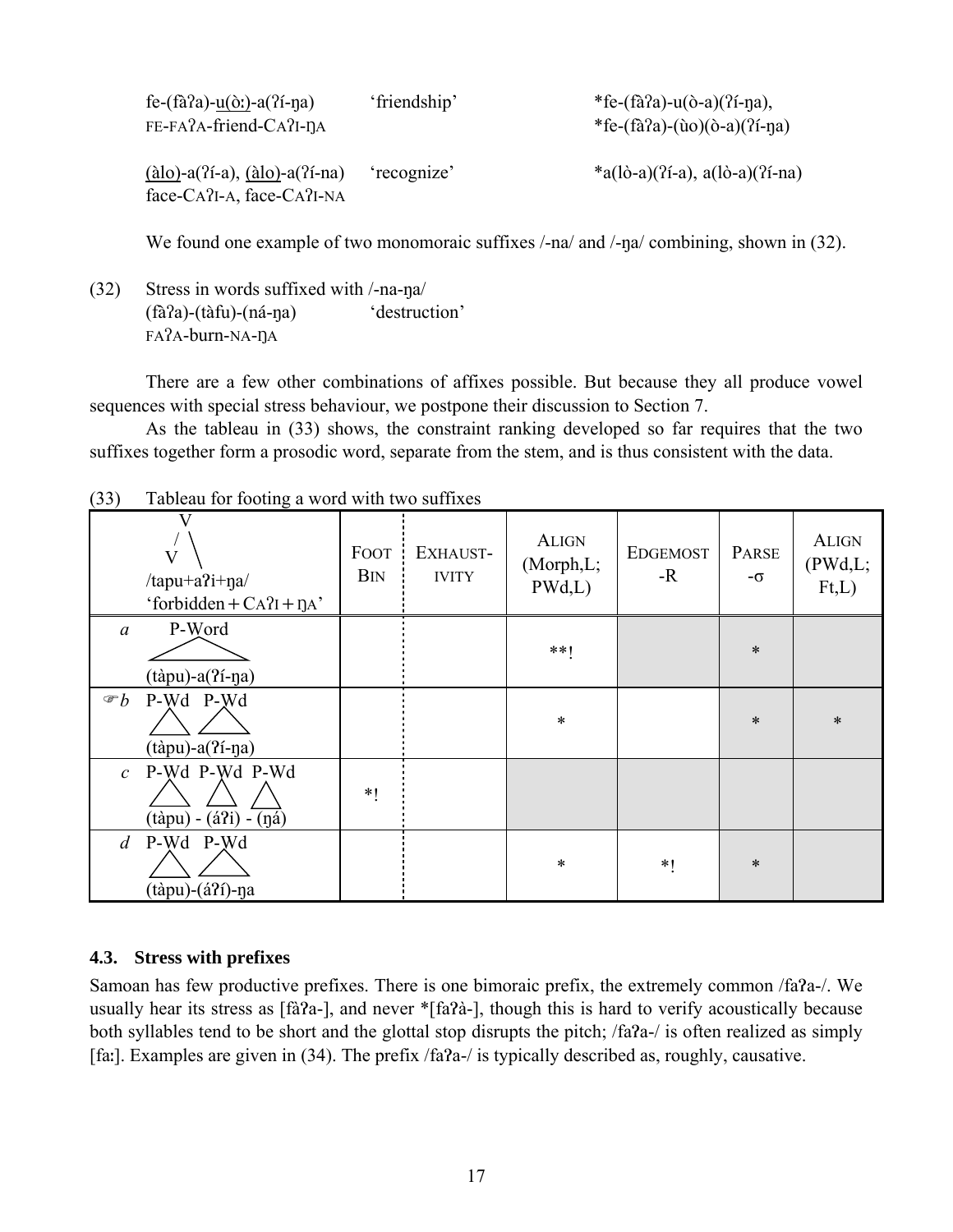$(34)$  Stress in words prefixed with  $/fa^2a$ -/

| $\sim$ $\sim$ | $(fà a)-(táu)$          | 'buy' $(ltau/$ 'price')             |
|---------------|-------------------------|-------------------------------------|
|               | $(fà a)$ -ma $(óni)$    | 'loyal' $($ /maoni $/$ , 'true' $)$ |
|               | $(f\hat{a}a)$ -ko(lúse) | 'crucify' (/koluse/ 'cross')        |

Our constraint grammar so far predicts that /fa?a-/ forms its own p-word, because ALIGN(Morph, L; PWd, L) requires /faɁa-/ and the root morpheme to each initiate a p-word. The data in (34) are consistent with /fa?a-/ forming its own p-word, though they are also what we expect if the whole word is a single p-word, because of the initial dactyl effect.

 There is also a monomoraic prefix /fe-/, used in plural forms of many verbs and illustrated in (35). It is usually accompanied by a suffix.

| (35)   |         | Stress in words prefixed with /fe-/ |                                |
|--------|---------|-------------------------------------|--------------------------------|
| (mísa) | 'fight' | $fe-(misa)-(a'i)$                   | 'not getting along'            |
|        |         | $fe-(s\ddot{u})-(\dot{a}^2i)$       | 'change' $(FE + change + A'I)$ |
|        |         | fe- $(iii)$ -a $(2i$ -na)           | 'taking time' $(FE+go+A'H-GA)$ |

The grammar predicts that /fe-/ should be adjoined to the root's p-word ([fe  $[root]_{p-wd}$ ], because it is not big enough to form a p-word of its own. This means that /fe-/ should not receive secondary stress, even if the root is longer than two syllables. We found very few examples where the root was long enough for /fe-/ to potentially be stressed and were unable to confidently transcribe secondary stress:

(36) Stress when /fe-/ attaches to a longer root

```
 ma(láŋa) 'ceremonial visit' fe-ma(làŋa)-(áʔi) or (fè-ma)(làŋa)-(áʔi)? 'travel around' 
 a(lófa) 'lover' (fè-a)lo(fá-ni) or fe-(àlo)(fá-ni)? 'harmony, getting along'
```
The prefixes /fe-/ and /fa?a-/ can combine. The grammar predicts that /fe-/ is adjoined to /fa?a-/'s p-word ([fe  $[fa$ ?a]<sub>p-wd</sub>]<sub>p-wd</sub>  $[root]_{p-wd}$ , yielding the secondary-stress pattern  $[fe$ (fà?a)-...]. Though we have few examples, they match this prediction, as shown in (37), although the pattern is also consistent with the two prefixes' forming a single p-word. If the prefixes were inside the root's pword, we would expect  $\sqrt{\pi}$  (fè-fa)?a-....]. The stress in [fe-fa?a] is thus weak evidence for a p-word boundary between [faɁa] and the root; we will see stronger evidence in sections 6 (59) and 7.2 (76).

 $(37)$  Stress in words prefixed with /fe-fa?a-/  $f\text{e}-(\text{fà}7a)-u(\text{o}t)-a(7i-\eta a)$  'friendship' (/uoː/ 'friend')

We also have a few examples for /fa?a-/ followed by /fe-/. The grammar predicts a separate pword for /fa?a-/, with /fe-/ adjoined to the root's p-word: [fa?a]<sub>p-wd</sub> [fe [root]<sub>p-wd</sub>]<sub>p-wd</sub>. The predicted stress pattern is  $[(\hat{a}2a) - \hat{e}$ ...]. As shown in (38), this is what we find, not \* $[\hat{a}2\hat{a} - \hat{e}$ -)...], which we would expect if the two prefixes form a single p-word.

 $(38)$  Stress in words prefixed with  $/fa2a-fe/$  $(f\hat{a}7a)$ -fe-(ilo)-( $\hat{a}7i$ ) 'greet' (/ilo/ 'know')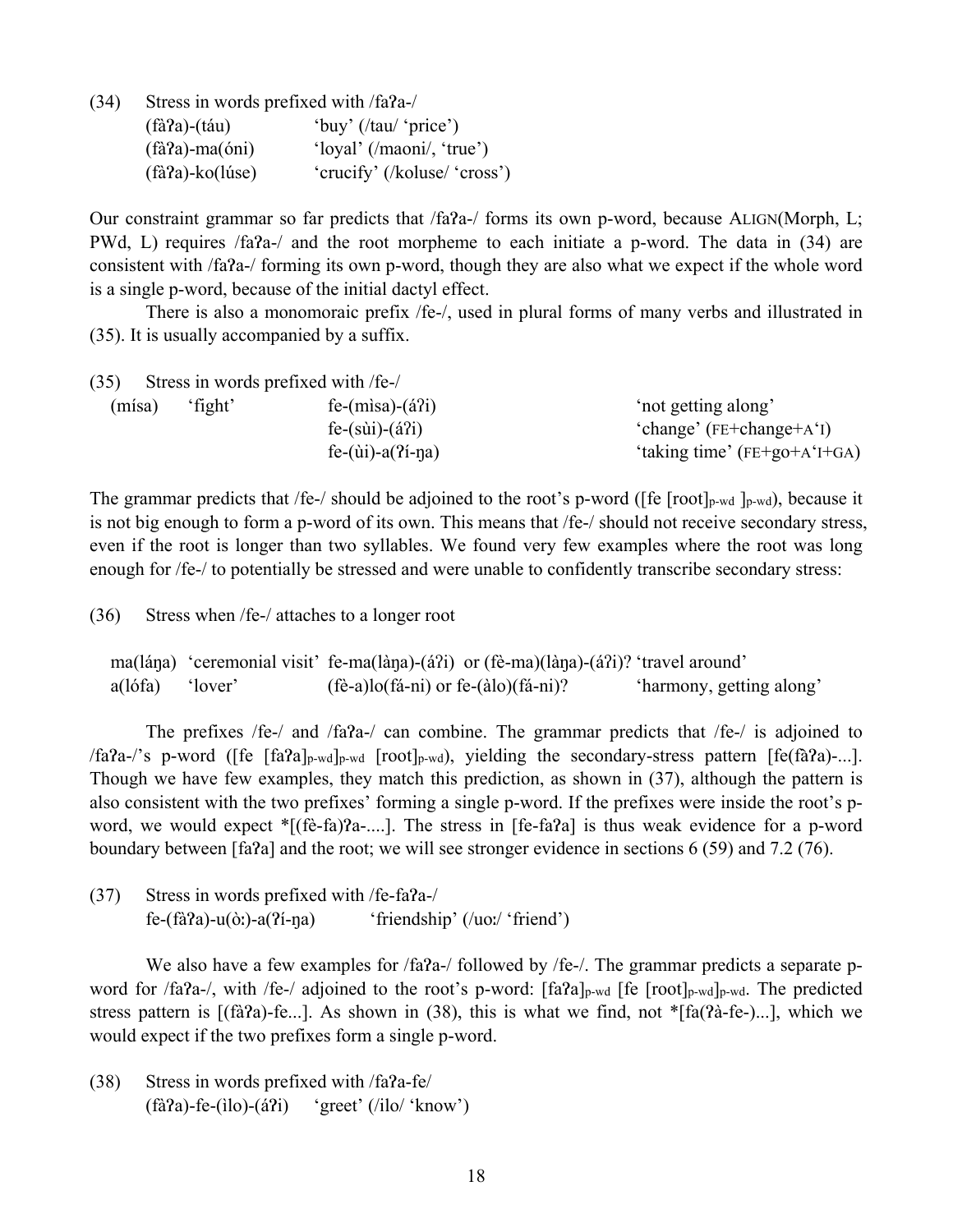We return to the prosodification of prefixes in Section 7.2.

#### **4.4. Stress with reduplication**

Reduplication in Samoan occurs mostly in verbs. There are two types of reduplication: CV reduplication, typically for plural agreement, and two-mora reduplication, typically with a pluractional, frequentative, or intensified meaning. Both types of reduplication can occur with the same root.

CV reduplication doubles the initial CV of the primary-stressed foot. As shown in  $(39)$ , the resulting stress pattern looks the same as for a monomorpheme, suggesting that the reduplicant is integrated into the root's p-word. (In Section 5, however, we examine some more complex cases.) The CV reduplicant often sounds shorter than a typical unstressed syllable, as Mosel and Hovdhaugen (1992) note (p. 34), but still counts as moraic, since it allows a preceding mora to bear secondary stress.

| Unreduplicated        |                 | Reduplicated                                  |                         |
|-----------------------|-----------------|-----------------------------------------------|-------------------------|
| (véla)                | 'hot'           | $<$ ve $>$ (véla)                             | 'hot- <i>plural</i> '   |
| $a$ (lófa)            | 'love'          | $(\dot{a}$ <lo><math>)(\dot{a}</math>fa)</lo> | 'love- <i>plural</i> '  |
| sa(váli)              | 'walk'          | $(s\grave{a} < v\grave{a} >)(v\acute{a}li)$   | 'walk- <i>plural</i> '  |
| $(p \leftrightarrow)$ | 'die'(nonhuman) | $\langle$ pe $\rangle$ (pé:)                  | 'die(nonhuman)-plural'  |
| móe                   | 'sleep'         | $\leq$ mo $\geq$ (móe)                        | 'sleep- <i>plural</i> ' |
|                       |                 | Stress with CV reduplication                  |                         |

 Two-mora reduplication typically copies the primary-stressed foot. In this case, we perceive no particular shortening, so the choice of which copy to designate as the reduplicant is arbitrary. Typical examples are shown in (40), along with an example, 'messy', in which a non-final foot is copied (this is less common, and unpredictable). When the root is trimoraic, secondary stress does not fall on the initial syllable, as would be expected under an initial-dactyl preference (\*[(sà<ʔe)u>ʔéu]), but instead falls on the reduplicant ([sa<(?eu)>(?eu)]), suggesting a p-word break after the reduplicant, though there are few examples.

(40) Stress in two-mora-reduplicated words

| $(t$ ipi $)$              | cut'      | $\langle$ (tipi) $\rangle$ (típi)                    | 'cut- <i>pluractional</i> ' |
|---------------------------|-----------|------------------------------------------------------|-----------------------------|
| $(m\dot{a})$ (náva)       | 'breathe' | $(m\alpha)$ $(<$ nava $>$ $)(n\alpha)$ <sup>10</sup> | `pant'                      |
| $(n\dot{a}o)(s\acute{a})$ | 'messy'   | $\langle$ (nào) $\rangle$ (nao)(sá:)                 | 'very messy'                |
| $sa(2\acute{e}u)$         | stir'     | $sa<$ (?èu) $>($ ?éu)                                | 'stir'                      |

 When a monomoraic suffix is added, the footing of the second copy changes, but that of the first copy does not, as illustrated in (41). This is again consistent with a p-word boundary between the two copies, though also consistent with a preference for initial dactyls (we found no examples where the root was trimoraic), or partial faithfulness to the unsuffixed form. Further evidence that the reduplicant forms its own p-word is discussed in section 5.

 $(41)$  Stress in suffixed, two-mora-reduplicated words<sup>11</sup>

<sup>&</sup>lt;sup>9</sup> We found no cases of vowel-initial verbs undergoing CV reduplication. They usually mark plurality with /fe-/ or /ta-/ instead. See section 5 for why hypothetical  $\leq i$  inul would be phonologically dispreferred.

<sup>&</sup>lt;sup>10</sup> There is no clear stress on the medial foot in 'pant' or 'very messy'.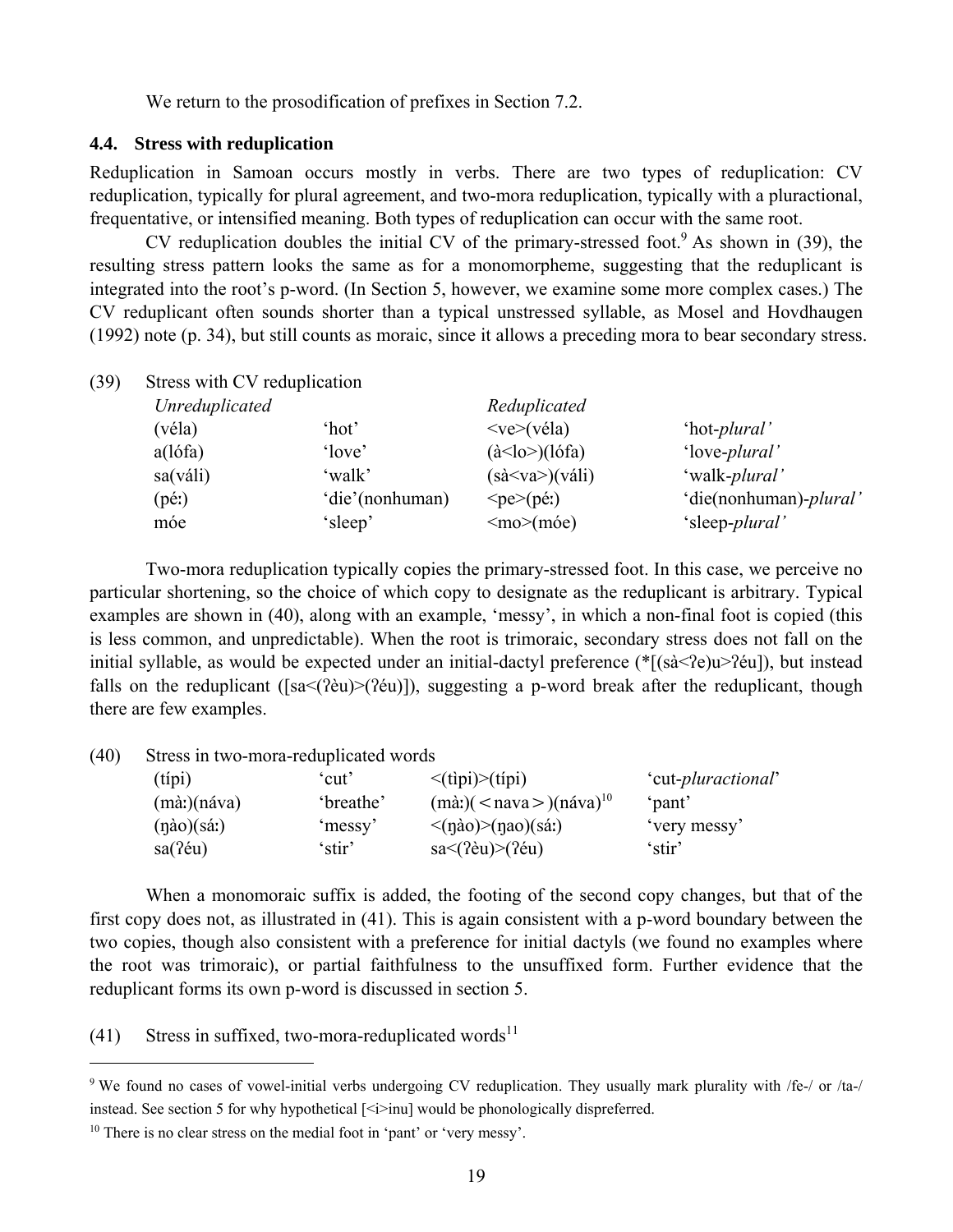| unsuffixed                      |          | suffixed                  |                      |
|---------------------------------|----------|---------------------------|----------------------|
| $\langle$ (tàla)>(tála) 'chaty' |          | $\leq$ (tàla)>ta(lá-na)   | 'discussion'         |
| $\langle$ (tàlo)>(tálo) 'hopev' |          | $\leq$ (tàlo)>ta(ló-na)   | 'hope <sub>N</sub> ' |
| $(2\text{èle})>(2\text{èle})$   | 'ground' | $\langle$ (?èle)>?e(lé-a) | 'dirty'              |

#### **4.5. Summary of stress in complex words**

In this section we've shown that suffixes shift primary stress to the right; in the case of monomoraic suffixes, this means that the stem and suffix must be in the same prosodic word. We found evidence for a prosodic-word boundary between prefix and stem, between certain prefixes, between reduplicant and base, and between stems in a compound. We found evidence against a p-word boundary between a stem and a monomoraic suffix, with the status of bimoraic suffixes remaining open so far.

 We now turn to other diagnostics of footing domains, which will give us additional evidence about the prosodic structure of morphologically complex words.

#### **5. Trochaic shortening**

In the previous sections, we used stress shift and vowel length to show that monosyllable suffixes are part of the same p-word as the stem, while disyllabic suffixes form a separate p-word. Now, we will see this analysis reinforced by the behavior of long vowels that are in the "wrong" place underlyingly.

 Samoan appears to avoid feet consisting of a long-vowel syllable plus a light syllable, by shortening the long vowel. This phenomenon, called trochaic shortening, is described in detail in Hayes 1995, and is also found in other trochaic languages, including ones closely related to Samoan. For example, given an input /maːbi/, such a language would ban \*[(máː.bi)] and unaligned \*[(máː)bi], and would instead shorten the first vowel, yielding the light-light foot [(má.bi)]. Samoan also avoids heavy-light feet through shortening and other means, at least when the heavy syllable contains a long vowel (for heavy syllables containing two vowels, see Section 7).

 Although Milner (1993) lists many words with a long vowel in the penult and a short final vowel, our consultants produced them all (if known) with a short penult instead. Examples are given in (42), with the last two examples being loans. In Milner's spellings, the macron  $($ <sup>-</sup> $)$  indicates a long vowel, and *g* spells [ŋ].

| (42) | Lack of long vowels in penults |                          |                             |  |  |  |
|------|--------------------------------|--------------------------|-----------------------------|--|--|--|
|      | Milner spelling                | consultant pronunciation |                             |  |  |  |
|      | pēsi                           | (pési)                   | 'ragev (of epidemic)'       |  |  |  |
|      | ōi                             | (6i)                     | 'groan'                     |  |  |  |
|      | punāfu                         | pu(náfu)                 | 'sweat coming out of pores' |  |  |  |
|      | āfu                            | (áfu)                    | 'sweat'                     |  |  |  |
|      | nāmu                           | (námu)                   | 'smell'                     |  |  |  |
|      | tāne                           | (táne)                   | 'husband'                   |  |  |  |
|      |                                |                          |                             |  |  |  |

(42) Lack of long vowels in penults

 11 Suffixed reduplicated words in Samoan are an instance of the *bracketing paradoxes* found in compounding and reduplication in many languages (see, e.g., section 4.2 of Nespor & Vogel 1986, Cohn 1989, and Buckley 2001). The morphological bracketing is [[reduplicant-base]-suffix], but the phonological bracketing is [reduplicant]-[base-suffix].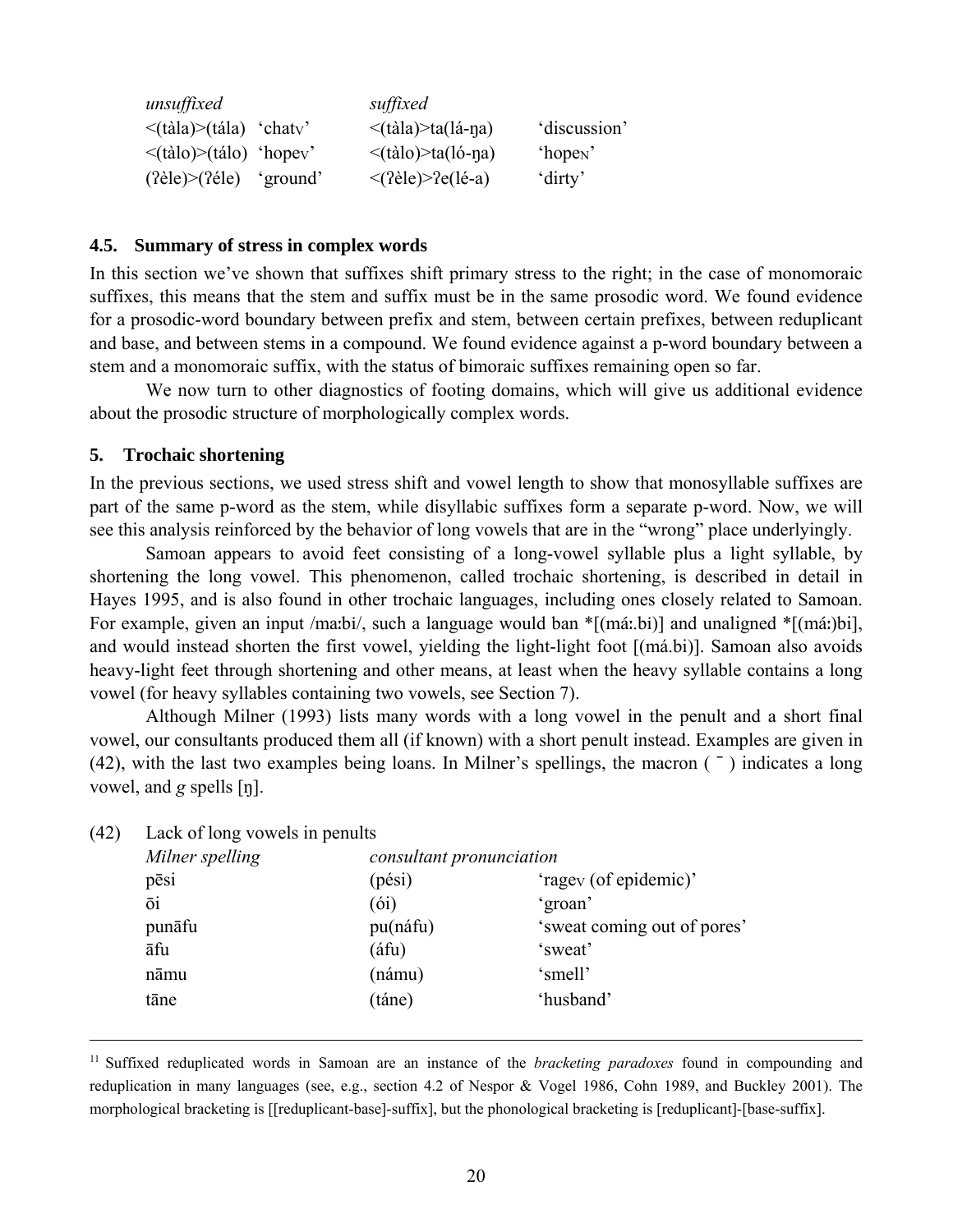| $-$<br>pasi | (pási) | `pass`    |  |  |
|-------------|--------|-----------|--|--|
| pāga        | (pána) | 'partner' |  |  |

The language is presumably undergoing a change from what was recorded in Milner's dictionary, which was compiled in the 1960s, and our consultants, whose ages range from 18 to 39, are at the more innovative end of the change. Mosel and Hovdhaugen, writing in 1992, seem to observe an intermediate stage: they note that (C)Vː(C)V words are rare, but that those that exist are pronounced with a long vowel, with stress on the first half in ordinary speech ([táane]) and optionally on the second half in very careful speech ([taáne]) (p. 30).

 We found the same mismatch between pronunciations and Milner's spellings in two-mora reduplicated words (43) and in compounds (44). In addition to the evidence discussed in section 4.4, these shortenings suggest that the reduplicant does form its own p-word: if both copies belonged to a single p-word, \*[(pòː)le(póle)] would be well footed.

| (43) | Lack of long vowels in penults of reduplicants |                                              |             |  |  |  |  |
|------|------------------------------------------------|----------------------------------------------|-------------|--|--|--|--|
|      | Milner spelling                                | consultant pronunciation                     |             |  |  |  |  |
|      | põlepole                                       | $\langle$ (pòle) $\rangle$ (póle)            | 'worried'   |  |  |  |  |
|      | pūlepule                                       | $\leq$ (pùle) $\geq$ (púle)                  | 'spotted'   |  |  |  |  |
|      | pūlupulu                                       | $\leq$ (pùlu) $\geq$ (púlu)                  | 'shawl'     |  |  |  |  |
|      | vāivai                                         | $\langle \text{v\`a}i \rangle \rangle$ (vái) | 'weak'      |  |  |  |  |
|      | vālevale                                       | $\langle$ (vàle) $\rangle$ (vále)            | 'stupidity' |  |  |  |  |
|      | vāevaeina                                      | $\langle$ (vàe)>(vàe)-(ína)                  | 'divide'    |  |  |  |  |

(44) Lack of long vowels in penults of stems in compounds

| Milner spelling | consultant pronunciation                            |                                   |
|-----------------|-----------------------------------------------------|-----------------------------------|
| vāi aiga        | $(v\grave{a}i)$ - $(2\acute{a}i)$ -na <sup>12</sup> | 'snack (between+eat+GA)'          |
| vāi'a'ai        | $(vai)$ -?a $(24i)$                                 | 'neighbourhood (between+village)' |
| vālalua         | $(v\grave{a}la)$ - $(l\acute{u}a)$                  | 'divided in twos (divide+two)'    |
| tāfafā          | $(t\hat{a}fa)$ - $(f\hat{a})$                       | 'four-sided (side+four)'          |
|                 |                                                     |                                   |

 The second piece of evidence for avoidance of heavy-light feet comes from length alternations. When a monomoraic suffix that shifts stress is added to a stem, the stem's penult vowel that was short in the unsuffixed form sometimes becomes long. We can analyse the difference between the words on the left in (45), with no length change, and those on the right, with a length change, as a difference in underlying form, surfacing only under suffixation. The underlyingly short  $\lambda u$  of /fusi/ 'hug' remains short under suffixation, but the /uː/ of /tuːsi/, must shorten if there is no suffix. All suffixed forms with long penult vowels in (45) are spelled as such in Milner (1993), and none of the corresponding roots are spelled with long penults—Milner lists roots that always have a short vowel (like *fusi, fusi-a*), roots that alternate (like tusi, t*ū*si-a), and words that always have a long vowel (like *pāsi, pāsi-a*), but our consultants lack this third type).

<sup>&</sup>lt;sup>12</sup> See section 7 for an explanation of why primary stress is antepenultimate.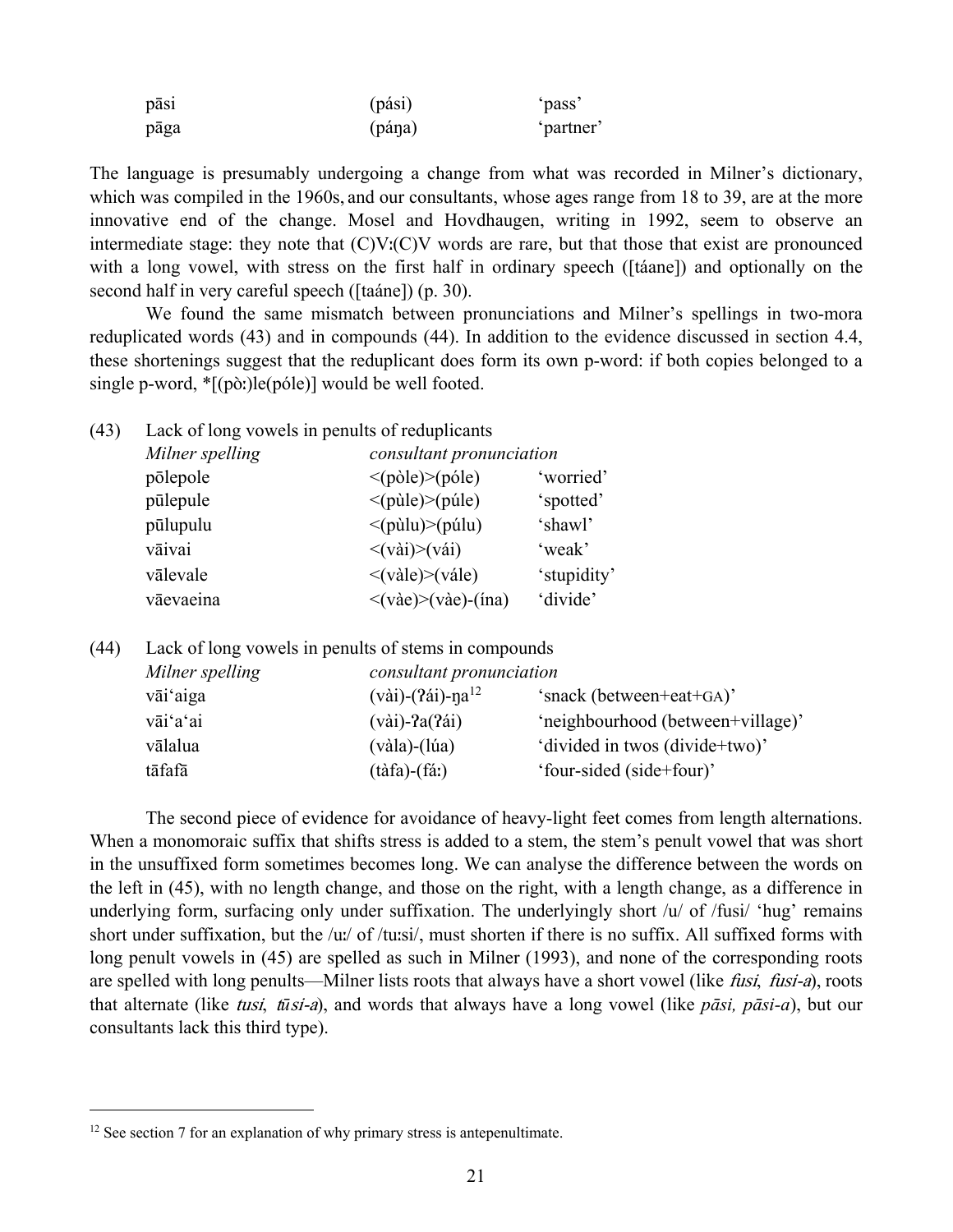### (45) Lengthening under suffixation

| alone      |         | suffixed              |                                                                                                          | alone           |          | suffixed                                                    |                    |
|------------|---------|-----------------------|----------------------------------------------------------------------------------------------------------|-----------------|----------|-------------------------------------------------------------|--------------------|
| (fúsi)     | 'hug'   | $fu(sí-a)$            | 'hug-A $'$                                                                                               | (túsi)          | 'write'  | $(t\mathbf{\hat{u}})(s\mathbf{i}-a)$                        | 'write-A'          |
| $(2$ íni)  | 'pinch' | $Pi(ní-a)$            | 'pinch-A'                                                                                                | $(l\acute{a}u)$ | 'say'    | $(l\hat{a})$ (ú-na)                                         | 'speech'           |
| (móe)      | 'sleep' | $mo($ é-na)           | 'bed'                                                                                                    | (l6i)           | 'ant'    | $(l\delta)$ (í-a)                                           | 'overrun w/ ants'  |
| (táo)      | 'cover' | $ta(6-mi)$            | 'hold down'                                                                                              | (mána)          | 'fork'   | $(f\hat{a}a)$ - $(m\hat{a})$ : $(n\hat{a}-i)$ 'sit astride' |                    |
| (lólo)     | 'flood' | $lo(l6-fi)$           | 'surge'                                                                                                  | $(n$ ófo)       | 'stay'   | $(n\delta)$ (fó-i)                                          | 'colonize, settle' |
|            |         | $fe-to(ló-fi)$        | 'pinch- <i>pl</i> '                                                                                      | (sólo)          | 'wipe'   | $(s\delta t)(16-i)$                                         | 'wipe dry'         |
| $a$ (lófa) | 'love'  |                       | fe- $(\text{alo})(\text{fa-ni})$ 'respect e.o.' $\leq$ (si $\text{Pu}$ ) $\geq$ (si $\text{Pu}$ ) 'tail' |                 |          | $(s\mathbf{i} \mathbf{i})$ $(2\mathbf{i} - \mathbf{i})$     | 'very tip'         |
| (léle)     | 'fly'   | $fe-le(l\acute{e}-i)$ | 'fly- $p$ f'                                                                                             | (táni)          | $'$ cry' | $fe-(\hat{a}t)(\eta i-si)$                                  | 'cry-pl'           |

Because these alternations are also found in earlier descriptions that report long penults as possible (Milner 1993, Mosel & Hovdhaugen 1992), we conjecture that even when long penults were permitted in some unsuffixed words, they had been shortened in many others.

 The tableaux in (47) illustrate the analysis. We are agnostic as to whether the long vowels are really a single segment associated to two moras or a sequence of two identical segments (see Taumoefolau 2002 for this issue in Tongan). For the sake of Richness of the Base, we show in (47) that whether the input is /tuːsi/ or /tuusi/, the output will be [(túsi)]. FOOTBINARITY, together with the requirement of right-aligned main stress (EDGEMOST-R), rules out a long or double vowel in the penult (47)e, k; NOBREAKING, defined in (46), rules out stressing the second half of a double vowel (47) $m$ cf. related Tongan, where this candidate is the winner (Churchward 1953, Poser 1985). Because shortening is preferred to lengthening (candidate (d) vs. (g)), we split faithfulness to length into two constraints, DON'TSHORTEN and DON'TLENGTHEN. (We assume that the winning output for /tuusi/ is [tú<sub>1,2</sub>si], with fusion, penalized by McCarthy and Prince's (1995) UNIFORMITY, rather than [tú<sub>1</sub>si], with deletion, because data discussed in Section 7 show that MAX-V is ranked high.)

|  | (46) NOBREAKING: adjacent identical vowels must be in the same foot. <sup>13</sup> |  |  |  |  |
|--|------------------------------------------------------------------------------------|--|--|--|--|
|  |                                                                                    |  |  |  |  |

|                   | $\tau$ , ,<br>I dolvada for folight differentiations |             |                 |                 |                 |                 |             |                |             |
|-------------------|------------------------------------------------------|-------------|-----------------|-----------------|-----------------|-----------------|-------------|----------------|-------------|
| /fusi/            | <b>FT</b>                                            | DON'T       | <b>MAX</b>      | <b>EDGEMOST</b> | N <sub>O</sub>  | UNIFOR-:        | DON'T       | PARSE-         |             |
|                   |                                                      | <b>B</b> IN | LENGTHEN        | -V              | -R              | <b>BREAKING</b> | <b>MITY</b> | <b>SHORTEN</b> | <b>SYLL</b> |
| $\mathcal{F}$ a.  | (fúsi)                                               |             |                 |                 |                 |                 |             |                |             |
| $/fusi + a/$      |                                                      | FT          | DON'T           | <b>MAX</b>      | <b>EDGEMOST</b> | N <sub>O</sub>  | UNIFOR-     | DON'T          | PARSE-      |
|                   |                                                      | Bin         | <b>LENGTHEN</b> | $-V$            | -R              | <b>BREAKING</b> | <b>MITY</b> | <b>SHORTEN</b> | <b>SYLL</b> |
| $\circledcirc$ b. | $fu(sí-a)$                                           |             |                 |                 |                 |                 |             |                | ∗           |
| c.                | $(f\hat{u}$ : $)(s\hat{i}$ -a)                       |             | $*1$            |                 |                 |                 |             |                |             |

(47) Tableaux for length alternations

<sup>13</sup> The results would be equivalent here if NOBREAKING required adjacent identical vowels to be in the same *syllable* (and GEN or the grammar prevents a syllable from containing a foot boundary). As will be seen in section 7, under either definition this constraint must apply only to *identical* adjacent vowels. This is why we cannot use ONSET.

We have no cases of morphemes that begin with a light-heavy sequence, followed by at least two more moras, such as hypothetical /teno:vete/ or /tenoovete/. If NOBREAKING >> ALIGN(PWord,L; Foot,L), the second syllable will draw stress,  $[te(n\delta:)(v\acute{e}te)]=[te(n\delta o)(v\acute{e}te)]$ , and under the opposite ranking stress will be initial,  $[(t\grave{e}no)o(v\acute{e}te)]$ .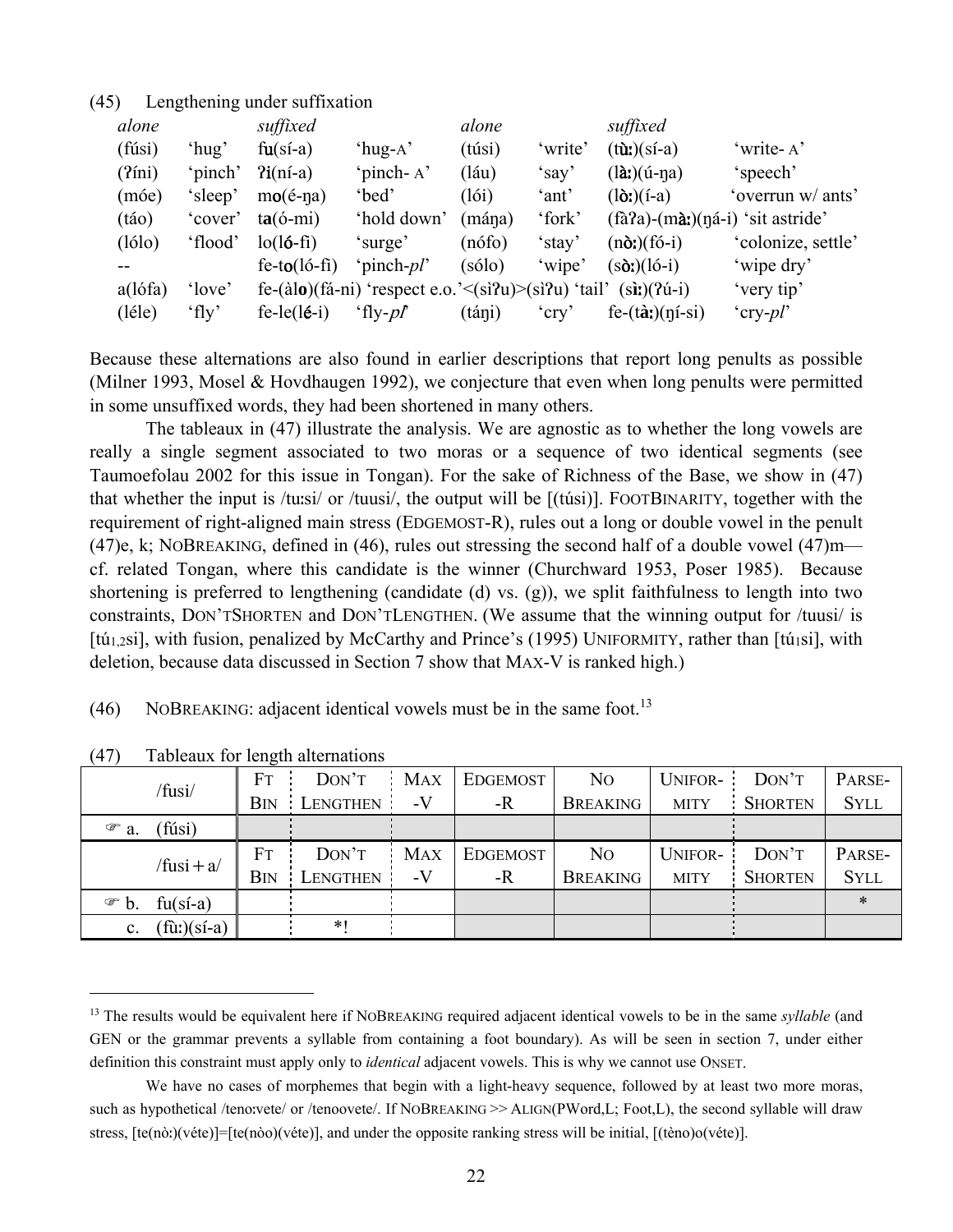|                      | /tursi/                                | FT          | DON'T           | <b>MAX</b> | <b>EDGEMOST</b> | N <sub>O</sub>  | <b>UNIFOR-</b> | DON'T          | PARSE-      |
|----------------------|----------------------------------------|-------------|-----------------|------------|-----------------|-----------------|----------------|----------------|-------------|
|                      |                                        | <b>B</b> IN | <b>LENGTHEN</b> | $-V$       | $-R$            | <b>BREAKING</b> | <b>MITY</b>    | <b>SHORTEN</b> | <b>SYLL</b> |
| $\circledcirc$<br>d. | (túsi)                                 |             |                 |            |                 |                 |                | $\ast$         |             |
| e.                   | (túː)si                                |             |                 |            | $*1$            |                 |                |                | $\ast$      |
| f.                   | (túːsi)                                | $*1$        |                 |            |                 |                 |                |                |             |
| g.                   | tu(isi)                                |             |                 |            |                 | $*1$            |                |                | $\ast$      |
| h.                   | $(t\hat{u}t)(s\hat{i}t)$               |             | $\ast$ (        |            |                 |                 |                |                |             |
|                      |                                        | FT          | DON'T           | <b>MAX</b> | <b>EDGEMOST</b> | N <sub>O</sub>  | <b>UNIFOR-</b> | DON'T          | PARSE-      |
|                      | $/tu_1u_2si/$                          | Bin         | <b>LENGTHEN</b> | $-V$       | -R              | <b>BREAKING</b> | <b>MITY</b>    | <b>SHORTEN</b> | <b>SYLL</b> |
| $\mathcal{F}$ i.     | $(t\acute{u}_{1,2}si)$                 |             |                 |            |                 |                 | $\ast$         |                |             |
| 1.                   | $(t \acute{\mathrm{u}}_1 \mathrm{si})$ |             |                 | $*1$       |                 |                 |                |                |             |
| k.                   | (túusi)                                | $*1$        |                 |            |                 |                 |                |                |             |
| 1.                   | (túu)si                                |             |                 |            | $*1$            |                 |                |                | $\ast$      |
| m.                   | tu(iisi)                               |             |                 |            |                 | $*1$            |                |                | $\ast$      |
|                      |                                        | <b>FT</b>   | DON'T           | <b>MAX</b> | <b>EDGEMOST</b> | N <sub>O</sub>  | <b>UNIFOR-</b> | DON'T          | PARSE-      |
|                      | /tu:si-a/                              | <b>B</b> IN | <b>LENGTHEN</b> | $-V$       | -R              | <b>BREAKING</b> | <b>MITY</b>    | <b>SHORTEN</b> | <b>SYLL</b> |
| n.                   | $tu(sí-a)$                             |             |                 |            |                 |                 |                | $*1$           | $\ast$      |
| $\mathcal{F}$ 0.     | $(t\ddot{u})(s\acute{i}-a)$            |             |                 |            |                 |                 |                |                |             |

 In addition to roots like /fusi/, whose penult is always short, and those like /tuːsi/, which alternates predictably, there are those with both a long and a short  $\ell$ –na/ form (Mosel & Hovdhaugen 1992, pp. 195-196). In almost every case given by Mosel and Hovdhaugen it seems that the lengthened noun has a more opaque meaning.<sup>14</sup> We speculate that the lengthened noun is a fossilized derivative of a root whose vowel is now underlyingly short (and thus whose productive derivatives show a short vowel). A sample of Mosel and Hovdhaugen's doublets are listed in (48).

| Unsuffixed |                     | unlengthened |                    | lengthened |                           |
|------------|---------------------|--------------|--------------------|------------|---------------------------|
| pule       | 'authorise, power,  | pulega       | 'authority, power, | pūlega     | 'LMS [London              |
|            | control, authority' |              | control'           |            | Missionary Society] unit  |
|            |                     |              |                    |            | of church administration' |
| savali     | 'walk'              | savaliga     | 'walk, march'      | sāvaliga   | 'people on march'         |
| toso       | 'pull, draw, drag'  | tosoga       | 'pulling'          | tōsoga     | 'tug-of-war'              |
| tu'u       | 'put, leave, give'  | tu'uga       | 'share (of food)'  | tūʻuga     | 'race (e.g. of horses)'   |

(48) Doublets, Mosel & Hovdhaugen (1992) pp. 195-196

These doublets suggest that the mere existence of an alternating pair such as *tóso* – *tò*ː*só-ŋa* is not sufficient to guarantee that speakers learn to derive both from an underlying form /toːso/. It is unknown, however, whether it was semantic change that severed the tie between the bare and affixed forms, or a separate lexical entry for the suffixed form that allowed the semantic drift. There are unpredictable or morphological length alternations in Samoan, which might encourage learners to treat length alternations as not reflecting underlying length of a shared root morpheme (49). The doublets are also

<sup>&</sup>lt;sup>14</sup> Mosel & Hovdhaugen (1992) characterise the difference instead as one of plurality.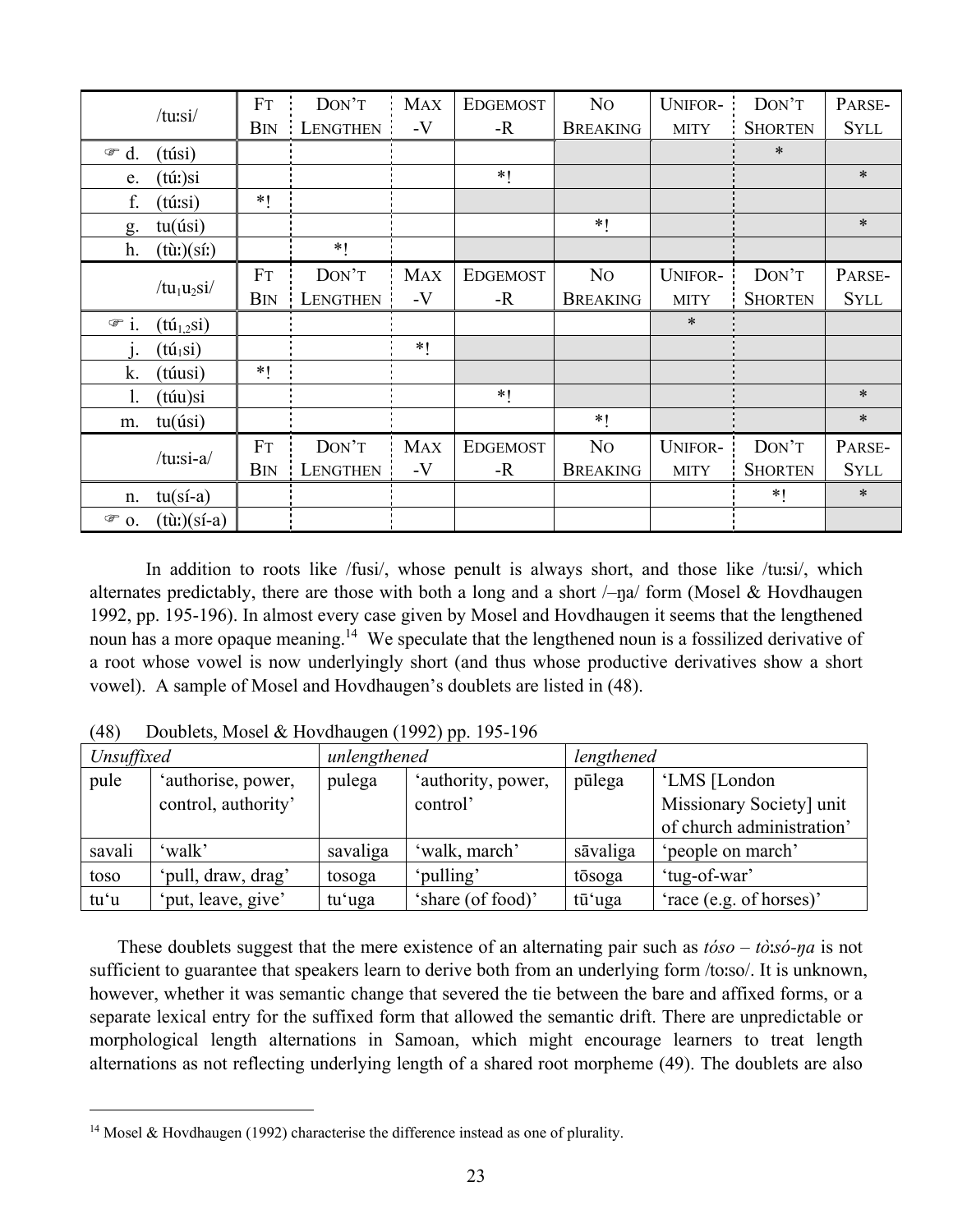expected if Samoan learners treat the unaffixed surface form as the "base" in Albright's (2002) sense, so that both alternating and non-alternating words are listed as having short penults, and lengthening under suffixation is an exceptional property of some paradigms.

| (49) | Unpredictable length alternations (MH = Mosel & Hovdhaugen 1992) |  |  |                                                         |                                   |  |
|------|------------------------------------------------------------------|--|--|---------------------------------------------------------|-----------------------------------|--|
|      |                                                                  |  |  | va'ai 'sit' vā'ai 'sit-plural' (MH p. 78)               | length marking plural             |  |
|      |                                                                  |  |  | alofa 'love' alolofa 'love- <i>plural</i> ' (MH p. 221) | length accompanying reduplication |  |
|      | `umı                                                             |  |  | 'long' 'umī 'very long' (MH p. 239)                     | length marking emphasis           |  |

 Although Fijian is probably the most-discussed case of trochaic shortening, the evidence is far less clear than it is in Samoan. Word-final long vowels are reported to shorten in Fijian when a monomoraic pronominal or transitive suffix is added (Dixon 1988 p. 26, Schütz 1985 p. 528; see Hayes 1995 for discussion), as in *caa* 'bad' *vs. ca-ta* 'consider bad'. The four such verbs listed by Dixon are all monosyllabic, so, as he discusses, a possible counteranalysis is that the underlying vowel is short ( $\ell$ ca $\ell$ ), and it lengthens to satisfy a bimoraic word minimum.<sup>15</sup> As for nouns, Dixon's minidictionary lists 20 with final long vowels, of which only 6 clearly involve a root of more than one syllable, e.g. *'olii* 'dog'. Pronominal suffixes seem to be quite productive, so presumably these words do undergo shortening when suffixed, yielding a few clear cases of trochaic shortening.

"Undoing" of shortening under suffixation seems to be weak in Fijian. Dixon's mini-dictionary lists only one example: *sivi* 'pass, exceed' vs. *siivi-ta* 'pass, exceed—transitive', forming a minimal pair with *sivi* 'carve, craft in wood', *sivi-ta* 'carve, craft in wood—transitive'. Scott (1948) identifies "three unusual cases" (p. 743, fn. 1), two where the suffixed form optionally has a long vowel and one where it obligatorily has a long vowel: *donu* and *doonu-ya*  $\sim$  *donu-ya*, *leve* and *leeve-a*  $\sim$  *leve-a*, *dravu* and *draavu-ya* (Scott does not include glosses). We speculate that these alternations are at least as variable or lexicalized as in Samoan.

 Our analysis of Samoan lengthening, or rather prevention of shortening under suffixation, depends on the suffix's belonging to the stem's p-word. What about disyllabic suffixes? As shown in (50), we have one example of lengthening under /-Ca?i/ suffixation, suggesting that /-Ca?i/ can belong to the stem's p-word; by contrast, for /-Caŋa/ and /-Cia/-suffixed forms that Milner (1993) lists as lengthened, our consultant did not produce lengthening.

<sup>&</sup>lt;sup>15</sup> Dixon cites the reduplicated form *ca-caa* 'lots of bad things' as evidence for /caa/ rather than /ca/, but it is possible that reduplicant or other prefix material does not contribute towards the word-size minimum.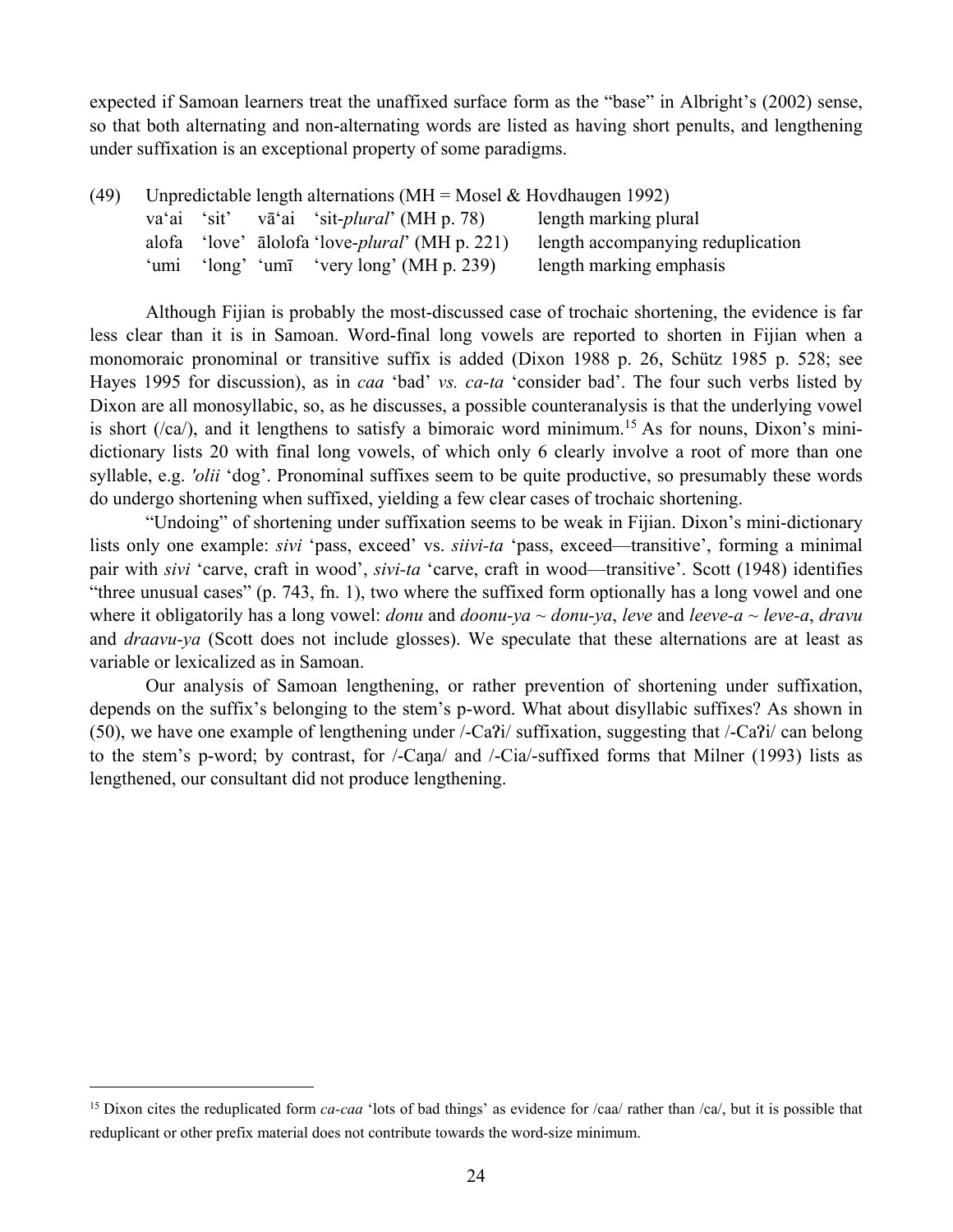| suffix          | dict. spelling |                                    | consultant pronunciation          |                                         |
|-----------------|----------------|------------------------------------|-----------------------------------|-----------------------------------------|
| $-Ca$ ?i/       | (none)         | 'circulate                         | $fe-(\hat{a})fe-(\hat{a}2i)$      | from (táfe) 'flow'                      |
| $\sqrt{-Ca^2i}$ | (none)         | 'castaways'                        | $fe-(t\)-(\acute{a}7i)$           |                                         |
| /-Cana/         | tāuaga         | 'strainer'                         | $(t\dot{a}u)$ - $(\dot{a}\eta a)$ | from $\langle ta \rangle$ (táu) 'wring' |
| /-Cana/         | valusaga       | 'taro-peeling stick' (vàlu)-(sána) |                                   | from (válu) 'scratch'                   |
|                 | vālusaga       | 'vegetable peelings' (vàlu)-(sána) |                                   |                                         |
| /-Cana/         | vālo'aga       | 'prophecy'                         | $(vàlo)$ - $(2ána)$               |                                         |
| /-Cana/         | vālo'ia        | 'prophesy'                         | $(vàlo)-(?ia)$                    |                                         |

(50) Lengthening with disyllabic suffixes?

 Similarly, Mosel and Hovdhaugen (1992) report no length alternation under suffixation with *-ina*, *-Cia*, or *-Cana* (p. 202), even when another suffixed form indicates an underlying long vowel (<fa>(fáŋu) 'wake', (fàː)(ŋú-a) 'wake-*A*', (fàŋu)-(ína) 'wake-*INA*' rather than \*(fàː)ŋu-(ína)). They find that the only bimoraic suffix that allows length alternation is -*Ca*ʔ*i*. All of this suggests that while most bimoraic suffixes form a separate p-word,  $-ca\lambda$  merely forms a foot, the same as if it were part of the root morpheme.

 Our third piece of evidence for avoidance of heavy-light feet comes from the converse alternation: when a root ending in a long vowel acquires a monomoraic suffix, the root-final vowel is now in the penult and therefore can't be long. There are two possible repairs. One is shortening, and the other is what has been called breaking in Tongan (Poser 1985): stress falls on the second half of the long vowel. In (51) we give all the cases we could find. Some repair always occurs; sometimes our primary consultant accepted both shortening and breaking, and sometimes he accepted only one option.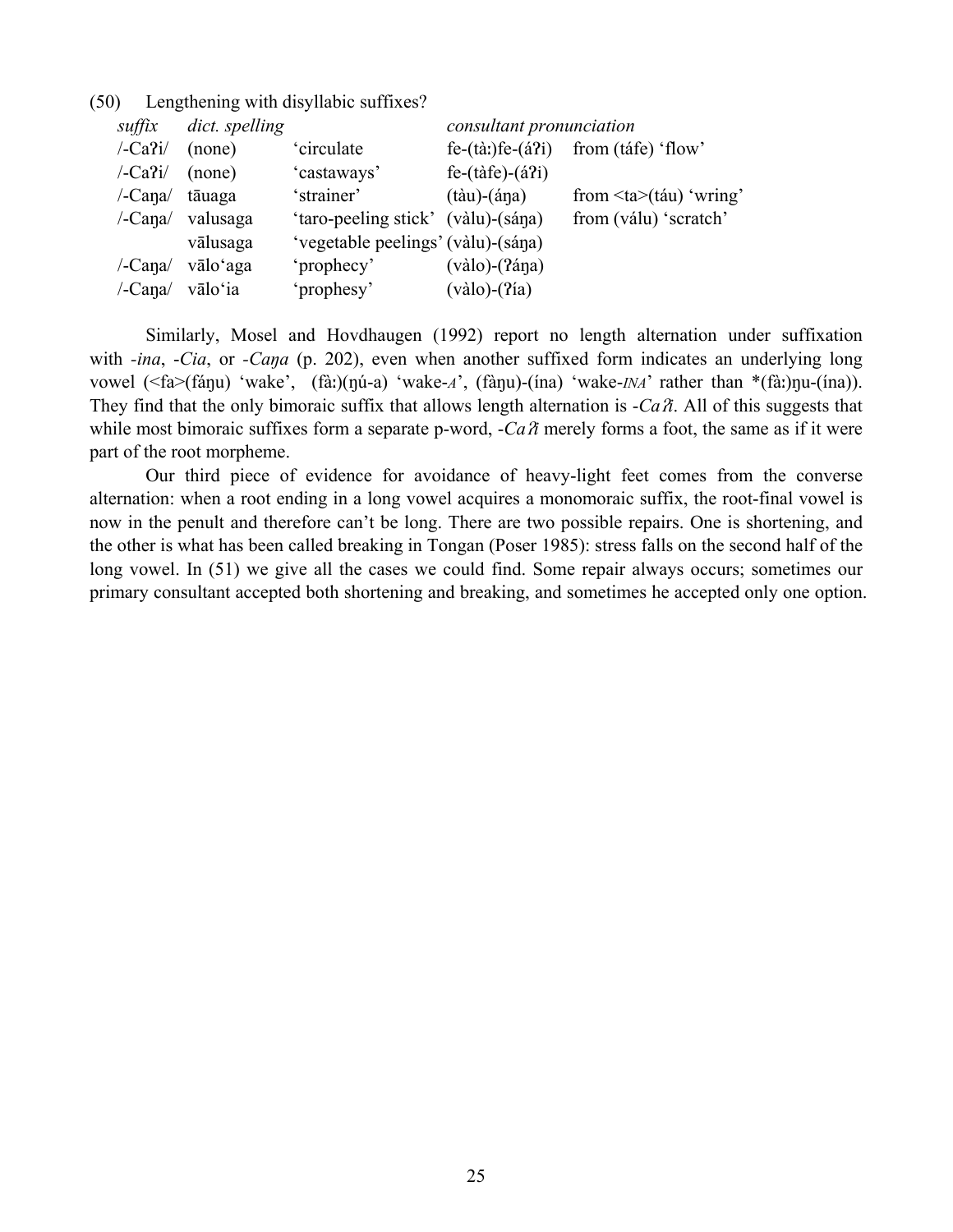| unsuffixed                                |                   | suffixed-                                    | suffixed-                                   |                         |
|-------------------------------------------|-------------------|----------------------------------------------|---------------------------------------------|-------------------------|
|                                           |                   | shortened                                    | breaking                                    |                         |
| $(m\`{a}$ : $)(l\`{o}$ : $)(l\`{o}$ : $)$ | 'resty'           | $(m\grave{a})(l\grave{o})(l\acute{o}-a)$     |                                             | 'rest'                  |
|                                           |                   | $(m\grave{a})$ (lò:)(ló-ŋa)                  |                                             | 'rest <sub>N</sub> '    |
| $(t\delta t)(f\acute{a}t)$                | 'sleep (polite)'  | $(t\delta)$ $(f\acute{a}$ -na)               |                                             | 'bedding'               |
| $(l\hat{u}t)(l\hat{u}t)$                  | 'shake'           | $(l\mathbf{\hat{u}})(l\mathbf{\hat{u}}$ -na) |                                             | 'shaking action'        |
| $(s\grave{a}u)(\acute{a}t)^{16}$          | 'cruel'           | $(s\grave{a}u)(\acute{a}$ -na)               |                                             | 'act of cruelty'        |
| $(f\hat{a}a)$ - $(s\hat{a}u)(\hat{a})$    | 'cruelty'         | $(fàPa)(sàu)(á-pa)$                          |                                             | 'cruelty'               |
| $(f\hat{a}a)-o(f\hat{a})$                 | 'ripen (bananas)' | $(fà a) - o(fá - na)$                        |                                             | 'hung-up bunch          |
|                                           |                   |                                              |                                             | of bananas'             |
| $(t\grave{a}u)$ - $(t\acute{o}:$          | 'swear'           | $(t\hat{a}u)$ - $(t\hat{o}$ -ŋa)             |                                             | 'oath'                  |
| $(t\text{àu})-(\sin i)(6t)$               | 'compete'         | $(t\grave{a}u)$ - $(sini)(\acute{o}$ -ŋa)    |                                             | 'competition'           |
| $(t\hat{a}u)$ - $(v\hat{a})$              | 'compete for'     | $(t\grave{a}u)$ - $(v\acute{a}$ -na)         |                                             | 'competition'           |
| $(s\grave{a}$ : $)(\acute{o}$ : $)$       | 'be quiet'        | $(sà!)$ $(6-na)$                             |                                             | 'quieting'              |
| (2é!)                                     | 'yell'            | $fe-(2e-i)$                                  |                                             | 'shout-pl'              |
| $su(s\acute{u}t)$                         | 'come/go (pol.)'  | $su(sú-na)$                                  |                                             | 'Your Honour'           |
| $pe(l\acute{e}t)$                         | 'cards'           | pe(lé-ŋa)                                    | $(p\grave{e}$ le $)(\acute{e}$ -na $)$      | 'card game'             |
| $(t\grave{a})$ li $(\acute{e})$           | 'laugh'           | $(t\grave{a})$ li $(\acute{e}$ -ŋa)          | $(tà!)$ lie(é-ŋa)                           | 'laughing'              |
| $(m\mathbf{\hat{u}})(m\mathbf{\hat{u}})$  | 'red'             | $(m\mathbf{\hat{u}})(m\mathbf{\hat{u}})$ -a) | $(m\mathbf{\hat{u}})mu(\mathbf{\hat{u}}-a)$ | 'red-A'                 |
| $(2\delta)$ (ná:)                         | 'drunk'           | $(2\delta)$ (ná-na)                          | $(2\delta)$ na $(\acute{a}$ -na)            | 'group of drunk people' |
| u(6)                                      | 'friend'          | $(fàa) - u(ó-na)$                            | (fà?a)-uo(ó-ŋa) <sup>17</sup>               | 'making friends'        |
| $(p\acute{o}:$                            | 'slap'            |                                              | $po(6-a)$                                   | 'slap-A'                |
| $ta-(p\acute{e}t)$                        | 'kill'            |                                              | $ta-pe(é-a)$                                | 'kill-A'                |
| pa(?ú:)                                   | 'fall'            |                                              | pa?u(ú-ŋa)                                  | 'falling                |

Transcriptions like [(pèle)(é-ŋa)] are not meant to imply a phonetic break between the [e]s—we observe no medial dip in amplitude or change in formants—merely that the pitch rise is on the second half of the long [eː]. This requires us to place the two halves of the /eː/ in separate feet.

We saw in  $(47)$  that NOBREAKING  $\geq$  DON'TSHORTEN, explaining the absence of sequences like [aá] within the prosodic word. To accommodate the one type of exception that we've just seen, we must assume a constraint variably ranked with NOBREAKING that applies only under suffixation. Here we are forced to depart from our reliance on p-word structure alone, and adopt an output-output correspondence constraint (52) against shortening under suffixation (level-ordering would also be possible). The jagged line between the two crucial constraints in  $(53)$  indicates their variable ranking.<sup>18</sup>

(52) DON'TSHORTENV́ ː-BaseAffixed: assign a violation if a short vowel in an affixed form corresponds to a long, primary-stressed vowel in the affixed form's base

(A constraint against shortening a root-final vowel would also work.)

 $\overline{a}$ 

(51) Shortening under suffixation

<sup>&</sup>lt;sup>16</sup> Or possibly  $[(s\text{à:})\text{u}(\text{á:})]$ , and, for the next item,  $[(f\text{à?a})-(s\text{à:})\text{u}(\text{á:})]$ .

<sup>&</sup>lt;sup>17</sup> See Section 8 on glide formation for why /u/ might not be stressed; our narrow transcription was [(fà $2a$ )-wo(ó-ŋa)].

<sup>&</sup>lt;sup>18</sup> We model this as a case of free variation even though some lexical items seem to allow only one variant.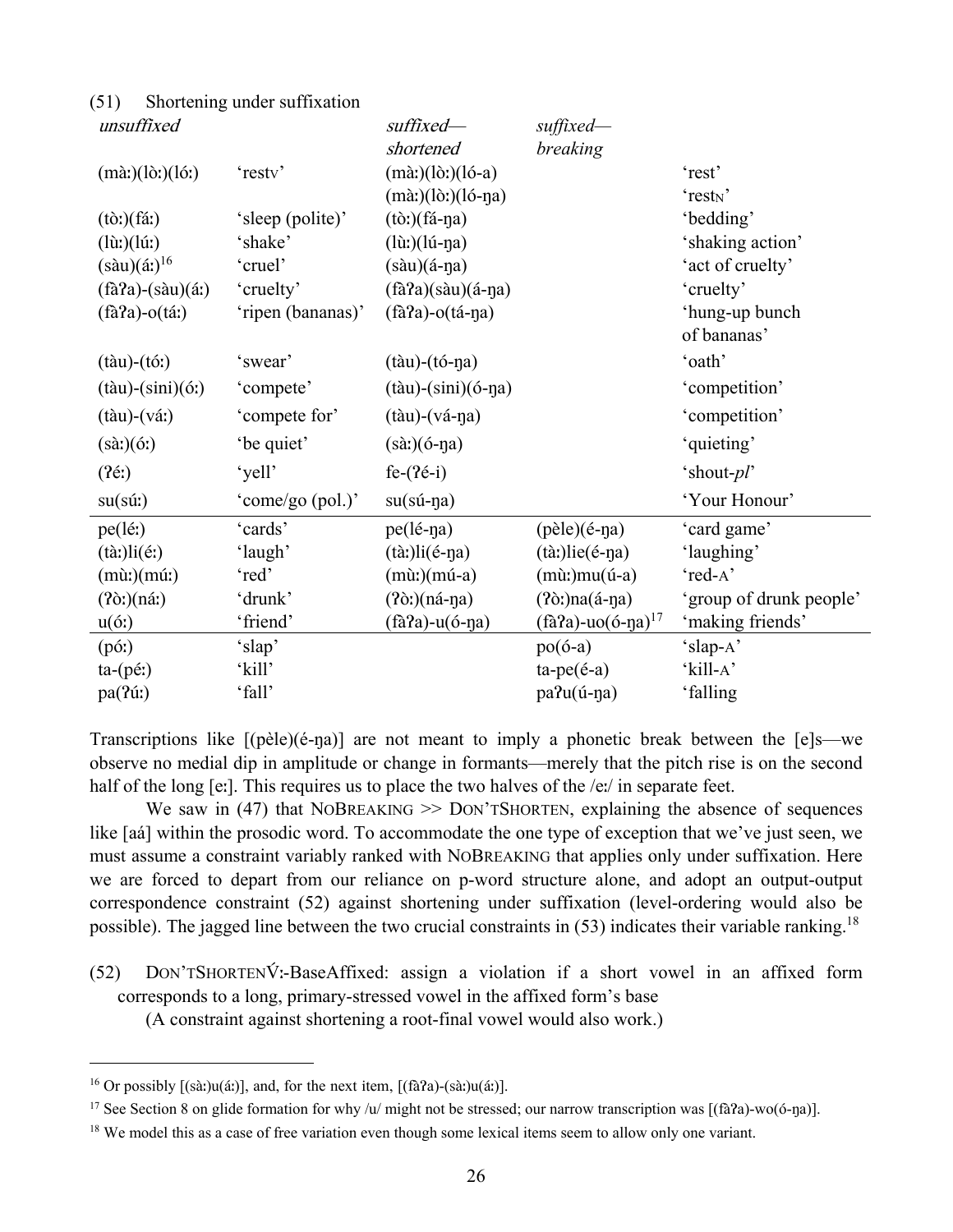|                                | . . |                                       |   |                |
|--------------------------------|-----|---------------------------------------|---|----------------|
| /pele: $+$ na/                 |     | $FTBN   DON'TSHORTENV:- \$ NOBREAKING |   | DON'T          |
| base pe(lé:)                   |     | BaseAffixed                           |   | <b>SHORTEN</b> |
| $pe(lé-na)$<br>$\mathcal{F}$ a |     | ∗                                     |   | ∗              |
| (pèle)(é-na)<br>া ক            |     |                                       | ∗ |                |
| pe(lé:-na)                     | *   |                                       |   |                |

(53) Tableau for breaking/shortening variation

 There are no doublets here—no related pairs like *péle* and *pelé*ː. This supports the idea that vowel length in unaffixed forms is reliably learned, unlike "lengthening" under suffixation.

 Our fourth and final piece of evidence for the avoidance of word-final heavy+light is that when the penult begins with a vowel, CV- reduplication cannot be used to mark plural (Mosel  $\&$ Hovdhaugen, p. 220). The 248 verbs in Milner 1993 with both a freestanding plain form and a listed plural form use various morphology, illustrated in (54). The most common plural type involves CV reduplication, but never if the primary-stressed foot is V-initial. If CV reduplication did apply to a verb like /oso/, the result would be \*[o(óso)] (violating NOBREAKING) or \*[(óo)so]/\*[(óː)so] (violating EDGEMOST-R), so one of the less-common plural morphologies is used instead.

|                       | I alterno of praiar marking in dictionary |                 |                  |                |
|-----------------------|-------------------------------------------|-----------------|------------------|----------------|
| plural type           | examples (orthography plus                | $#$ items where | $#$ items where  | $\%$ V-initial |
|                       | morpheme boundaries;                      | lary-stressed   | lary-stressed    | primary-       |
|                       | presumed primary-stressed                 | foot C-initial  | foot V-initial   | stressed foot  |
|                       | foot underlined)                          |                 |                  |                |
| CV redup., with       | $lafi$ , $\langle$ la $>$ lafi 'hide'     | 122             | $\boldsymbol{0}$ | $0\%$          |
| or without            | mafai, ma <fa>fai 'be able to'</fa>       |                 |                  |                |
| lengthening           | savali, sā <va>vali 'walk'</va>           |                 |                  |                |
| bimoraic redup.,      | motu, <motu>motu 'break'</motu>           | 17              | $\mathbf{1}$     | 6%             |
| w/ or w/out           | sāuni, sā <uni>uni 'prepare'</uni>        |                 |                  |                |
| lengthening           |                                           |                 |                  |                |
| fe- and/or $-Ci$ , w/ | togi, fe-togi 'throw'                     | 19              | 8                | 30%            |
| or w/out              | sele, sele-i 'cut one's hair'             |                 |                  |                |
| lengthening           | $\cos$ , fe-oso-(f)i 'jump'               |                 |                  |                |
| ta-                   | sulu, ta-sulu 'insert'                    | 16              | $\overline{4}$   | 20%            |
|                       | ili, ta-ili 'blow'                        |                 |                  |                |
| CV redup. or ta-      | tanu, ta-tanu 'cover over'                | 13              | <b>NA</b>        | <b>NA</b>      |
| first syll.           | palalū, pālalū 'flap'                     | 11              | 3                | 21%            |
| lengthened            | falute, falute 'gather'                   |                 |                  |                |
|                       | gaosi, gāosi 'prepare food'               |                 |                  |                |
| zero                  | sili, sili 'put something up'             | 12              | $\overline{3}$   | 20%            |
|                       | ulu, ulu 'go into'                        |                 |                  |                |
| other (variation,     | sui, fe-sui~ta-sui 'change'               | 15              | $\overline{3}$   | 17%            |
| removal of redup.,    | uliuli, uli 'be black'                    |                 |                  |                |
| multiple marking)     | 'ote, fe-<'ote>'ote-i 'scold'             |                 |                  |                |
| no listed plural      | vase 'draw'                               | 804             | 145              | 15%            |
| total                 |                                           | 1030            | 167              | 14%            |

(54) Patterns of plural marking in dictionary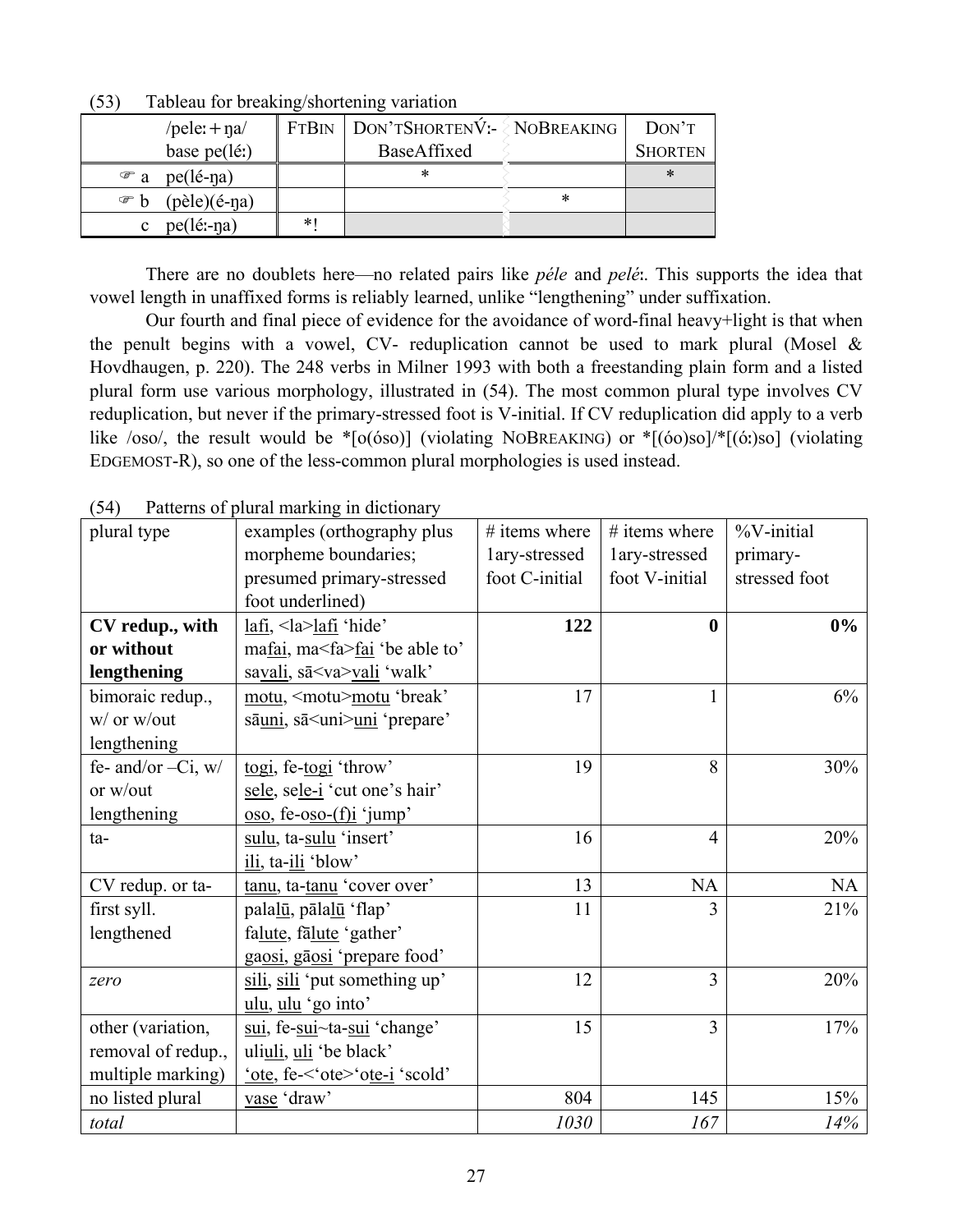The next section examines cases where morpheme concatenation creates a sequence of identical vowels, yielding evidence about the prosodic effects of various morpheme boundaries.

#### **6.** Sequences of identical vowels  $(V_iV_i)$

Section 5 showed that within a morpheme, heterosyllabic V<sub>i</sub>.V<sub>i</sub> sequences are not allowed (except for suffixed forms of certain long-vowel-final stems). In this section, we show that heterosyllabic V<sub>i</sub>.V<sub>i</sub> sequences are possible across a morpheme boundary. These provide evidence for disruption of footing domains.

When a V<sub>i</sub>V<sub>i</sub> sequence is created across a compound boundary, it does not attract stress as long vowels in monomorphemes do, nor undergo trochaic shortening, at least in careful speech.19 Examples are shown in (55).

| $(55)$ /V <sub>i</sub> /+/V <sub>i</sub> / compounds |                                                |                  |                               |  |
|------------------------------------------------------|------------------------------------------------|------------------|-------------------------------|--|
| $(mèa) - a(76-na)$ 'homework                         |                                                |                  | *me(à:)(?ó-na), *(mèa)(?ó-na) |  |
| /mea/ 'thing' /a?o/ 'learn'                          |                                                |                  |                               |  |
| /vai/ 'water', /inu/ 'drink'                         | $(v\dot{a})$ - $(i\text{nu})$ 'drinking water' | $*$ va $(i)$ nu, | $*va(inu)$                    |  |

 Why are vowels at the compound boundary exempt from NOBREAKING, which prohibits identical adjacent vowels from being separated by a foot boundary? We propose that each part of the compound forms a separate p-word (section 4.1), and that the domain of NOBREAKING is the p-word.

When  $/$ -a $/$  is added to a stem ending in  $/a/$ , the result is a stressed long vowel (56), consistent with our previous arguments that a monomoraic suffix belongs to the stem's p-word. We have no phonetic diagnosis for whether the correct analysis is monosyllabic [áː] or disyllabic [á.a]—either way, the pitch rise will be on the first half of the sequence. We observed no phonetic difference between the ends of these words and the ends of monomorphemes ending in presumed /aː/.

 $(56)$  /...a/ + denominal or ergative /-a/

 $\overline{a}$ 

| 'dirt'    | $(\leq$ pàla>)pa(láː)           | 'dirty'                      |                                 |
|-----------|---------------------------------|------------------------------|---------------------------------|
| 'meaning' | $u(i)$ (nái)                    | 'meaningful' $(lu$ ina $l$ ) |                                 |
| 'arrest'  | $\log(ka)$                      | 'arrest-A'                   |                                 |
| 'open'    | $\langle ta \rangle$ (tà:)(lá:) | 'open-A'                     | $(\frac{\text{tau}}{\text{a}})$ |
|           |                                 |                              | suffixed—identical Vs fuse      |

 In Section 4.2.2 we had only weak evidence that the ergative suffix /-ina/ forms a separate p-word. However, when  $\ell$ -ina/ is suffixed to an /i/-final stem, no fusion or shortening occurs; the /i/s remain in separate feet, in violation of NOBREAKING, as shown in (57).. A *stem+ina* behaves like a compound, supporting a separate p-word for [-ina], as predicted by ALIGN(Morpheme,L; PWord,L) when foot binarity is not at issue. As we will see in section 7.3, unproductive suffixes seem to be exempt from ALIGN(Morpheme, L; PWord, L); perhaps they are not recognized as morphemes.

<sup>19</sup> Mosel & Hovdhaugen 1992, p. 33-34, give examples where stress does shift.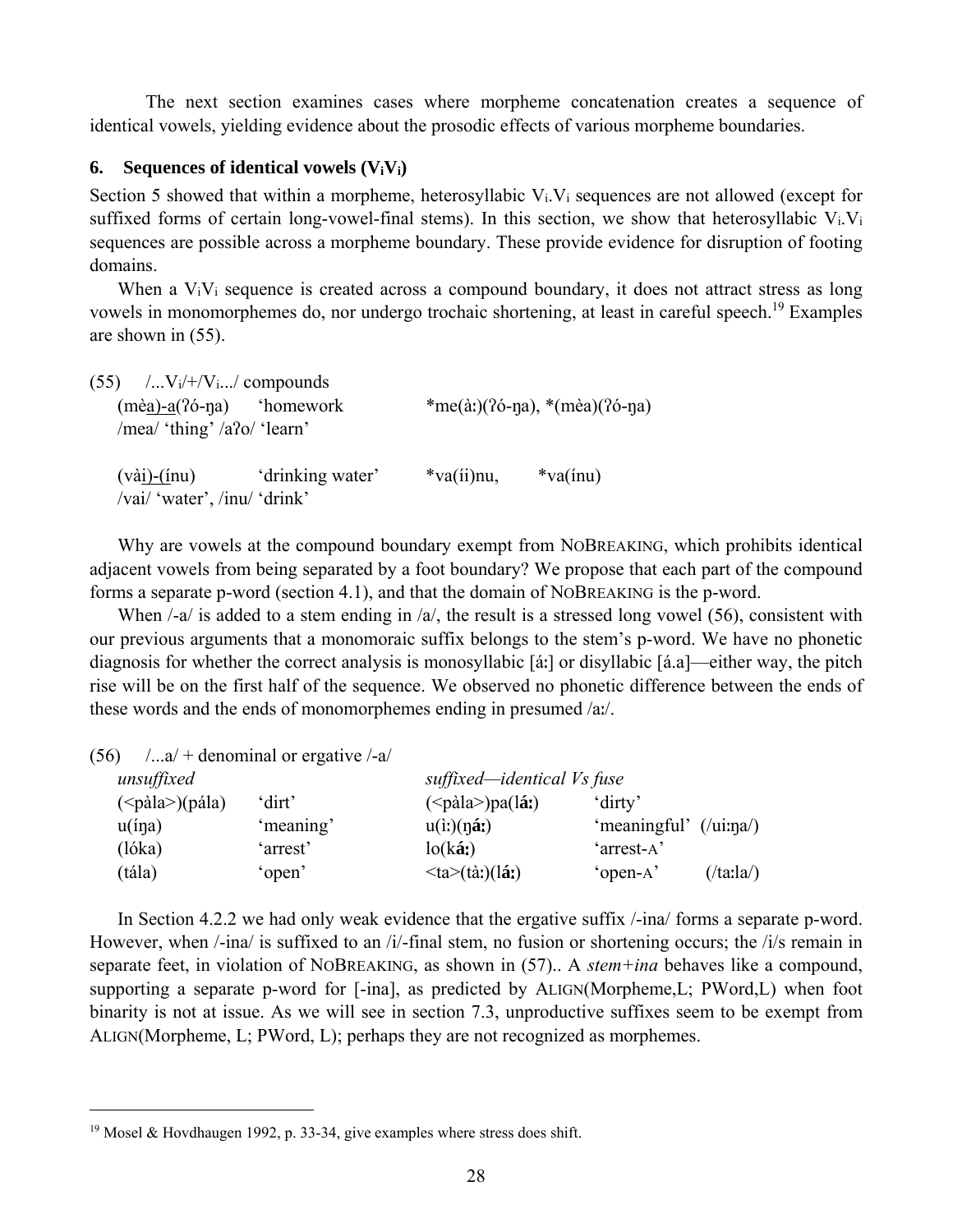| $(57)$ $/$ i/ + ergative $/$ -ina/ |        |                                  |                         |           |
|------------------------------------|--------|----------------------------------|-------------------------|-----------|
| unsuffixed                         |        | suffixed                         |                         |           |
| (kíki)                             | 'kick' | $(kik)$ - $(ina)$                | 'kick- <sub>INA</sub> ' | *ki(kína) |
| (píki)                             | 'pick' | $(\text{piki})$ - $(\text{ina})$ | 'pick-INA'              |           |
| (típi)                             | 'cut'  | $(t$ ip <u>i)-(í</u> na)         | 'cut-INA'               |           |
| (túsi)                             | 'read' | $(t$ ùsi)- $(ina)$               | 'read-INA'              |           |
| (túi)                              | 'stab' | $(t)$ <u>i)-(í</u> na)           | 'stab-INA'              |           |
| (fàsi)(óti)                        | 'kill' | $(fàsi)(òti) - (ina)$            | 'kill-INA'              |           |

A V<sub>i</sub>V<sub>i</sub> sequence can also be created across a suffix-suffix boundary if  $\ell$ -Ca $\hat{i}$  $i$  is followed by /-ina/. We failed to elicit any such words, but a few are listed in Milner (1993), and all are spelled with the sequence "ii", Milner's notation for a long vowel or ViVi sequence stressed on the second half, again supporting a p-word boundary before /-ina/. Some of Milner's examples are given in (58).

| (58) |       | dictionary entries for words suffixed with /-Ca?i-ina/ |                |                                         |
|------|-------|--------------------------------------------------------|----------------|-----------------------------------------|
|      | a'    | 'learn; train'                                         | $a'$ o-a'i-ina | be admonished'                          |
|      | sou   | '(sea) be rough'                                       |                | fe-sou-a 'i-ina 'be tossed to and fro'  |
|      | u'u   | 'oil'                                                  |                | u'u-na'i-ina 'be pushed; be encouraged' |
|      | galue | 'work'                                                 |                | galue-a'i-ina 'set in motion'           |

 A ViVi sequence occurs across a prefix-stem boundary when the causative prefix /faʔa-/ attaches to an /a/-initial stem. As shown in (59), no stress shift or shortening occurs across this boundary, further strengthening evidence in Section 4.3 for a p-word boundary between /faʔa-/ and its stem. (We found no examples of plural /fe-/ attaching to an /e/-initial stem.)

| (59)<br>causative prefix /fa?a-/ $+$ /a/ |                                  |                                               |                    |
|------------------------------------------|----------------------------------|-----------------------------------------------|--------------------|
| $(fà?a)-(àlo)-(álo)$                     | 'respectful' (/alo/ 'face')      | $*fa(2\alpha)$ lo-(álo) $*fa(2\alpha)$ -(álo) |                    |
| $(f\hat{a}$ ?a) - $(\hat{a}o)(n\hat{a})$ | 'use' $($ /aona:/ 'use, useful') | $*fa(2\alpha) o(n\alpha)$                     | $*$ fa(?ào)(ŋáː)   |
| $(fà?a)$ -a(lí-na)                       | 'procession' (/alina/ 'visible') | $*fa(?a!)$ (lí-na)                            | $*(fà?a)(l'_1-na)$ |

ViVi data also further strengthen evidence from Section 4.4 that there is a p-word boundary between the two copies in two-mora reduplication (though we found few relevant cases—the primary-stressed foot of the root must be vowel-initial, and its two vowels must have the same quality.)

| (60) | $V_iV_i$ in reduplication                              |                |                              |
|------|--------------------------------------------------------|----------------|------------------------------|
|      | $\langle$ if <u>i)&gt;(ifi</u> )                       | 'tree species' | $*$ i(fifi)                  |
|      | $(f\hat{a}a) - (\langle \hat{e}te \rangle)(\hat{e}te)$ | be careful'    | $*(\hat{a}a) - e(\hat{b}te)$ |
|      | ( <i>u</i> su <sup>&gt;)(<i>u</i>su)</sup>             | 'sing all day' | $*u$ (súsu)                  |

# **7. VV and VVV sequences**

This section builds on our understanding of the stress domain, by describing how stress assignment is affected by two-vowel (VV) and three-vowel (VVV) sequences. Certain VV sequences produce stress on the antepenultimate rather than penultimate mora: [máile] rather than \*[maíle] 'dog' (Section 7.1). We refer to this phenomenon as diphthong formation, following earlier authors, but are agnostic as to what "diphthong" means—that is, whether the [ai] in [maile] counts as a single segment, two segments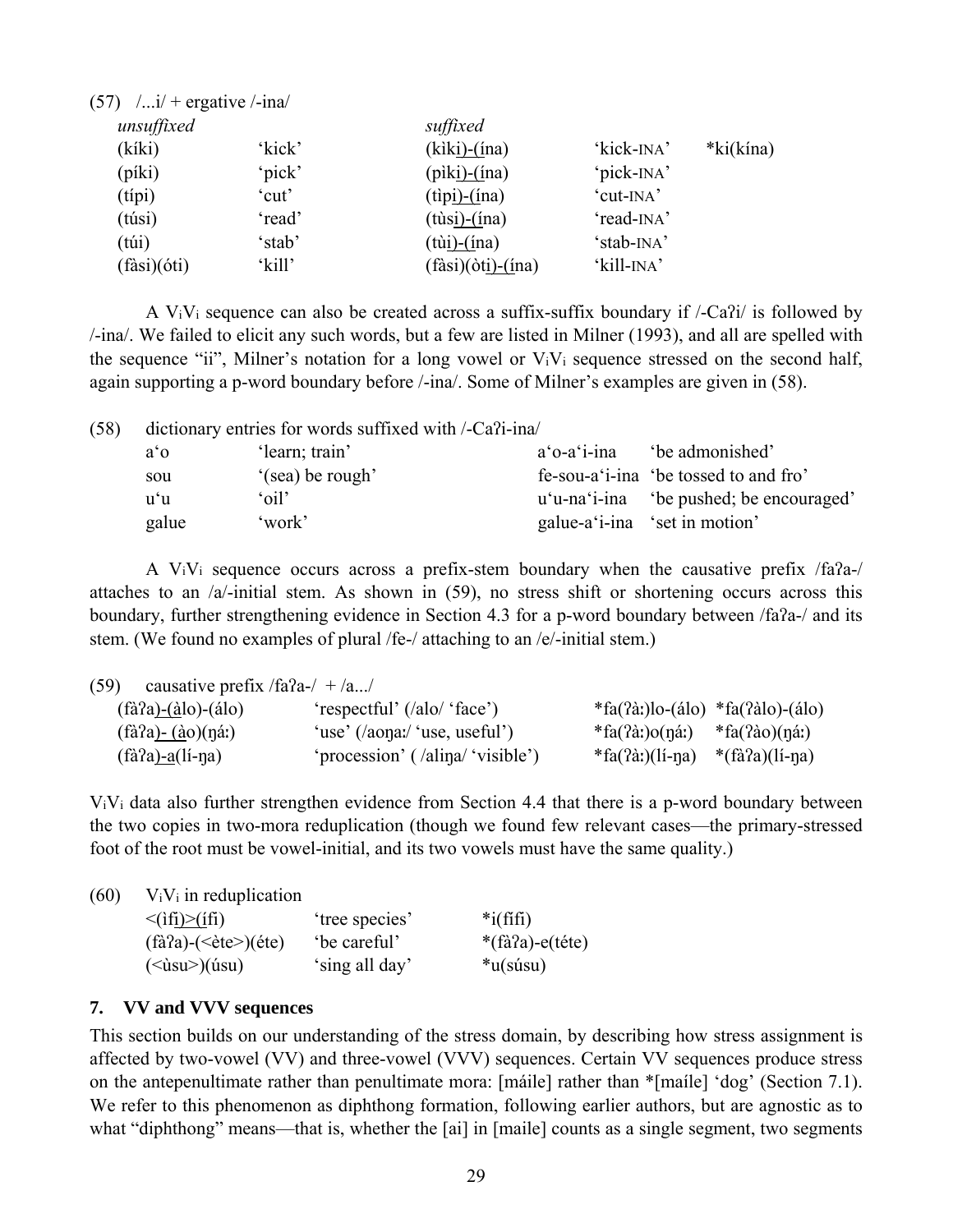in the same syllable, or segments in separate syllables. Diphthong formation provides more evidence for p-word boundaries before each stem in a compound and before ergative /–ina/ (Section 7.2). Section 7.3 turns to VVV sequences, especially VVa, where the diphthong-forming inventory broadens, and where the ergative and denominal /–a/ suffixes seem to have an idiosyncratic stress requirement.

#### **7.1. Basic diphthong formation**

Certain VV sequences disrupt the normal stress pattern, as in [máile] 'dog'. Unlike in Fijian (Schütz 1978, 1985; Dixon 1988; Hayes 1995), Samoan sequences like the [ai] in 'dog' do not sound shortened.

 The stress disruption occurs when the first vowel is non-high and the second is high. Of the twenty possible sequences of nonidentical vowels, diphthong formation occurs (in monomorphemic words) for [ai], [au], [ei], and [ou], and not for [ae], [ao], [ea], [eo], [oa], [ia], [ie], [iu], [ua], and [uo]. (We find no suitable items for [eu], [oe], [oi], [io], [ue],  $[ui].^{20}$ )

| (61) |                                      | <i>diphthongising: ai, au, ei, ou</i> |     |                                                    | <i>non-diphthongising: ae, ao, ea, eo, oa, ia, ie, iu, ua, uo</i> |
|------|--------------------------------------|---------------------------------------|-----|----------------------------------------------------|-------------------------------------------------------------------|
|      | $(mái)$ le                           | $'$ dog'                              | cf. | ma(éla)                                            | 'hollow'                                                          |
|      | (f <u>ái</u> )va                     | 'fishing trip'                        |     | $pa(\acute{e}lo)$                                  | 'barrel'                                                          |
|      | $u(\underline{\text{ai}})$ na        | 'wine'                                |     |                                                    |                                                                   |
|      | (pà.ia)(tái)so                       | 'paradise'                            |     |                                                    |                                                                   |
|      | (p <u>ái</u> )pa                     | 'pipe'                                |     |                                                    |                                                                   |
|      | (? <u>ái</u> )sa                     | 'ice, fridge'                         |     |                                                    |                                                                   |
|      | (t <u>ái</u> )si                     | 'hit'                                 |     |                                                    |                                                                   |
|      | (fili)(pái)na                        | 'Philippines'                         |     |                                                    |                                                                   |
|      |                                      | 'mountain'                            | cf. | ma(óta)                                            | 'pastors house'                                                   |
|      | (m <u>áu</u> )ŋa<br>(p <u>áu</u> )ta | 'powder'                              |     | $p\underline{a}(\underline{6}\eta o)$              | 'tree sp.'                                                        |
|      | (t <u>áu</u> )te                     | 'eat/drink respectful'                |     | $p\underline{a}(\underline{6}lo)$                  | 'shady'                                                           |
|      | (p <u>áu</u> )na                     | 'pound (weight)'                      |     | ma(6ni)                                            | 'smell'                                                           |
|      | (t <u>áu</u> )si                     | 'look after'                          |     | (fà?a)-ma(óni) 'loyal'                             |                                                                   |
|      |                                      |                                       |     |                                                    |                                                                   |
|      | (téi)ne                              | 'girl'                                | cf. | $i\underline{e}(\underline{6}va)^{21}$             | 'Jehovah'                                                         |
|      | (péi)si                              | 'base'                                |     |                                                    |                                                                   |
|      |                                      |                                       |     |                                                    |                                                                   |
|      | (l <u>óu</u> )ni                     | 'loan'                                | cf. | $(k\delta m i)p\underline{i(\dot{u}t)}$ 'computer' |                                                                   |
|      |                                      |                                       |     | $le(\angle a)$                                     | 'bad'                                                             |
|      |                                      |                                       |     | $m_0(\land n_0)$                                   | 'fish sp'                                                         |
|      |                                      |                                       |     | si( <i>ápo</i> )                                   | 'bark cloth'                                                      |
|      |                                      |                                       |     | $si(\text{én})$                                    | 'Jenn'                                                            |
|      |                                      |                                       |     | $pu(\acute{a}$ ?a)                                 | 'pig'                                                             |
|      |                                      |                                       |     | t <u>u(ó</u> ta)                                   | 'be all new'                                                      |

<sup>&</sup>lt;sup>20</sup> Except  $[u(1a)]$  'lightning' or 'wheel', which we transcribe more narrowly as [wila]. See Section 8 for discussion of gliding.

<sup>21</sup> Which we've transcribed more narrowly as [jeóva].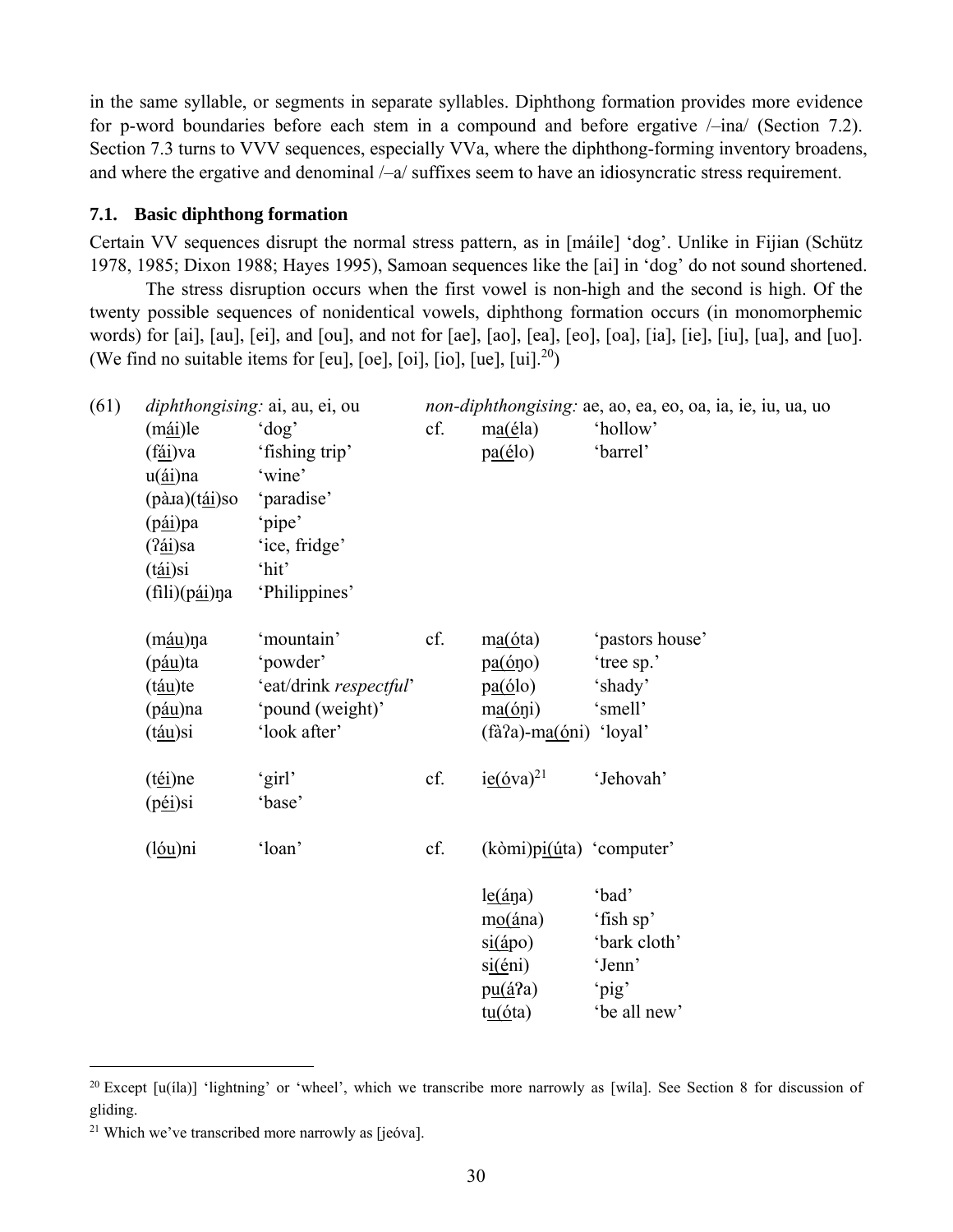We illustrate near-minimal sets with pitch tracks in (62). In the words on the left (e.g, [máile]), the rise is over the first half of the VV sequence, whereas on the right (e.g., [maéla] ), the rise is over the second half.

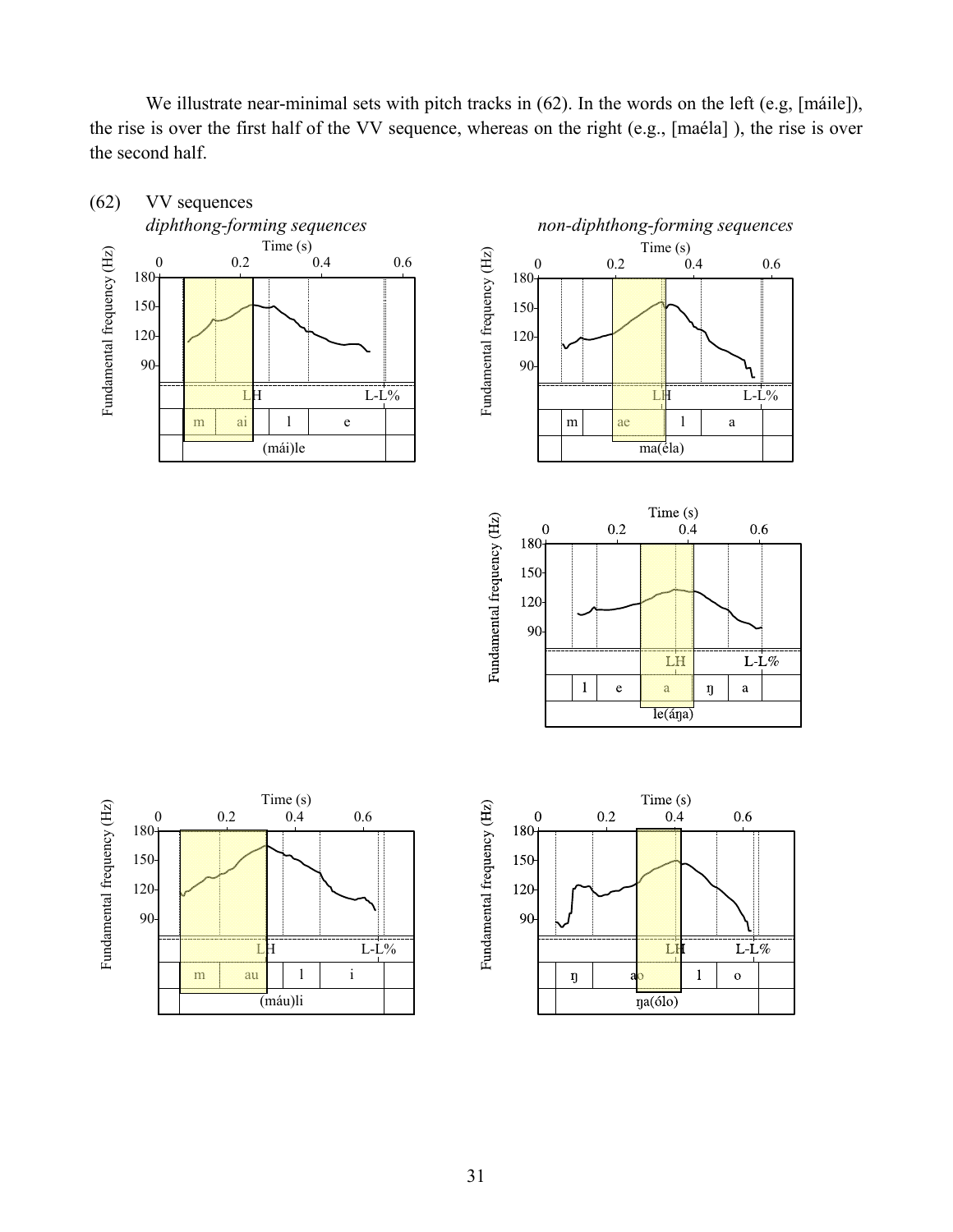

We propose a penalty on prominence mismatches: if the first vowel in a VV sequence is more prominent in sonority, it should also be more prominent metrically (e.g., Hayes 1995, Anttila 1997, Kenstowicz 1997, Crosswhite 2001). Our constraint is limited to cases where the second vowel is high:

(63) \*AÍ: an unstressed non-high vowel should not be followed by a stressed high vowel<sup>22</sup>

Tableau (64) shows the default pattern, when \*AÍ is not relevant:

| $\overline{\phantom{a}}$ | л.<br>$\check{ }$           | $\check{ }$ | л.                                                                                                                                                   |    |                |                       |         |
|--------------------------|-----------------------------|-------------|------------------------------------------------------------------------------------------------------------------------------------------------------|----|----------------|-----------------------|---------|
|                          | /maela/                     |             | $\begin{array}{ll} \text{FTBIM} \\ \text{DON}^{\gamma}\text{T} \\ \text{DUN}^{\gamma}\text{T} \\ \text{ENGTHEN} \\ \text{MAX-} \text{V} \end{array}$ |    | $\mathbf{N}^*$ | EDGEMOST<br>$\approx$ | PARSE-0 |
| ☞<br>$\boldsymbol{a}$    | ma(éla)                     |             |                                                                                                                                                      |    |                |                       | $\ast$  |
| $\boldsymbol{b}$         | (máe)la                     |             |                                                                                                                                                      |    |                | *1                    | $\ast$  |
| $\mathcal{C}_{0}^{0}$    | (mála)                      |             |                                                                                                                                                      | *1 |                |                       |         |
| $\overline{d}$           | $(m\grave{a})(\acute{e}la)$ |             | *1                                                                                                                                                   |    |                |                       |         |
| $\mathfrak{e}$           | (máela)                     | $*1$        |                                                                                                                                                      |    |                |                       |         |

(64) Non-diphthongising VV sequences

 $\overline{a}$ 

As shown in (65), \*AÍ can force a violation of EDGEMOST-R (or of FOOTBINARITY, if we took (e) to be the winning candidate). \*COMPRESSEDDIPHTHONG rules out shortening the /ai/ sequence to count as monomoraic. We proposed in section 5 that UNIFORMITY is violable in Samoan, allowing the rich-base input /tu<sub>1</sub>u<sub>2</sub>si/ to map to fused [tu<sub>1,2</sub>si]; so it is not fusion itself that rules out candidate (g), but rather the fusion of non-identical vowels, in violation of IDENT(Vfeatures). For underlying long vowels, /tuːsi/, a right-aligned, binary foot can be achieved by violating only DON'TSHORTEN (47). But for /maile/, higher-ranked faithfulness constraints are at stake: \*COMPRESSEDDIPHTHONG, IDENT(Vfeatures), and MAX-V. The result is a faithful outcome with a non-aligned foot.

<sup>&</sup>lt;sup>22</sup> At least for /ai, au, ei, ou/. As seen in  $(85)$ , /oi/ may not be subject to this constraint, suggesting a more complicated formulation such as "an unstressed low vowel should not be followed by a stressed high vowel, and an unstressed mid vowel should not be followed by a stressed high vowel of the same height and backness".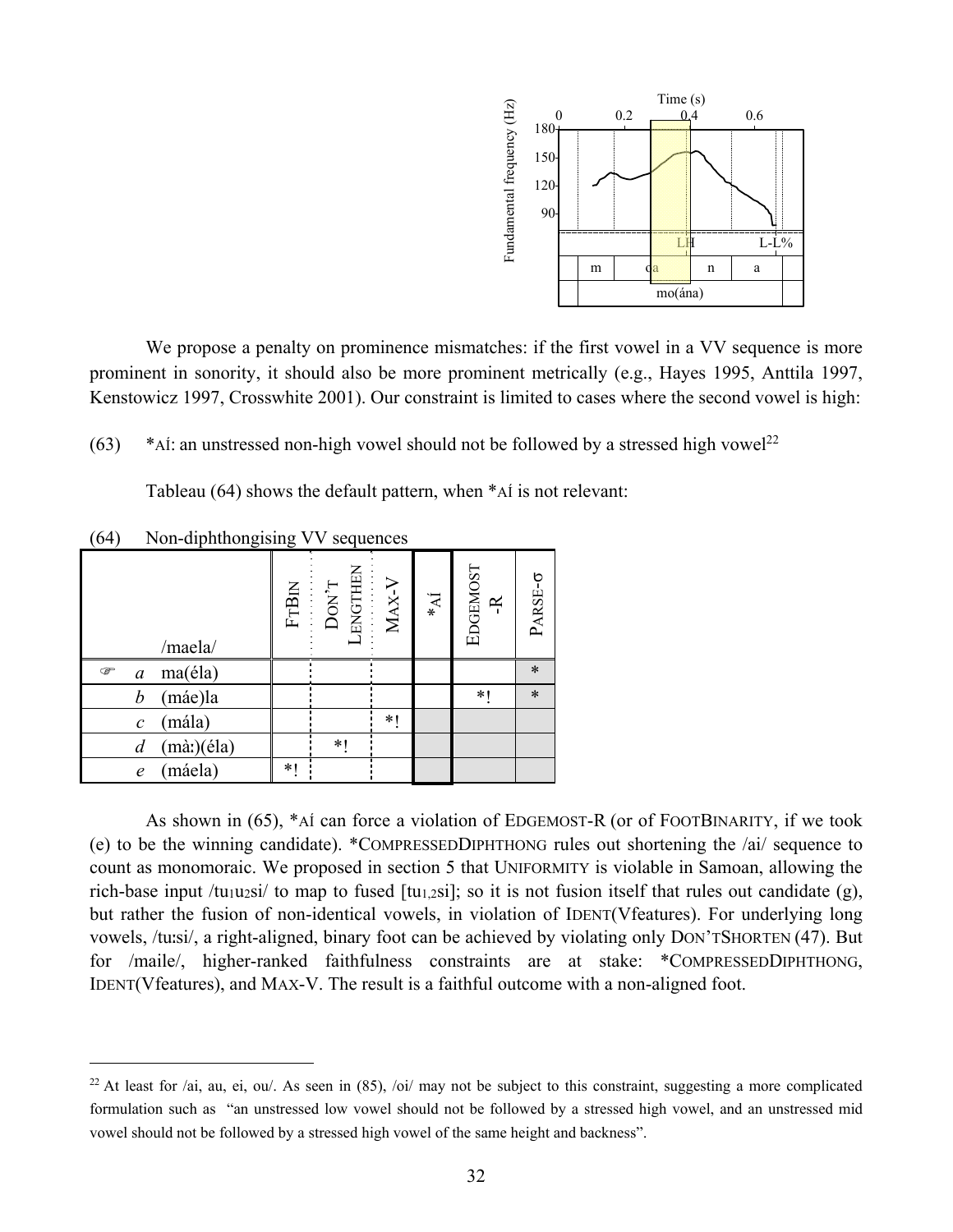# (65) Diphthongising VV sequences

| /maii2le/                              |   | FTBIN<br>*COMPRESSED<br>*COMPRESSED<br>DIPHTHONG | IDENT(Vfeatures) | DON'TLENGTHEN | $MAX-V$ | $\mathbf{N}^*$ | EDGEMOST-R | UNIFORMITY | PARSE-0 |
|----------------------------------------|---|--------------------------------------------------|------------------|---------------|---------|----------------|------------|------------|---------|
| ma(ile)<br>$\boldsymbol{a}$            |   |                                                  |                  |               |         | $*1$           |            |            | $\ast$  |
| (mái)le<br>b<br>☞                      |   |                                                  |                  |               |         |                | $\ast$     |            | $\ast$  |
| mále)<br>$\mathcal{C}$                 |   |                                                  |                  |               | *1      |                |            |            |         |
| $(m\grave{a})$ (ile)<br>$\overline{d}$ |   |                                                  |                  | $*$           |         |                |            |            |         |
| máile)<br>$\epsilon$                   | * |                                                  |                  |               |         |                |            |            |         |
| măile)                                 |   | $*1$                                             |                  |               |         |                |            |            |         |
| $(m\acute{e}_{1,2}$ le)<br>g           |   |                                                  | $*$              |               |         |                |            | $\ast$     |         |

 In words ending ...VːVCV, primary stress is on the penultimate mora as usual (66). There is no need to violate EDGEMOST-R, because both vowels are stressed, satisfying \*AÍ (67).

| No diphthongisation if $V_1$ is long<br>(66) |  |
|----------------------------------------------|--|
|----------------------------------------------|--|

| $(\hat{a})$ (ina)         | 'family' |                                                        |
|---------------------------|----------|--------------------------------------------------------|
| $(m\hat{a})$ $(i\hat{a})$ |          | 'subside (of swelling, tide, etc.)'                    |
| $(l\dot{\sigma}t)(ia)$    | 'lawyer' | (although we have no short /oia/ words for comparison) |
| $(s\delta)$ (ía)          | 'stop'   |                                                        |

(67) No diphthongisation if first vowel is long

| /a:ina/                                        | <b>FTBIN</b> | $\ast_{\mathbf{M}}$ | EDGEMOST-<br>$\simeq$ | <b>SHORTEN</b><br>$DON^T$ | PARSE-0 |
|------------------------------------------------|--------------|---------------------|-----------------------|---------------------------|---------|
| $(\hat{a})(i.\eta a)$<br>☞<br>$\boldsymbol{a}$ |              |                     |                       |                           |         |
| $({\rm \dot{a}})$ ${\rm \dot{p}}$<br>b         |              |                     | $\ast$                | $\ast$                    | $\ast$  |
| áii)na<br>$\mathcal C$                         | *1           |                     | $\ast$                |                           | $\ast$  |

# **7.2. VV sequences at morpheme boundaries**

We have seen that a monomoraic suffix is included in the prosodic word and normally shifts stress (Section 4.2.1). When a monomoraic suffix is added to a stem ending in [ai], [au], or [ei], stress fails to shift, as shown in (68) through (70). This is expected under the p-word structures developed above: a stem ending in [ai], [au], or [ei] followed by a monomoraic suffix simply behaves like a monomorphemic word (cf. [máile] 'dog'), because it forms a single p-word.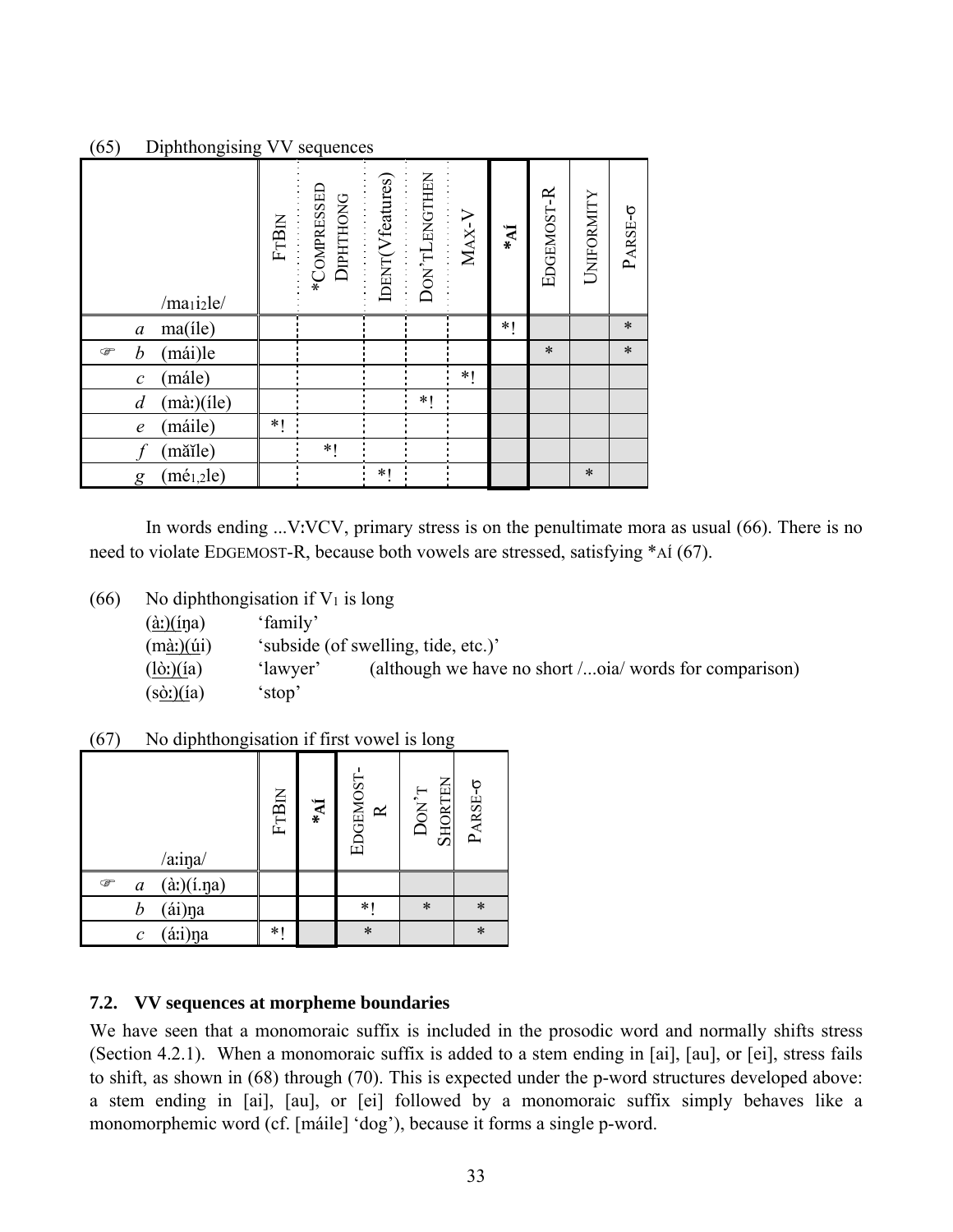(68) Nominalising suffix /-ŋa/

| va(?ái)                | 'look'      | $(<$ và?a>)va $($ ?ái)-na | 'looking after'          |
|------------------------|-------------|---------------------------|--------------------------|
| $(fà?a) - (sàla)(láu)$ | 'broadcast' | $(fà a)-(sà la)(láu)-na$  | 'broadcast announcement' |
| le(léi)                | 'good'      | $(fà?a)-le(léi)-na$       | 'making peace'           |

*iphthongising sequences: a*e, ao, eu, oe, ia, iu, ue,

| (páe)                            | 'set out'              | $pa($ é-n $a)$                                        | 'presentation of food'   |
|----------------------------------|------------------------|-------------------------------------------------------|--------------------------|
| ta(fáo)                          | 'wander'               | $(t\grave{a})f_{\underline{a}(\acute{0}}-n\grave{a})$ | 'trip'                   |
| $(\leq \hat{eu} \geq)(\hat{eu})$ | 'decorate'             | $(\leq t$ èu $\geq)$ t <u>e(ú</u> -ŋa)                | 'decoration'             |
| (séu)                            | 'catch in net'         | $s \underline{e}(\underline{i} - \eta a)$             | 'catching in net'        |
| (móe)                            | 'sleep'                | $m$ <sup>o</sup> $(e$ <sup>-na</sup> )                | 'bed'                    |
| $(m\hat{a}fa)(tia)$              | 'stress outv'          | $(m\hat{a}fa)$ t <u>i<math>(\hat{a}</math></u> -na)   | 'distress <sub>N</sub> ' |
| (t <u>íu</u> )                   | 'fish <sub>v</sub> '   | $t\underline{i}(\underline{i} - \eta a)$              | 'fishing trip'           |
| na(lúe)                          | 'worky'                | nal <u>u(é</u> -na)                                   | 'work <sub>N</sub> '     |
| $(s$ úi)                         | 'change <sub>v</sub> ' | $su(i-\etaa)$                                         | 'change <sub>N</sub> '   |

There is one example with ergative /-na/, and one with a different /-na/; both behave as expected:

| (69)    | Ergative suffix /-na/ |             |                |
|---------|-----------------------|-------------|----------------|
| (24i)   | 'eat'                 | $(24i)$ -na | 'eat-NA'       |
| tu(lóu) | beg pardon'           | tu(lóu)-na  | 'pleasantries' |

We have two examples for the suffix /-Ci/. The stress is as in a monomorpheme, shifting to penultimate for /ao/ but not for /au/:

| (70)<br>Suffix $\overline{C}$ i/ |         |                 |                        |
|----------------------------------|---------|-----------------|------------------------|
| $\langle ta \rangle$ (táo)       | 'cover' | $ta(6-mi)$      | 'hold down'            |
| $\langle 2a \rangle (2au)$       | 'swim'  | $fe-(?au) - si$ | 'swim- <i>plural</i> ' |

 As expected, when a stem's penult appears as long under suffixation, there is no diphthongisation, because both vowels in the VV sequence now bear stress, and \*AÍ is not violated:

|      | (71) No diphthongisation when first vowel is long |              |          |                            |  |  |
|------|---------------------------------------------------|--------------|----------|----------------------------|--|--|
| Iáu) | sav'                                              | $(là)(u-na)$ | 'speech' | presumably reflects /la:u/ |  |  |

In Section 6 we argued that the ergative suffix  $/$ -ina/ forms a separate p-word. Diphthongisation offers further support: just as the sequence /i+i/ does not shorten when the second /i/ belongs to /-ina/, there is also no diphthongisation in  $/a+i/$  or  $/e+i/$  when the  $/i/$  belongs to  $/$ -ina/:

| (72) | No diphthongisation across /-ina/ boundary |                                           |             |         |  |
|------|--------------------------------------------|-------------------------------------------|-------------|---------|--|
|      | $(\lambda)$ (lòk <u>a)</u>                 | 'arrest-INA'                              | cf. (mái)le | $\dots$ |  |
|      | $ti(\text{tina})-(\text{ina})$             | 'turn off $\left(\text{pl}\right)$ .-INA' |             |         |  |
|      | $(\langle$ tàla>)(tàl <u>a)-(í</u> na)     | 'express-INA'                             |             |         |  |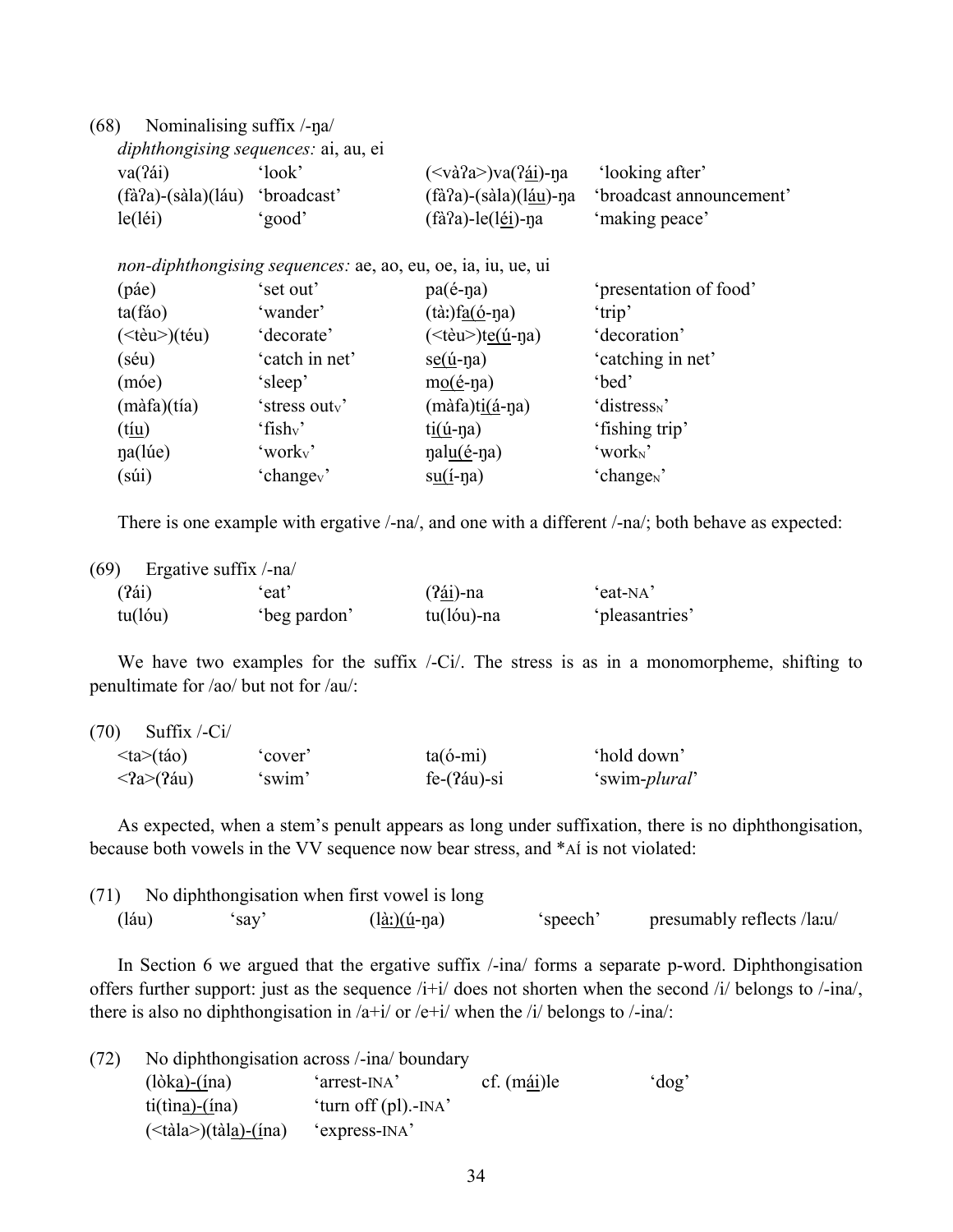| $(fà2a)$ -le $(\text{ána)}$ - $(\text{ina})$<br>$(kùka)-(ina)$                       | 'destroy-INA'<br>'cook-INA'              |                  |        |
|--------------------------------------------------------------------------------------|------------------------------------------|------------------|--------|
| $(v\text{àne})-(\text{ina})$<br>$(\langle \text{v\`ae}\rangle)(\text{v\`ae})$ -(ina) | 'carve-INA'<br>'divide- <sub>INA</sub> ' | cf. $(t_0$ ei)ne | 'girl' |

Diphthongisation is also blocked when  $/$ -ina/ attaches after another suffix that ends in  $/a$ :

(73) No diphthongisation between suffixal /a/ and /-ina/ (màu)-a-(ína) 'get-A-INA' (tàli)-a-(ína) 'answer-A-INA' a(lòfa)-(ŋìa)-(ína) 'love-CIA-INA' ?a(màna)-(?ìa)-(ína) 'pay attention-CIA-INA'  $(si'0)$ - $(mia)$ - $(ina)$  'cover-CIA-INA' ma(nà?o)-(mìa)-(ína) 'want-CIA-INA'  $(fà?a) - i(lò-na) - (ina)$  'mark (as on boxes when moving)' from /ilo/ 'perceive'

 The pitch track on the right in (74) shows a clear pitch rise on the [i] of [-ina], instead of on the preceding [a].





 The lack of diphthongisation with /-ina/ is expected under our analysis, so long as \*AÍ is ranked lower than the ALIGN constraints governing p-word formation, as shown in the tableau in (75). (We assume that feet can't straddle p-word boundaries, either as a property of GEN or because of a highranking constraint.)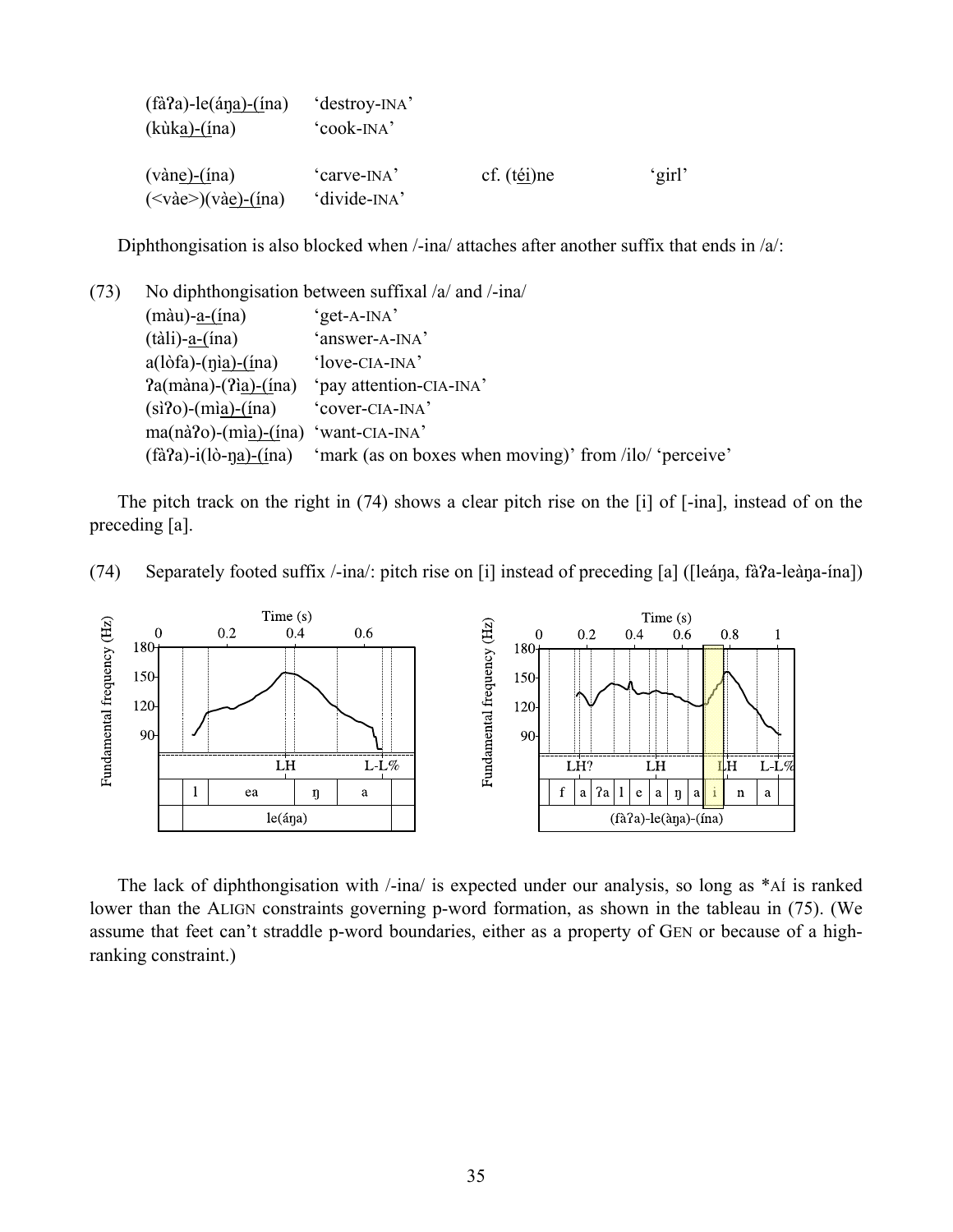| $/$ loka $+$ ina $/$               | <b>ALIGN</b><br>(Morph, L; PWd, L) | $*_{\mathbf{A}\mathbf{\acute{I}}}$ |
|------------------------------------|------------------------------------|------------------------------------|
| a P-Wd P-Wd<br>P<br>$(lòka)$ (ina) |                                    | $\ast$                             |
| P-Wd<br>lo(kái)na                  | $*$                                |                                    |

(75) No diphthongisation with /-ina/

 $\overline{a}$ 

 In Sections 4.3 and 6 we argued that a prefix is not part of the stem's prosodic word—it forms its own p-word or is adjoined to the stem's. Here we see stronger support for this prosodification: diphthong formation is blocked across a productive<sup>23</sup> prefix-stem boundary. This is illustrated in  $(76)$ for [au], [ai], and [ei].

| (76) | No diphthongisation at prefix-stem boundary                |                                      |                       |  |  |
|------|------------------------------------------------------------|--------------------------------------|-----------------------|--|--|
|      | $(f\hat{a}2a)$ - $(\hat{u}l\hat{u})$ - $(\hat{u}l\hat{u})$ | 'be subject to' ( <i>ulu</i> 'head') | $*fa(2a-u)(lu)-(ulu)$ |  |  |
|      | $(f\hat{a}2a) - (\hat{u}lu) - u(l\hat{u} - \eta a)$        | 'chief'                              |                       |  |  |
|      | $(f\hat{a}2a)$ - $(ipo)$ - $(2ipo)$                        | 'marry'                              |                       |  |  |
|      | $(f\hat{a}^2a)$ - $(ipo)$ -i $(p\hat{o}$ -na)              | 'wedding'                            |                       |  |  |
|      | $fe-(ita)$                                                 | 'angry- <i>pl</i> .'                 | *(fé-i)ta             |  |  |
|      | $fe-(inu)$                                                 | 'drink-pl.'                          | $*(f\acute{e}-i)$ nu  |  |  |
|      | $t$ <u>e-(isi</u> )                                        | 'a little'                           |                       |  |  |

Once again, if we assume that a foot can't straddle a p-word boundary, this is expected.

Diphthong formation is blocked across compound boundaries, consistent with the evidence in Sections 4.1 and 6 for a p-word boundary between the two stems:

| (77) | No diphthongisation at compound boundary |                                                           |                    |  |
|------|------------------------------------------|-----------------------------------------------------------|--------------------|--|
|      | $(t\dot{a}p\dot{a})-(i\dot{p}u)$         | 'call out names of those to be served 'ava' (ask.for+cup) | $*$ ta $(pá-i)$ pu |  |
|      | $(fàna)-(i?a)$                           | 'dynamite for fishing' (shoot + fish)                     |                    |  |
|      | $(pona)-(úa)$                            | 'Adam's apple' (knot + neck)                              |                    |  |
|      | $(ao)-a-(uli)$                           | 'noon' $(\text{day-A} + \text{dark}) = \text{noon}$ '     |                    |  |

 There is one morphological pattern that behaves a bit differently. When the C in semi-productive /-Ci/ is zero, the preceding vowel is non-high, and another suffix follows, the conditions for diphthongisation are in place. We find that stress does fall on the antepenultimate vowel in these cases, just as if the string were monomorphemic:

<sup>&</sup>lt;sup>23</sup> We have an example where it does occur with an unproductive prefix:  $[(má-u)<sup>u</sup>]$  'dash in', from /ulu/ 'enter', suggesting that the word is not recognized as morphologically complex.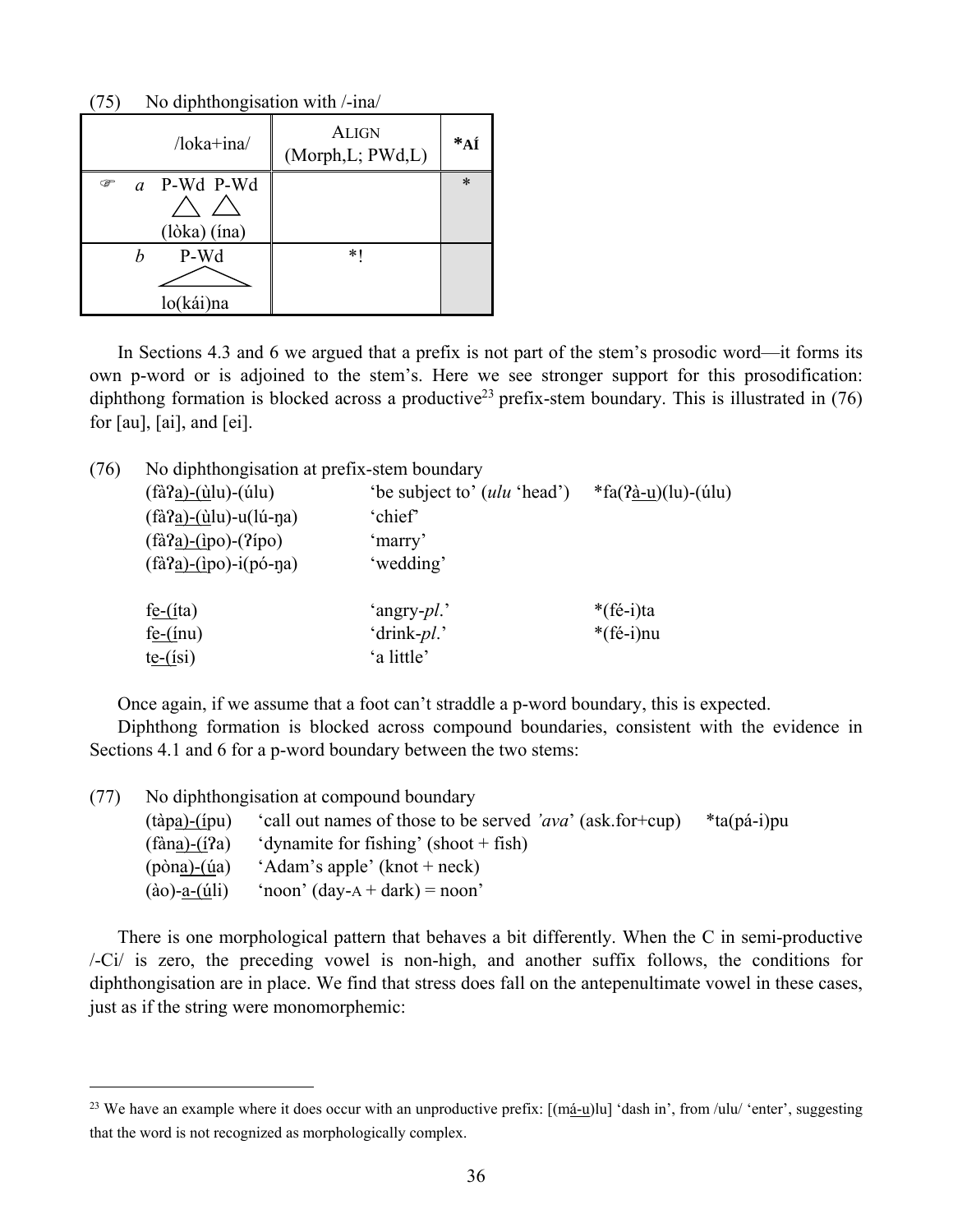(78) Diphthongisation with /-Ci-a/, /-Ci-ŋa/  $\frac{1}{2}$ <sup>throken pieces</sub>' from  $\frac{1}{2}$ <sup>(hreak)</sup></sup>

| ta(7e-1)-na                 | broken pieces                                          | from <i>tare</i> foreak                    |
|-----------------------------|--------------------------------------------------------|--------------------------------------------|
| $a(ná-i)-na$                | 'people in an ' <i>ava</i> ceremony' from /ana/ 'face' |                                            |
| $fe-a(ná-i)$ -na            | 'agreement'                                            | from /ana/ 'face'                          |
| $(fà a)$ -fe-a $(ná-i)$ -na | 'relationship'; 'minister'                             | from /ana/ 'face'                          |
| $fe-ta(lá-i)-na$            | 'orator (respectful)'                                  | from /tala/ 'tell'                         |
| $ti(né-i)-a$                | 'turn off-I-A'                                         | from /tina/ 'turn off' with $a > e$ change |

This is to be expected if the *stem+suffix+suffix* forms a single p-word. However, our grammar predicts that the two suffixes should form their own p-word, to satisfy ALIGN(Morph, L; PWord, L) at least partially (see (31)). We conclude that only productive morphemes are subject to ALIGN(Morpheme, L; PWord, L), perhaps because the grammar doesn't treat unproductive affixes such as /-Ci/ as real morphemes. (See end of section 7.3 for a VVV example.)

# **7.3. Final VVV sequences**

In words ending  $V_1V_2V_3$ , when  $V_3$  is not [a] the diphthongisation behaviour of  $V_1V_2$  is as before: stress is penultimate as usual, unless  $V_1$  is non-high and  $V_2$  is high:

| (79) |                                  | $V_1V_2V_3$ # when $V_3$ is not [a]                  |
|------|----------------------------------|------------------------------------------------------|
|      |                                  | V <sub>2</sub> not high: penultimate stress as usual |
|      | $sa(\'ei)$                       | 'tear'                                               |
|      | $\eta$ <u>a(ó</u> i)             | 'thief'                                              |
|      | $pe(\underline{á}u)$             | 'wave'                                               |
|      | f <u>u</u> ( <i>i</i> o)         | 'be excellent'                                       |
|      | $p\underline{u}(\underline{a}o)$ | $'$ fog'                                             |
|      | $\ln(\Delta i)$                  | 'spit'                                               |
|      | su(4i)                           | 'dig up'                                             |
|      | $u(\Delta i)$                    | 'chief's walking stick'                              |
|      | $t\underline{u}(\underline{a}i)$ | 'late'                                               |
|      | pu(6u)                           | 'breadfruit sp.'                                     |
|      | Pi(40)                           | 'type of bird'                                       |
|      |                                  |                                                      |

|                   | $V_1$ non-high, $V_2$ high: antepenultimate stress, as is typical for these $V_1V_2$ sequences |
|-------------------|------------------------------------------------------------------------------------------------|
| (t <u>áu</u> )i   | 'repay'                                                                                        |
| pe(l <u>áu</u> )e | 'tuxedo jacket'                                                                                |
| (m <u>ái</u> )o   | 'fatty part of pig'                                                                            |
| pe(léu)e          | 'coat, jacket'                                                                                 |

However, if  $V_3$  is [a], we see diphthongisation even when  $V_1$  is low and  $V_2$  is mid:

 $(80)$  V<sub>1</sub>V<sub>2</sub>a#

 $V_1$  non-high,  $V_2$  high: antepenultimate stress, as typical for these  $V_1V_2$  sequences (maː)(nái)a 'nice' (Ɂáu)a 'don't'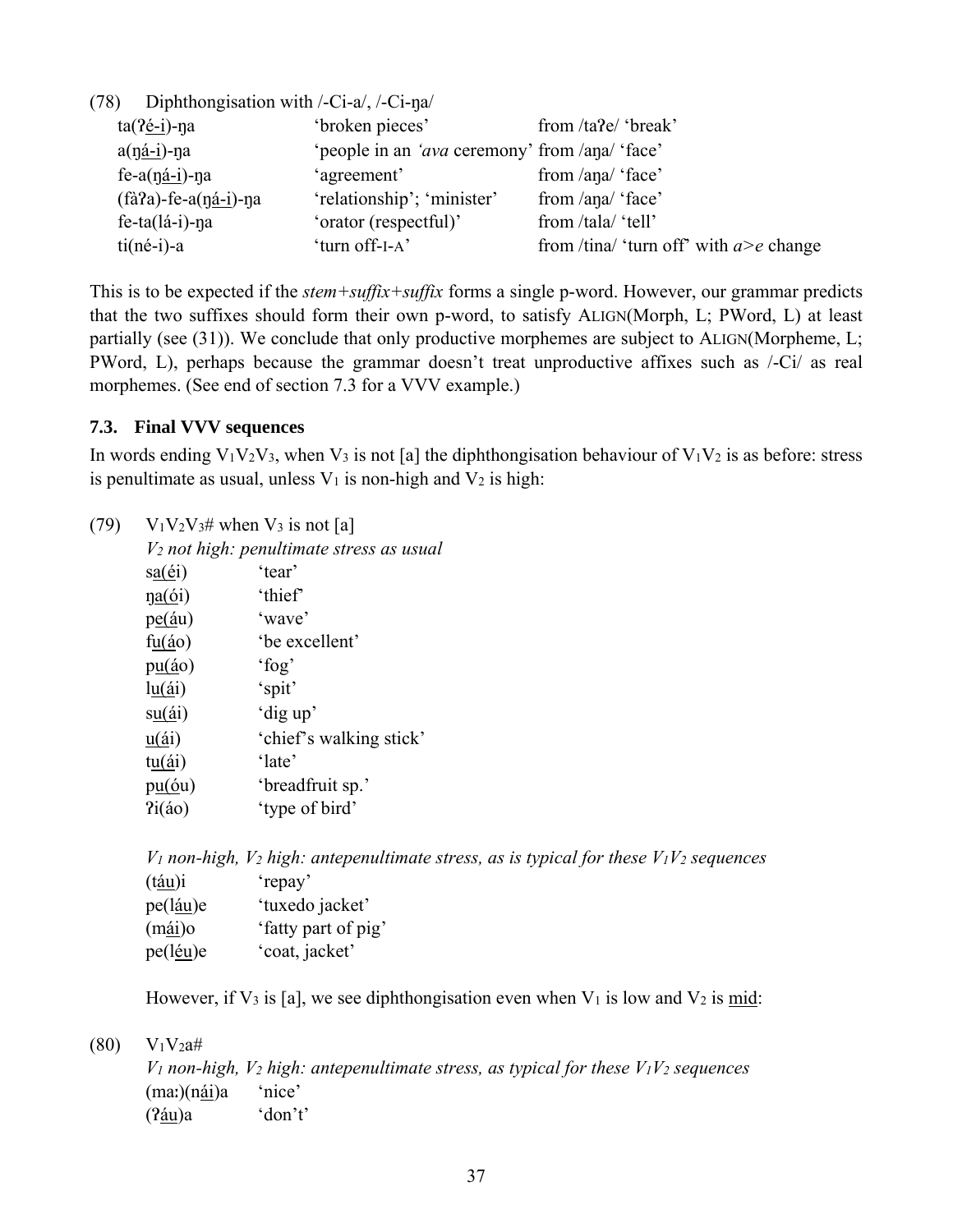| (t <u>áu</u> )a                          | 'war, fight'; 'Taua [district name]'              |                                |          |
|------------------------------------------|---------------------------------------------------|--------------------------------|----------|
| $u(\underline{\text{au}})a$              | 'vein'                                            |                                |          |
| $\left(\underline{\mathrm{ei}}\right)$ a | 'That's it!'                                      |                                |          |
| $i(u)$ $(tái)a$                          | 'Jewish'                                          |                                |          |
| (máu)a                                   | 'kite'                                            |                                |          |
| (s <u>áu</u> )a                          | 'fern'                                            |                                |          |
|                                          | $V_1$ low, $V_2$ mid: antepenultimate stress also |                                |          |
| (m <u>áe</u> )a                          | 'rope'                                            | <i>cf.</i> ma( $\acute{e}$ la) | 'hollow' |
| $u(\underline{4}e)a$                     | 'wire'                                            |                                |          |
| pa(l <u>áe</u> )a                        | 'pliers'                                          |                                |          |
| (li)(tae)a                               | retire'                                           |                                |          |
| (v <u>áe</u> )a                          | 'Vaea [a mountain]'                               |                                |          |
| (l <u>áo</u> )a                          | 'choke'; 'talking-chief's house'                  | <i>cf.</i> $pa(ólo)$ 'barrel'  |          |
| (p <u>áo</u> )a                          | 'power'                                           |                                |          |
| (t <u>áo</u> )a                          | 'Taoa [placename]'                                |                                |          |
| fa(l <u>áo</u> )a                        | 'flour, bread'                                    |                                |          |

 To account for the [áea] and [áoa] patterns, we propose an additional prominence-matching constraint. While \*AÍ (repeated in (81)) penalizes a prominence mismatch of a certain size, \*VALLEYASPEAK penalizes a mismatch of any size, if it occurs on both sides of the vowel in question (\*VALLEYASPEAK is therefore applicable only to VVV sequences):

(81) Two prominence mismatch constraints

\*AÍ: an unstressed non-high vowel must not be *followed* by a stressed high vowel

 \*VALLEYASPEAK: a stressed vowel must not be *flanked* by lower, unstressed vowels (that is, a peak of stress should not be a valley of sonority)

 The tableaux in (82) illustrate how diphthongisation of low-mid sequences is possible only in VVa.

| /maela/                           | $\mathbf{N} *$ | *VALLEY<br>AS<br>PEAK | EDGEMOST-R | $PARSE-\sigma$ |
|-----------------------------------|----------------|-----------------------|------------|----------------|
| (máe)la<br>$\mathfrak a$          |                |                       | *1         | $\ast$         |
| ma(é.la)<br>$\boldsymbol{b}$<br>☞ |                |                       |            | $\ast$         |
| /maea/                            |                |                       |            |                |
| (máe)a<br>☞<br>$\mathcal{C}$      |                |                       | $\ast$     | $\ast$         |
| ma(é.a)<br>d                      |                | $*$                   |            | $\ast$         |

(82) Illustration of \*VALLEYASPEAK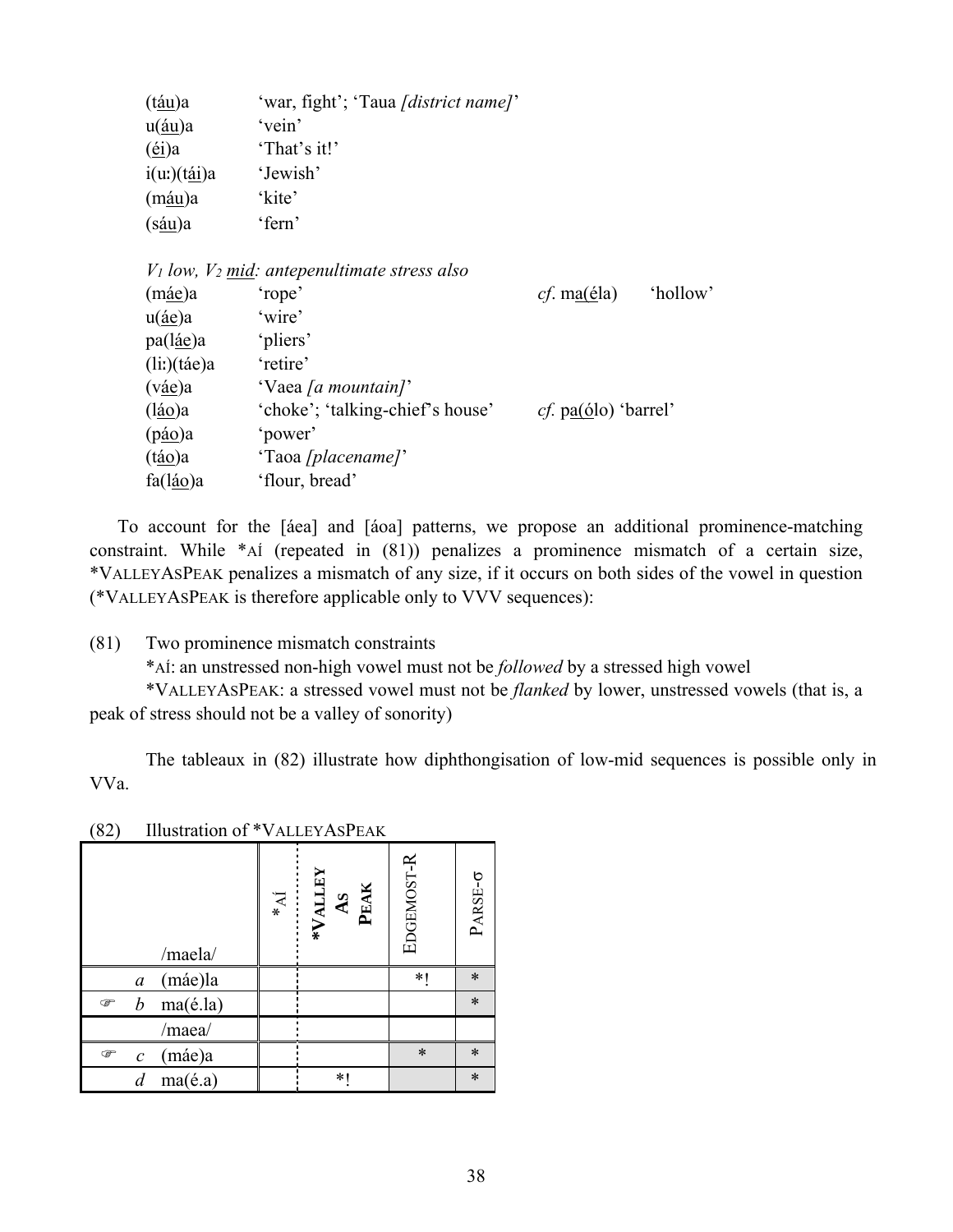The sonority-stress mismatch constraints in (81) resemble those in previous analyses of sonoritydriven stress, such as Kenstowicz's (1997a, p. 162) \*PEAK/i,u and de Lacy's (2002, p. 15) \*∆Foot/{ə,i/u} (e.g. "don't stress a high vowel"), or the SONORITYPEAK constraint of Clements (1997) and Dell and Elmedlaoui (2002) (a sonority peak within a syllabification domain must be a nucleus). Neither of these approaches entirely captures the Samoan data. If ranked correctly in relation to EDGEMOST-R, "don't stress [i,u]" and "don't stress [e,o]" can capture [(mái)le] and [ma(éla)], but some additional mechanism is needed to account for the difference between [maéla], where mid-vowel stress is tolerated, and [máea], where it is not. And while a stress version of SONORITYPEAK could work for sequences like /aia/ and /aea/, in /maile/ the /i/ is not a sonority minimum, because it is followed by even less sonorous /l/. An additional mechanism would be needed to prefer [máile] over [maíle].

What do /VVa/ sequences tell us about prosodic-word structure? The first relevant case occurs when the final  $/a$  is a suffix. In Section 4.2.1 we saw that the ergative  $/-a/$  and denominal  $/-a/$  suffixes both shift stress rightward, putting them in the same prosodic word as the stem. Thus, we expect /VV-a/ to behave the same as monomorphemic /VVa/.

 Elicitations with our primary consultant yielded variable data, so we elicited and recorded representative words from 6 additional consultants in Samoa. Full results are shown in the Appendix (section 11): for each word, we show how many consultants had each pattern. The data confirm that stress is consistently antepenultimate for tautomorpheme /aia, aua, aea, aoa/. When the final /-a/ is the ergative suffix, we see variation for /aua, aia/, and for /aea, aoa/ variation with a tendency towards penultimate stress. When final  $\frac{1}{4}$  is the denominal suffix, we see a strong tendency towards penultimate stress for /aua, aia, aea, aoa/.

 The table in (83) schematizes the /VVa/ results. The suffixed cases with penultimate stress are very surprising. If the ergative and denominal suffixes are treated as part of the root's prosodic domain, stress should be the same as in monomorphemes—antepenultimate. If they are treated as outside the domain, stress should remain where it was in the unsuffixed form—yielding, again, antepenultimate stress: [áV-a]. The puzzle persists if we employ ordering, as in Lexical Phonology and Morphology: if the suffixes are added before stress is assigned, stress should be the same as in monomorphemes. If the suffixes are added after stress is assigned, stress should remain on the root's penult: either way, [áV-a]. Likewise, output-output faithfulness to the unsuffixed form can't explain the  $[a\acute{V}$ -a] pattern.

|          | monomorphemic | ergative $-a^{24}$             | denominal $-a$ |
|----------|---------------|--------------------------------|----------------|
| aia, aua | áVa           | $\text{aV-a} \sim \text{aV-a}$ | aV-a           |
| aea, aoa | ∣áVa          | $(?aV-a \sim) aV-a$            | a V-a          |

(83) Elicitation results for VVa# words

 $\overline{a}$ 

 The vast majority of data that a Samoan learner encounters for these suffixes is from stems that end in CV (and even among stems that end VV, most don't end in the crucial sequences such as /ai/). We have assumed that the grammar explains the stress shift in these cases by putting the root and suffix in

<sup>24</sup> When ergative *-a* was followed by another suffix, we did not observe similar variation (73): [(màu)-a-(ína)] but not \*[ma( $\hat{u}$ -a)-(ina)] and [(tàli)-a-(ina)] but not \*[ta( $\hat{u}$ -a)-(ina)]; we would attribute this to a p-word boundary before  $-a$  (see (33)). However, there were few such words and we elicited them only from our primary consultant. Perhaps a larger dataset would have revealed these variants.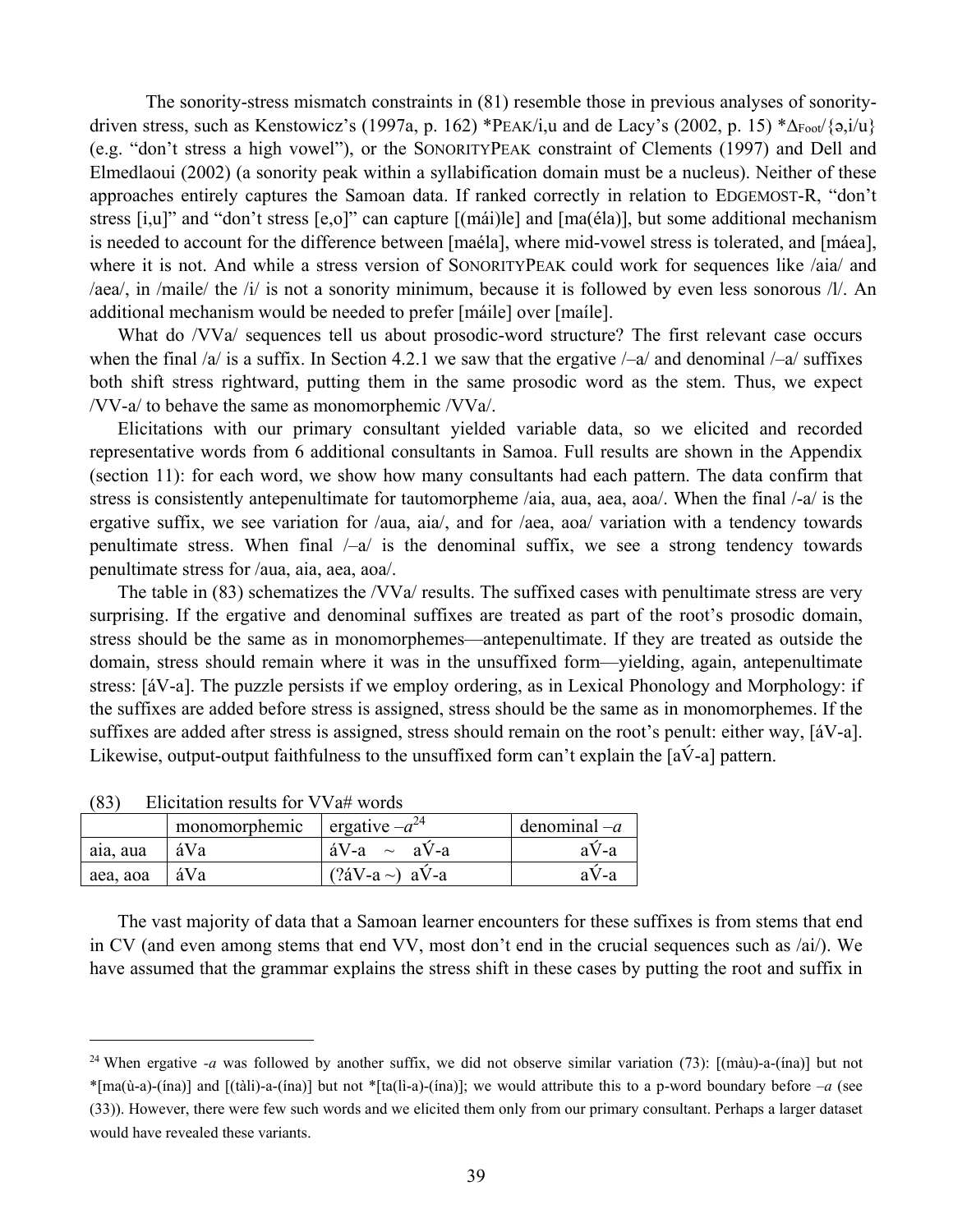the same p-word. But learners could also learn stress shift as a (redundant) property of each suffix, conflicting with stress constraints only for the crucial VV-final roots.

We sketch a way to capture these suffix-specific stress shifts, using a proposal from Buckley's (1998) analysis of similarly problematic stress data in distantly related Manam. Buckley appeals to low-ranked ALIGNHEAD, requiring the end of any prosodic word to be the end of the main-stressed foot, and high-ranked ALIGNHEAD<sup>{SUF}</sup>, which applies only to the ends of suffixes. For Samoan, we need constraints that are even more specific, referring to just these two suffixes, although we do not need to refer to the main-stressed foot specifically:

- (84) Special alignment constraints for two suffixes
	- ALIGN<sup>Ergative-a</sup> = ALIGN(Ergative  $-a$ , R; Foot, R): the right edge of ergative  $-a$  must coincide with the right edge of a foot
	- ALIGN<sup>Denominal-a</sup> = ALIGN(Denominal  $-a$ , R; Foot, R): the right edge of denominal  $-a$  must coincide with the right edge of a foot

The difference between ergative and denominal  $\frac{1}{a}$  is in the conflict between each suffix's ALIGN constraint and the prominence-matching constraints \*AÍ and \*VALLEYASPEAK: denominal /-a/'s alignment requirement is ranked high, but ergative  $\frac{\lambda}{a}$  is optionally outranked by \*AI, so that we see variation for /ai-aerg, au-aerg/, but hardly ever for /ai-adenom, au-adenom/. We have no explanation for why the difference between the two morphemes should be in this direction rather than the opposite.

We saw at the end of section 7.2 that the semi-productive suffix  $\angle$ -Ci/ does not initiate a p-word, even when another suffix follows, allowing FOOTBINARITY to be satisfied. The unproductive  $\frac{1}{a}$ ergative suffix provides a similar example for VVV sequences. We were able to gather several examples with /a/- or /o/-final stems. As shown in (85), the /...a-ia/ data, with one variable exception ('shine on-IA'), indicate that /–ia/ is included in the stem's prosodic word, because it does not bear its own stress, but rather stress falls on the antepenult. This is in contrast with the behaviour we have observed for productive  $/-\text{ina}$ , which does bear stress even after stem-final  $/a$ . Once again, it seems that unproductive suffixes are not subject to ALIGN(Morpheme, L; PWord, L).

(85) Unproductive ergative suffix /-ia/ (see Appendix for full elicitation results)

| (tála) | 'thorn, spike'    | $ta(lá-i)a$                                                                                                                                | 'scratch, stab-IA' |
|--------|-------------------|--------------------------------------------------------------------------------------------------------------------------------------------|--------------------|
| (tála) | 'unfold'          | $ta(lá-i)a$                                                                                                                                | 'open-IA'          |
| (mála) | 'plague, scourge' | $(ma)(lá-i)a$                                                                                                                              | 'be unlucky-IA'    |
| (tai)  | 'hit'             | $(t\acute{a}-i)a \sim (t\grave{a})-(ia)$                                                                                                   | $'$ hit- $IA'$     |
| (séna) | 'glare'           | $(\text{se} \underline{\text{na}})$ - $(\underline{\text{ia}}) \sim \text{se}(\underline{\text{na}-\underline{\text{i}}})$ a 'shine on-IA' |                    |

*cf. non-diphthongising /oi/* 

| (sólo) | 'move forward' | $(sòlo)-(ia)$                                       | 'move forward-IA'  |
|--------|----------------|-----------------------------------------------------|--------------------|
| (6lo)  | 'rub'          | $(\delta l \circ \underline{\delta})$ - $(i\alpha)$ | 'brush against-IA' |
| (nófo) | 'dwell'        | $(n\dot{o}f\dot{o})-(ia)$                           | 'dwell-IA'         |

Although we have no other data on the diphthongisability of  $\overline{\chi}$  oi/, the  $\overline{\chi}$  data in (85) suggest that  $\overline{\chi}$  oi/ does not pattern with /ai/.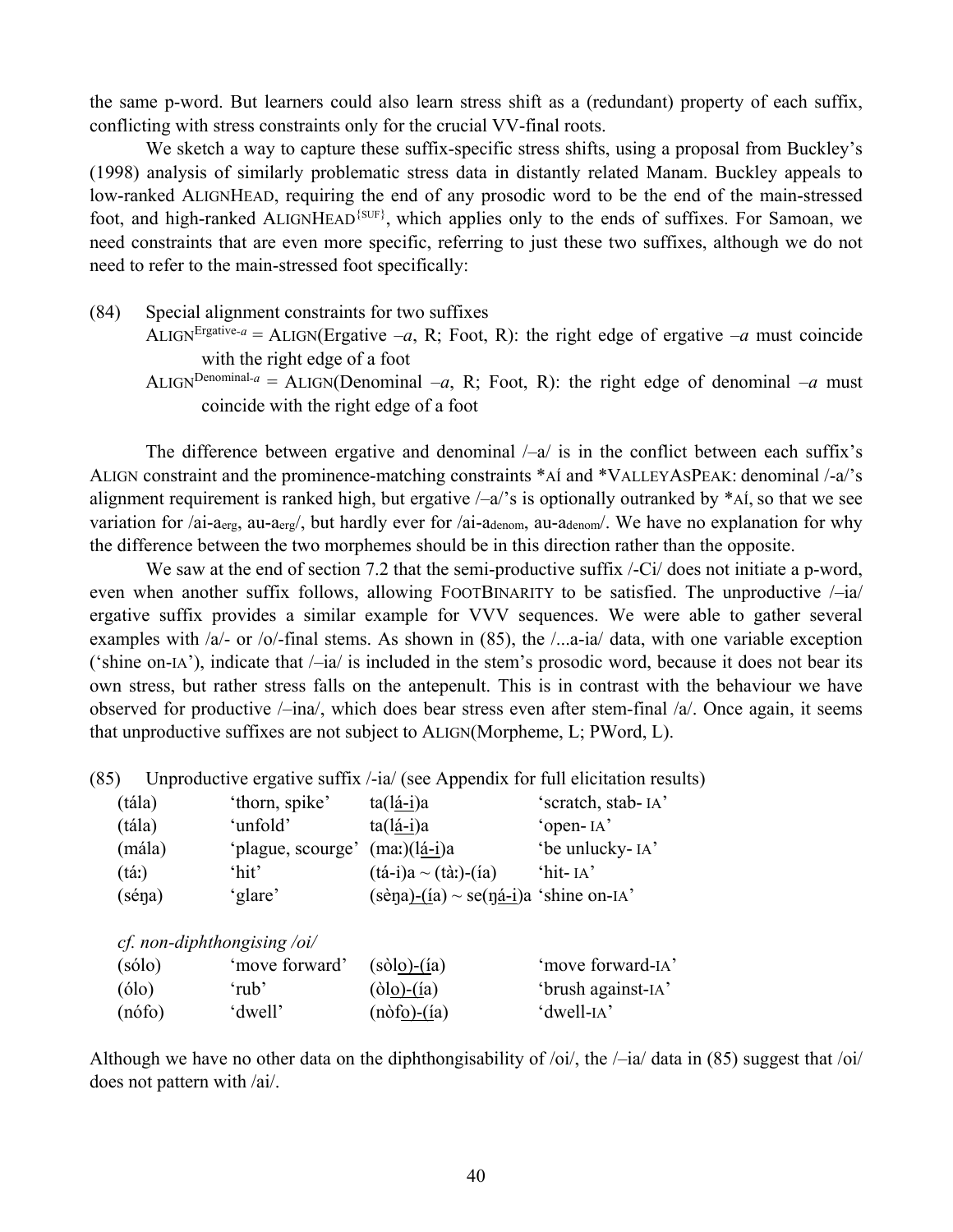To summarize this section, we have seen that prominence mismatches cause stress to deviate from its normal penultimate position, but not at the cost of a foot straddling a p-word boundary. Under this analysis, we have additional evidence that the productive ergative suffix /–ina/ forms its own pword, and for a p-word boundary inside a compound. We also saw that a strong prominence mismatch is required to shift stress in ...VVCV# sequences, but even a weak prominence mismatch shifts stress in ...VVV#. The ergative and denominal /–a/ suffixes seem to have developed an idiosyncratic prestressing requirement, which we capture by requiring them to be foot-final; this requirement is normally redundant, since it doesn't conflict with the stress pattern otherwise expected, but in /...VVa#/ cases the suffix-specific constraints prevail.

# **8. Glide formation (speculative)**

Before concluding the paper, we mention one area of Samoan word prosody where our findings are more tentative. In our narrow transcriptions, we often transcribed /u, i/ as the glides [w] and [j], or as [uw], [ij]. Mosel and Hovdhaugen (1992) also note these allophones (pp. 25-26). The environments in (86) are typical ones where we transcribed [w, j] (unstressed, followed by a vowel, and not preceded by a consonant) or [uw, ij] (between  $\acute{V}[u, i]$  and a vowel).

| $(86)$ /i,u/ transcribed as glides or with a following glide |  |  |  |  |
|--------------------------------------------------------------|--|--|--|--|
|--------------------------------------------------------------|--|--|--|--|

| presumed underlying form |
|--------------------------|
|--------------------------|

| $\lceil w, j \rceil$            |              |             |
|---------------------------------|--------------|-------------|
| (wíla)                          | $/$ uila $/$ | 'lightning' |
| $(i\acute{a})$                  | $/ia$ :/     | Preposition |
| $\lceil uw, i \rceil$           |              |             |
| (wáu)wa                         | /uaua/       | 'vein'      |
| $(m\grave{a})$ (ná <b>i</b> )ja | /ma:naia/    | 'nice'      |
| $(t\dot{a}u)(w\dot{i}-a)$       | /taui+a/     | 'repay-A'   |
| (pài)(jéː)                      | /paie:/      | 'lazy'      |

By contrast, as shown in  $(87)$ , we typically did not transcribe  $/i, u/$  as glides when stressed, preceded by a consonant, or not followed by a vowel:

 $(87)$  /i,u/ not transcribed as glides

|                        | presumed<br>underlying form |                 |  |  |  |
|------------------------|-----------------------------|-----------------|--|--|--|
| $(i\mathbf{a})$ (náni) | /uanani/                    | $'$ (tree sp.)' |  |  |  |
| su(4i)                 | /suai/                      | 'dig up'        |  |  |  |
| $i(l$ óa)              | $\lambda$ iloa              | 'know'          |  |  |  |
| (l6i)                  | $\sqrt{10i/}$               | 'ant'           |  |  |  |
| (máu)na                | /mauna/                     | 'mountain'      |  |  |  |

 It was difficult to establish objective criteria for classifying a sound as [i,u] or [j,w]. In some tokens, the transcription of a glide seems justified by a sharp dip in amplitude, but others lack such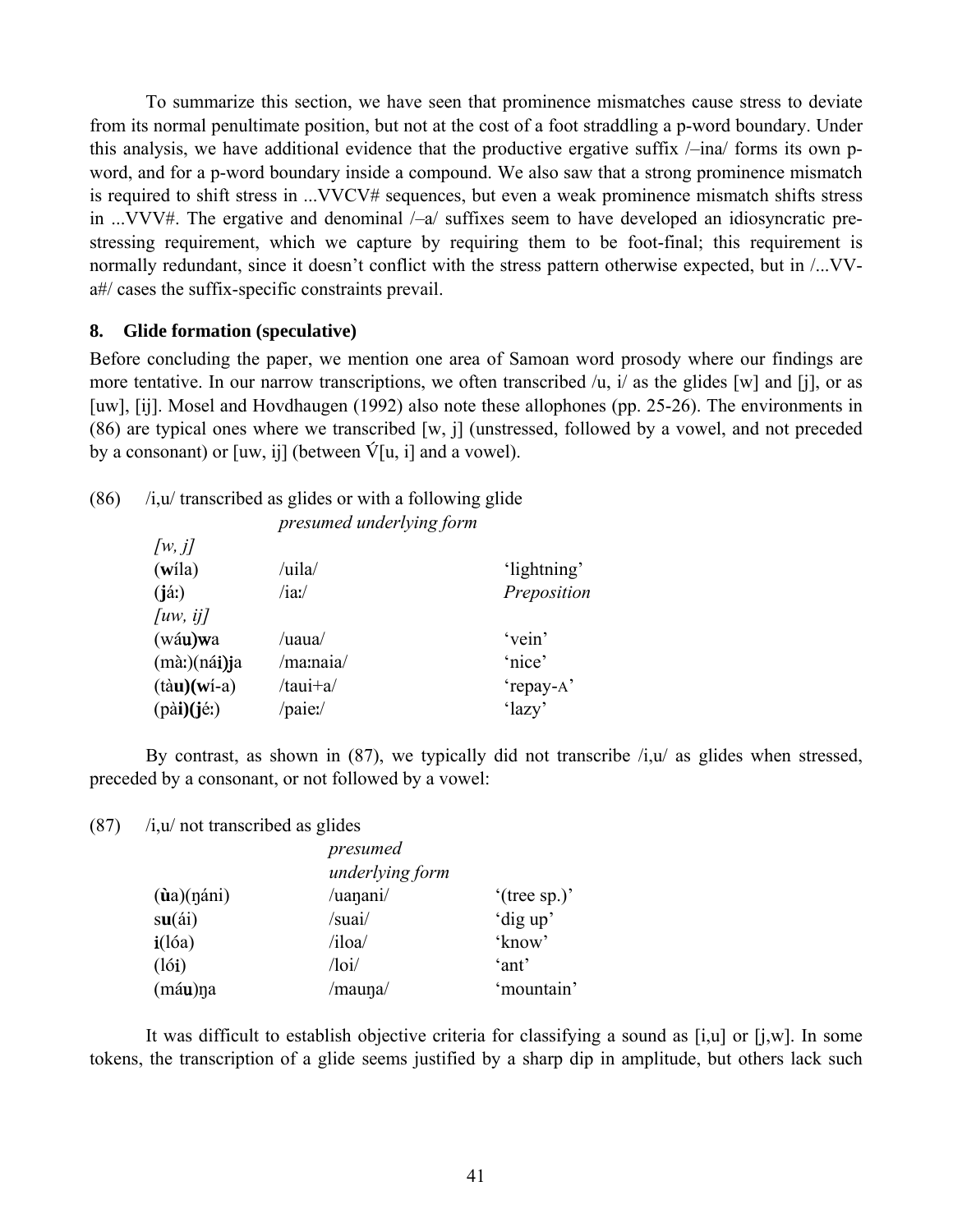evidence.<sup>25</sup> We therefore do not attempt a full analysis, but note two tendencies. First, many vowel-toglide changes provide an onset to a foot-initial syllable, as in [a(wéː)] vs. \*[(àu)(éː)]. Second, glide *insertion* occurs mainly after [Vu] or [Vi] sequences ([(máu)wa]). This may be akin to the partial lengthening that we have (unreliably but saliently) observed after stressed vowels, as in [fúsˑi], and may also maintain contrast between /au, ai/ and /ao, ae/: /maua/  $\rightarrow$  [(máu)wa] vs. /paoa/  $\rightarrow$  [(páo)a].

We also note two observations suggesting that gliding cannot be simply postlexical. The first observation concerns reduplication. Under a broad transcription, the reduplications in (88) would be puzzling, because three moras are copied rather than the usual two. But the narrow transcriptions make more sense: /u/ has become an onset glide, so it copies along with the following long vowel.

(88) Reduplication cannot precede gliding

| broad transcription |                                    |                                                                                                                                                                                                                                |                             |
|---------------------|------------------------------------|--------------------------------------------------------------------------------------------------------------------------------------------------------------------------------------------------------------------------------|-----------------------------|
| aué:                | 'alas!'                            | a  de:  a  la  ide e la estada e la estada e la estada e la estada e la estada e la estada e la estada e la estada e la estada e la estada e la estada e la estada e la estada e la estada e la estada e la estada e la estada | 'bitter, sad'               |
| uó:                 | 'friend'                           | fà?a- $\leq$ uò: $\geq$ uó:                                                                                                                                                                                                    | 'putting arms around e. o.' |
|                     | narrow transcription, with footing |                                                                                                                                                                                                                                |                             |
| $a(w \acute{e}t)$   | 'alas!'                            | $a \leq (w \dot{e}) \geq (w \dot{e})$                                                                                                                                                                                          | 'bitter, sad'               |

(wóː)  $\text{``friend''}$   $\text{(\hat{a}Pa)~< (w\text{o})~< (w\text{o})\text{''}$   $\text{butting arms around } e. o.'$ 

Gliding must precede reduplication (literally or through output-output correspondence) or occur in parallel with it, and therefore can't be postlexical.

 The second observation concerns loanwords. In the native-word data above, it appeared that stress bleeds gliding: applying stress yields [(**ù**a)(ŋáni)], preventing (potentially post-lexical) gliding to\*[wa(ŋáni)]. In some loans (and one native word), however, glides occur in positions where we would have expected stress to fall (89). We surmise that even though the distinction between high vowels and glides is not normally contrastive in Samoan, a glide in the foreign form should correspond to a glide in the Samoan form (or at least repel stress, as in [k**u**(ìni)si(láni)] 'Queensland', instead of \*[(k**ù**i)(nìsi)(láni)]). Thus, again, gliding cannot be purely postlexical.

(89) Unexpected initial glides

| je(óva)                                  | 'Jehovah'             |
|------------------------------------------|-----------------------|
| $w_i(sila)$                              | 'fish sp.' (non-loan) |
| $(i\text{u})$ $(v\text{e}si)(t\text{e})$ | 'university'          |
| (wàka)(fóni)                             | 'walkathon'           |
| (wèle)ni(tóne)                           | 'Wellington'          |
| ju(nài)te si(téte)                       | 'United States'       |

<sup>&</sup>lt;sup>25</sup> As a reviewer suggests, it would be useful in future work to obtain better data on Samoan glides by validating and carrying out a task, such as finger-tapping, through which speakers can judge or indicate the number of syllables in a word. For example, does 'Jehovah' have 3 syllables, supporting the transcription [jeova], or 4, supporting [ieova]?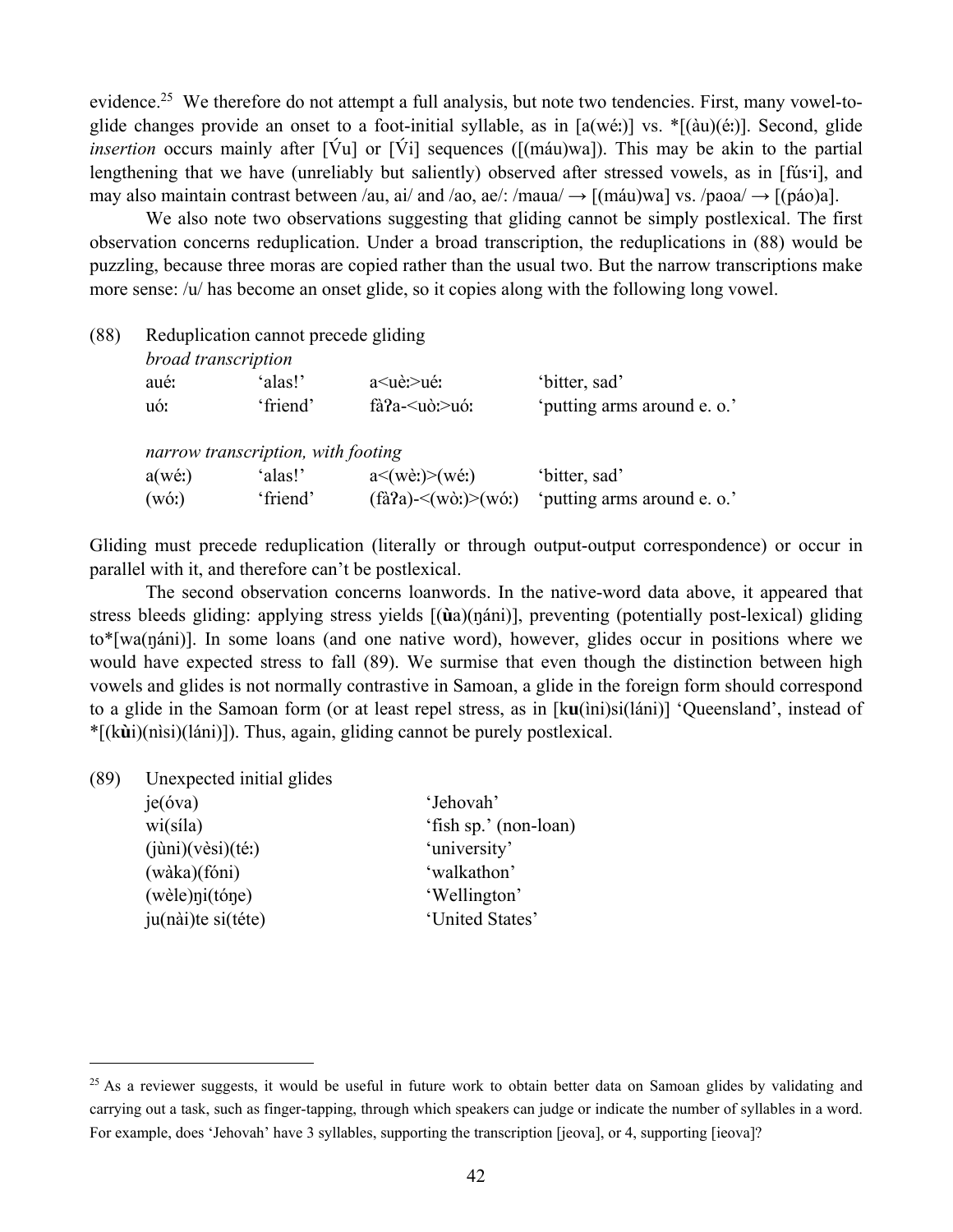# **9. Summary and conclusion**

# **9.1. Summary**

This paper has covered several aspects of the word-level prosody of Samoan. The Hasse diagram in (90), made with OTSoft (Hayes, Tesar, & Zuraw 2003) and GraphViz (Ellson & al. 2004), shows the constraint rankings required in our analysis.

(90) Hasse diagram of constraint rankings



In (90), arrows indicate crucial constraint rankings. For example, FOOTBINARITY  $\gg$ ALIGN(Morph, L; PWd, L). The jagged line between DON'TSHORTENVI-BA and NOBREAKING indicates a variable ranking: if  $Dom'TSHORTENV$ :-BA >> NOBREAKING, final long vowels break when suffixation makes them penultimate, and if NOBREAKING >> DON'TSHORTENVI-BA, they shorten (see section 5). The line between EDGEMOST-R and NOBREAKING is dashed to indicate that although that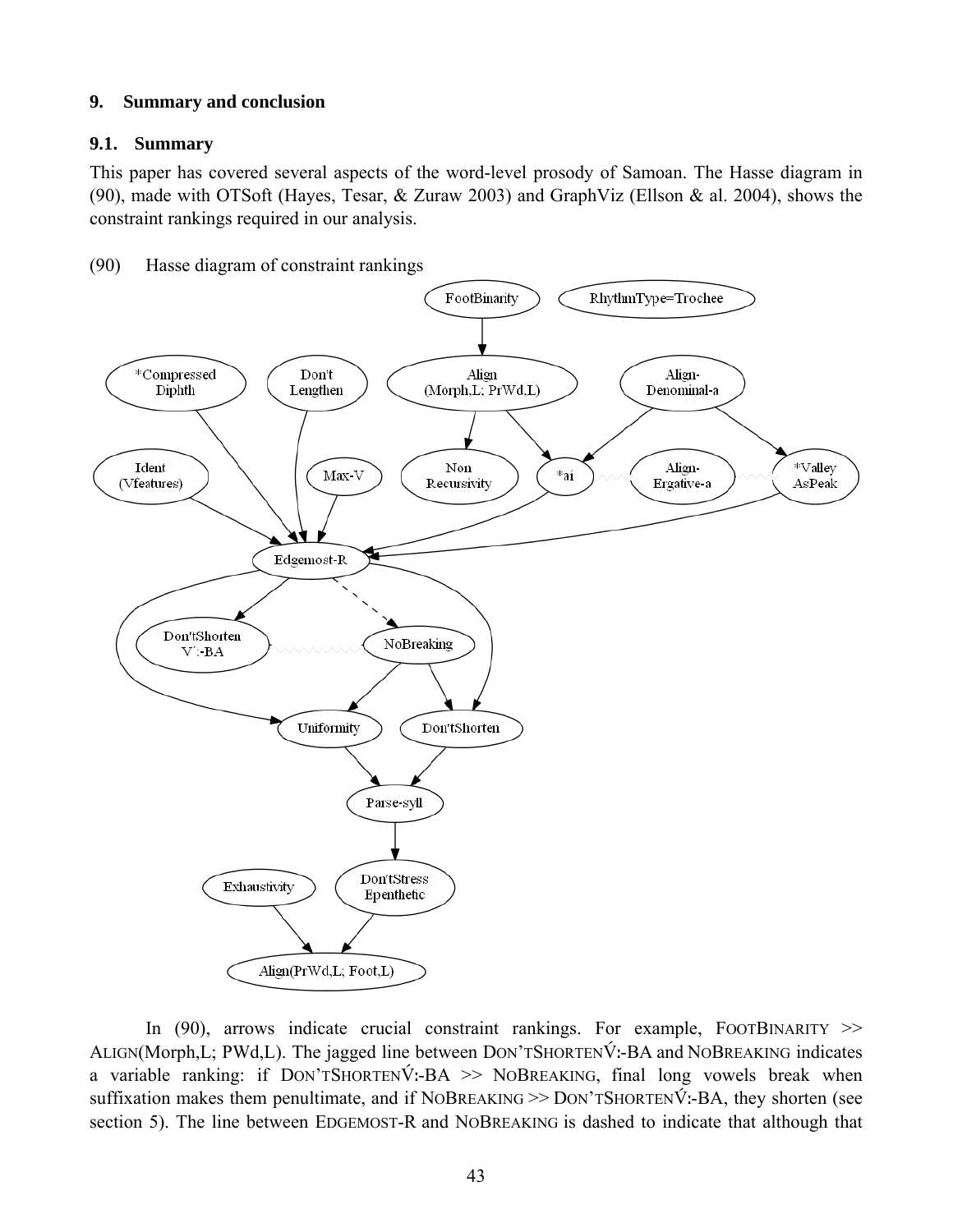ranking is required for the breaking variant, the ranking of those two constraints is irrelevant for the shortening variant; the rankings EDGEMOST-R >> DON'TSHORTEN and EDGEMOST-R >> UNIFORMITY are required for either variant, either directly or by transitivity.

 The two jagged lines connected to FAITH-stress(ergative) in (90) also indicate variable ranking. If ALIGN<sup>Ergative-a</sup> >>  $\{A_i, A_j\}$  \*VALLEYASPEAK}, then the ergative suffix  $-a$  is foot-final, and thus preceded by stress:  $[fa(i-a)]$ ,  $[va(e-a)]$  (see section 7.3). Under the less-frequent ranking \*VALLEYASPEAK >> ALIGN<sup>Ergative-a</sup>, regardless of the ranking of \*AI, words with the ergative suffix  $-a$ are stressed the same as monomorphemes: [(fái)-a] 'do-*erg*', [(váe)-a] 'kick-*erg*'. And if \*AÍ >> ALIGN<sup>Ergative- $a \gg$  \*VALLEYASPEAK, then stress in these words depends on the height of the stem-final</sup> vowel: [(fái)-a], [va(é-a)].

 We have seen that in monomorphemic words there is a final moraic trochee bearing primary stress, and possibly a preference for a word-initial trochee bearing secondary stress if the word is long enough. Long vowels or sequences of identical vowels are not allowed in penultimate position if the final vowel is short, and we see alternations reflecting trochaic shortening. Stem-final long vowels also shorten or break when suffixation makes them penultimate. When monomoraic reduplication would create a long vowel in the penult, different morphology is used.

We have also proposed that the beginning of a lexical word projects the beginning of a p-word. Based on stress, monomoraic suffixes are included in the domain of footing, or prosodic word—that is, they shift stress to the right. The diagnostic that the penult of the p-word is the position where a long vowel is not allowed also supports the inclusion of monomoraic suffixes in the domain of footing, and suggests that there is a p-word boundary between the following: stems and /-ina/, prefixes and stems, stems in a compound, and a bimoraic reduplicant and its base.

 Finally, certain vowel sequences disrupt the normal stress pattern. We propose that a prominence-matching constraint prohibits an unstressed non-high vowel followed by a stressed high vowel: \*AÍ. Such sequences are allowed across p-word boundaries, however, because a foot can't straddle a p-word boundary. Notably, the evidence from these sequences supports the p-word boundaries proposed. Another prominence-matching constraint applies to three-vowel sequences: there, even if the middle vowel is only mid, rather than high, it can't be stressed if surrounded by unstressed, low vowels (that is, [áea, áoa], not \*[aéa, aóa]): \*VALLEYASPEAK.

# **9.2. Comparison to other approaches**

In Section 1 we reviewed existing approaches to phenomena similar to those observed in Samoan. The approach we have pursued throughout the paper uses ALIGN constraints to impose prosodic-word boundaries, with the p-word as the domain of footing. Here we consider how other approaches fare.

 A close cousin to the approach taken here is one in which ALIGN constraints place feet directly at morpheme boundaries, without the p-word as an intermediary (Crowhurst 1994). The main challenge we see for applying this approach to Samoan involves words with monomoraic suffixes. In /lolo+fi/ (25), for example, as shown in (91), the incorrect footing \**(lólo)-fi* is if anything preferred by direct morpheme-foot alignment constraints, because at least the stem morpheme begins with a foot. Some constraint is needed to prefer *lo(ló-fi)*, such as a preference for the word to end in a foot—in which case we still need a prosodic word, though perhaps a simpler one.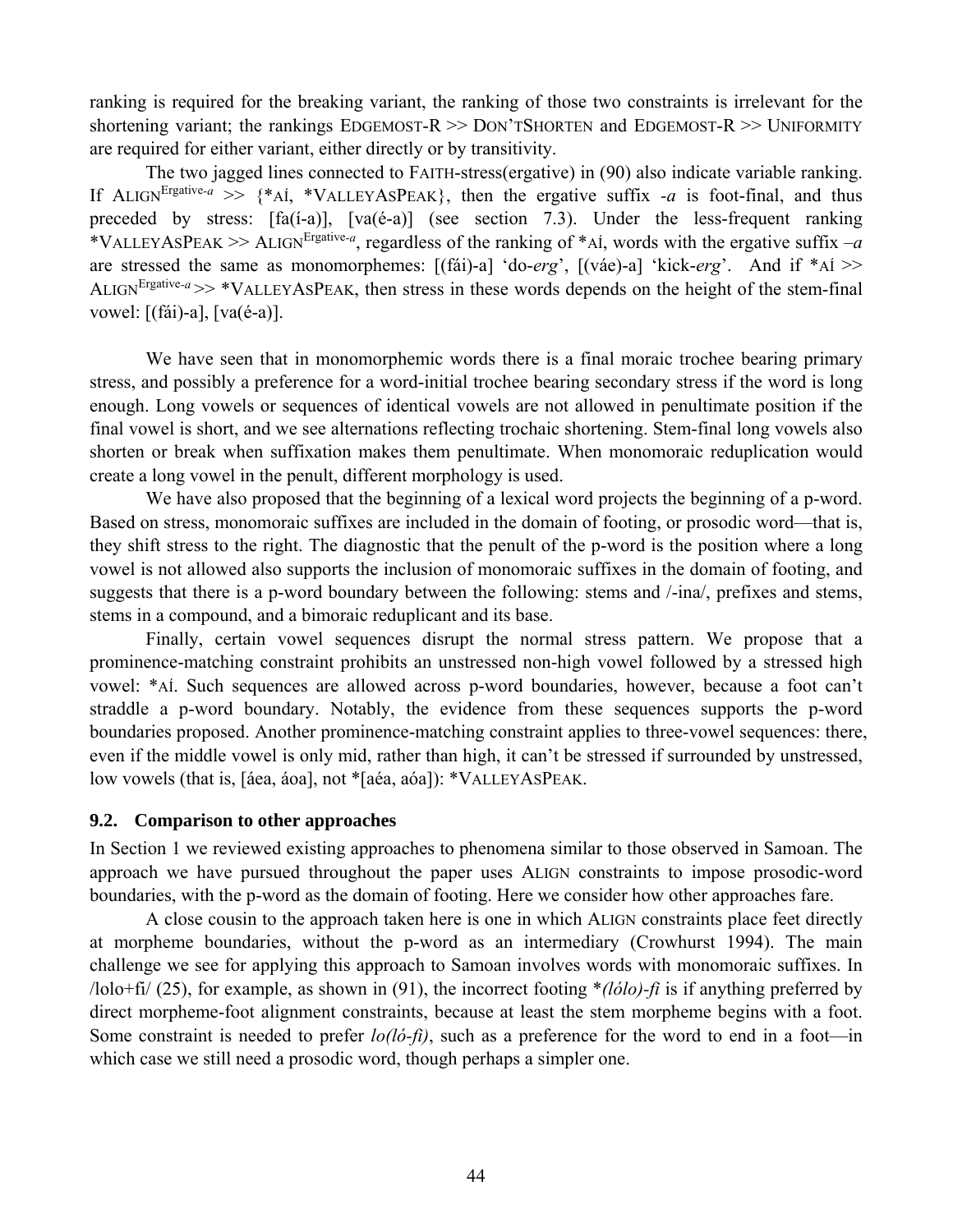|               |                                   | <b>ALIGN</b>                                  | ALIGN       | ALIGN        | <b>ALIGN</b>    |
|---------------|-----------------------------------|-----------------------------------------------|-------------|--------------|-----------------|
|               |                                   | (Morpheme, R; $\vdots$ (Morpheme, L; $\vdots$ |             | (Root, R)    | (Foot, L;       |
|               | ' lolo+fi /                       | Foot, $R$ )                                   | Foot, $L$ ) | Morpheme, R) | Morpheme, $L$ ) |
| actual output | $a \quad \text{lo}(\text{lo-fi})$ |                                               |             |              |                 |
|               | $(lólo)$ -fi                      |                                               |             |              |                 |

(91) Direct morpheme-to-foot constraints alone fail to prefer (a)

 On the other hand, an advantage of the morpheme-foot alignment is that morpheme-specific ALIGN constraints can capture the idiosyncratic behaviour of certain morphemes: we analysed the prestressing behaviour of denominal  $-a$ , and, to a lesser extent, ergative  $-a$  (section 7.3) with constraints like ALIGN(Denominal *-a*, R; Foot, R), which requires a foot boundary after denominal *–a*—an even more specific version of Buckley's (1998) ALIGNHEAD<sup>{SUF}</sup>.

 Output-output faithfulness can handle some aspects of the Samoan data. Some form of outputoutput faithfulness is needed to deal with the different treatment of underlying penultimate long vowels in unsuffixed versus suffixed words, as discussed in section 5: in unsuffixed forms, a long penult obligatorily shortens, whereas in suffixed forms there is variation between shortening and breaking, which we attributed to variable faithfulness to the unsuffixed form  $(\text{pe}(l\acute{e}\text{-}\textit{n}a) \sim (\text{pe}(l\acute{e}\text{-}\textit{n}a))$ , from *pe(léː*)). Moreover, the lack of secondary stress shift under suffixation (section 4.2) could be attributed to faithfulness to the unsuffixed form. The lack of diphthongisation (section 7.2) and vowel coalescence (section 6) before *–ina* could have also been attributed to high-ranking faithfulness of *– ina-*suffixed forms to their base words: non-diphthongised *(lòka)-(ína)* is more faithful to its base *(lóka)* than *\*lo(ká-i)na* is; non-coalesced *(kìki)-(ína)* is more faithful to *(kíki)* than \**ki(k-ína)/ki(kí-na)* is. Similarly, the lack of length alternation with *–ina* and other bimoraic suffixes (except  $-Ca\hat{x}$ ) (section 5) could have been explained by subjecting these suffixations to stronger output-output faithfulness constraints on vowel length. However, the fact that suffixes divide into two faithfulness groups almost entirely along prosodic lines (monomoraic suffixes and *-Ca*ʔ*i* vs. other bimoraic suffixes) would be accidental.

 Interleaving affixation and phonological operations, as in Lexical Phonology, can also handle some of the data. Suppose that *loka* is prosodified before being suffixed, as *(lóka)*. If faithfulness to existing footing outranks \*AÍ, suffixing *–ina* will just add a foot, *(lòka)-(ína)*. Monomonoraic suffixes can still shift stress if EDGEMOST-R outranks faithfulness to existing feet: *(lólo)*, after being suffixed with *–fi*, changes to *lo(ló-fi)*. The problem that this approach faces for Samoan is similar to the one that Baker (2004) points out for Ngalakgan: suffixing *(máu)-a* 'get-A' with *-ina* should provide enough unfooted material to yield \**(màu)-(á-i)na*, but the result is instead *(màu)-a-(ína)* (73), with a new foot initiated by *–ina*, in violation of \*AÍ. The failed derivation in (92) illustrates:

(92) Failed derivation for  $/$ mau+a+ina $/$ ,  $[$ (màu)a $(i$ na) $]$ 

| root                                                             | mau          |
|------------------------------------------------------------------|--------------|
| phonology applies                                                | (máu)        |
| suffix $-a$                                                      | (máu)a       |
| phonology: because $*$ AI $\gg$ EDGEMOST-R, no change in footing | (máu)a       |
| suffix $-$ <i>ina</i>                                            | (máu)aina    |
| phonology: $*$ AÍ $\geq$ EDGEMOST-R                              | *(màu)(ái)na |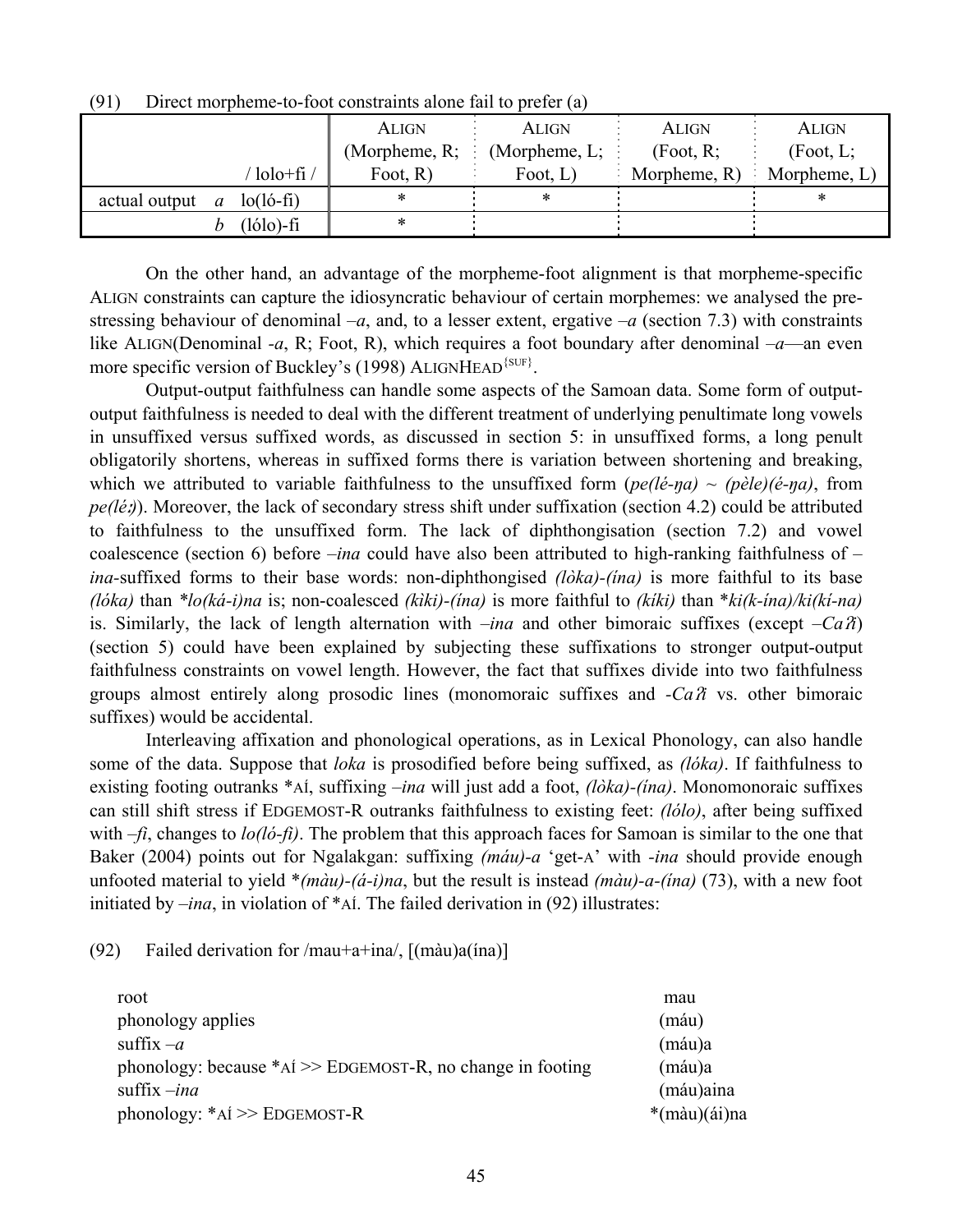To deal with trochaic shortening in Lexical Phonology, it would be necessary to group suffixes into levels. Those that can bleed trochaic shortening (monomoraic suffixes and  $-Ca\hat{a}$ ) would be attached before shortening, and those that counterbleed it (the other bimoraic suffixes) would be attached afterward, and the fact that the partitioning of suffixes into levels is almost entirely determined by suffix size would be accidental:

(93) Affix differences in trochaic shortening

|                         | $/$ fa: $\eta$ u $/$ | $/$ fa: $\eta$ u $/$       |
|-------------------------|----------------------|----------------------------|
| - <i>a</i> suffixation  | fa:nua               | --                         |
| phonology               | $(fà)$ (núa)         | (fánu) trochaic shortening |
| <i>-ina</i> suffixation |                      | (fànu) ína                 |
| phonology               |                      | $(f\)an(\text{ina})$       |

 Both Lexical Phonology and output-output faithfulness provide no natural solution to the problem of prestressed denominal *–a* (and to a lesser extent ergative *–a*) (section 7.3). Suffixed *va(í-a)*  is not faithful to its base or earlier derivational stage *(vái)*; nor does ordering suffixation before prosodification help, since the result should be the same prosody as a monomorpheme, \**(vái)-a*. As in our ALIGN approach, an additional stipulation is required for these suffixes

 Finally, we consider an approach based on boundary symbols. As with output-output faithfulness or Lexical Phonology, affixes' lexical entries must specify which of two groups they belong to. The monomoraic suffixes and  $-Ca\hat{\alpha}$  would be preceded by the boundary +, and the other bimoraic suffixes by #. Footing rules or constraints would ignore + boundaries. For example, /#loka#ina#/ is footed as *#(lòka)#(ína)#*, with a foot preceding each non-initial #, but /#lolo+fi#/ is footed as  $\#$ lo(ló+fi) $\#$ , with a single foot preceding the single non-initial  $\#$ . All prefixes would bear  $\#$ , to prevent diphthongisation or vowel coalescence: *#fe#(íta)#* (assuming that footing rules/constraints prevent a foot from taking material from both sides of a # boundary).

 Given that a difference in prosodic behaviour between monomoraic and bimoraic affixes exists in many other language (see Section 1.2 for examples), we believe it is an advantage of the two ALIGN approaches that this difference is captured in the grammar rather than being an accidental property of affixes' lexical entries, as in the output-output, Lexical-Phonology, and boundary-symbol approaches.

# **9.3. Conclusions**

We have provided a description of Samoan word prosody and an analysis supported by evidence from stress and vowel length that uses morphology-sensitive ALIGN constraints to impose prosodic words, which are the domain of footing. The alternative of ALIGN constraints that bypass the prosodic word and impose feet at morpheme boundaries would require an additional mechanism to handle our data. Simple cyclicity cannot account for all of the data, and Lexical-Phonology, Output-Output Correspondence, and boundary-symbol approaches miss the correlation between affix size and behaviour. Additional points of interest include asymmetrical productivity in length alternations (section 5), length restrictions affecting affix choice (section 5), sonority/prominence-matching constraints sensitive to degree of mismatch and vowel sequence length (section 7), morpheme-specific stress/footing constraints in a small number of words (section 7.3), and marginal contrasts that emerge only in loans, for secondary stress (section 3.4) and glide/vowel distribution (section 8).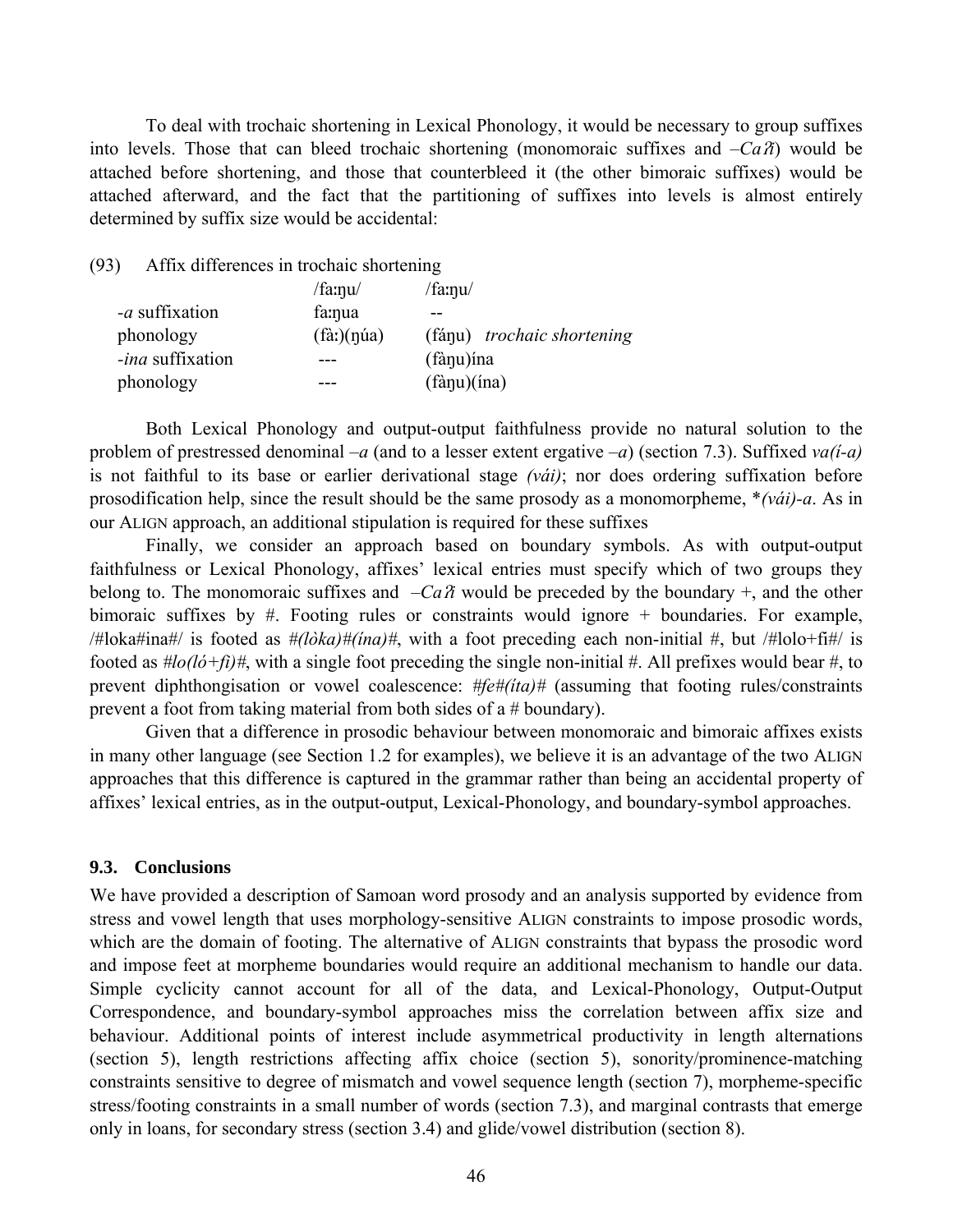#### **10. References**

- Albright, Adam (2002). *The identification of bases in morphological paradigms.* Ph.D. dissertation, UCLA.
- Anderson, Victoria & Otsuka, Yuko (2006). The phonetics and phonology of "definitive accent" in Tongan. *Oceanic Linguistics* **45**. 21–42.
- Anttila, Arto (1997). Deriving variation from grammar. In Frans Hinskens, Roeland van Hout & Leo Wetzels (eds.) *Variation, change, and phonological theory*. Amsterdam: John Benjamins. 35- 68.
- Arvaniti, Amalia, D. Robert Ladd & Ineke Mennen (2000). What is a starred tone? Evidence from Greek. In Michael Broe & Janet Pierrehumbert (eds.) *Laboratory Phonology V: Acquisition and the Lexicon.* Cambridge: Cambridge University Press. 119-131.
- Austin, Peter (1981). *A Grammar of Diyari, South Australia.* Cambridge: Cambridge University Press.
- Baker, Brett (2004). The domain of phonological processes. In Ilana Mushin (ed.) *Proceedings of the 2004 Conference of the Australian Linguistics Society*.
- Baker, Brett (2008). *Word structure in Ngalakgan.* Stanford: CSLI Publications.
- Baker, Brett & Mark Harvey (2003). Word Structure in Australian Languages. *Australian Journal of Linguistics* **23**: 3–33.
- Benua, Laura (1997). *Transderivational identity: phonological relations between words.* PhD dissertation, University of Massachusetts, Amherst.
- Boersma, Paul & Silke Hamann (2009). Loanword adaptation as first-language phonological perception.. In Andrea Calabrese & Leo Wetzels (eds.) *Loanword phonology*. Amsterdam: John Benjamins. 11-58.
- Broselow, Ellen (1999). Stress, epenthesis, and segment transformation in Selayarese loans. *BLS* **25**. 311–325.
- Broselow, Ellen (2008). Stress-epenthesis interactions. In Bert Vaux & Andrew Nevins (eds.) *Rules, constraints, and phonological phenomena.* Oxford: Oxford University Press. 121-148.
- Buckley, Eugene (1998). Alignment in Manam stress. *Linguistic Inquiry* **29**. 475–496.
- Buckley, Eugene (2001). Prosodic word structure in Kashaya reduplication. *Penn Working Papers in Linguistics* **7**. 27–27.
- Burzio, Luigi (2000). Cycles, non-derived-environment blocking, and correspondence. In Joost Dekkers, Frank van der Leeuw & Jeroen van de Weijer (eds.) *Optimality Theory: phonology, syntax and acquisition*. Oxford: Oxford University Press. 47-87.
- Cain, Horst (1986). *A lexicon of foreign loan-words in the Samoan language*. Köln: Böhlau.
- Chomsky, Noam & Morris Halle (1968). *The Sound Pattern of English*. New York: Harper & Row.
- Chung, Sandra (1978). *Case marking and grammatical relations in Polynesian.* Austin & London: University of Texas Press.
- Churchward, C. Maxwell (1953). *Tongan grammar*. London: Oxford University Press.
- Clements, G.N. (1997). Berber syllabification: derivations or constraints? In Iggy Roca, (ed.) *Derivations and Constraints in Phonology*. Oxford: Oxford University Press. 289-330.
- Cohn, Abigail (1989). Stress in Indonesian and bracketing paradoxes. *Natural Language and Linguistic Theory* **7**. 167–216.
- Cohn, Abigail & John J. McCarthy (1994). Alignment and parallelism in Indonesian phonology. *Working Papers of the Cornell Phonetics Laboratory* **12**. 53–137.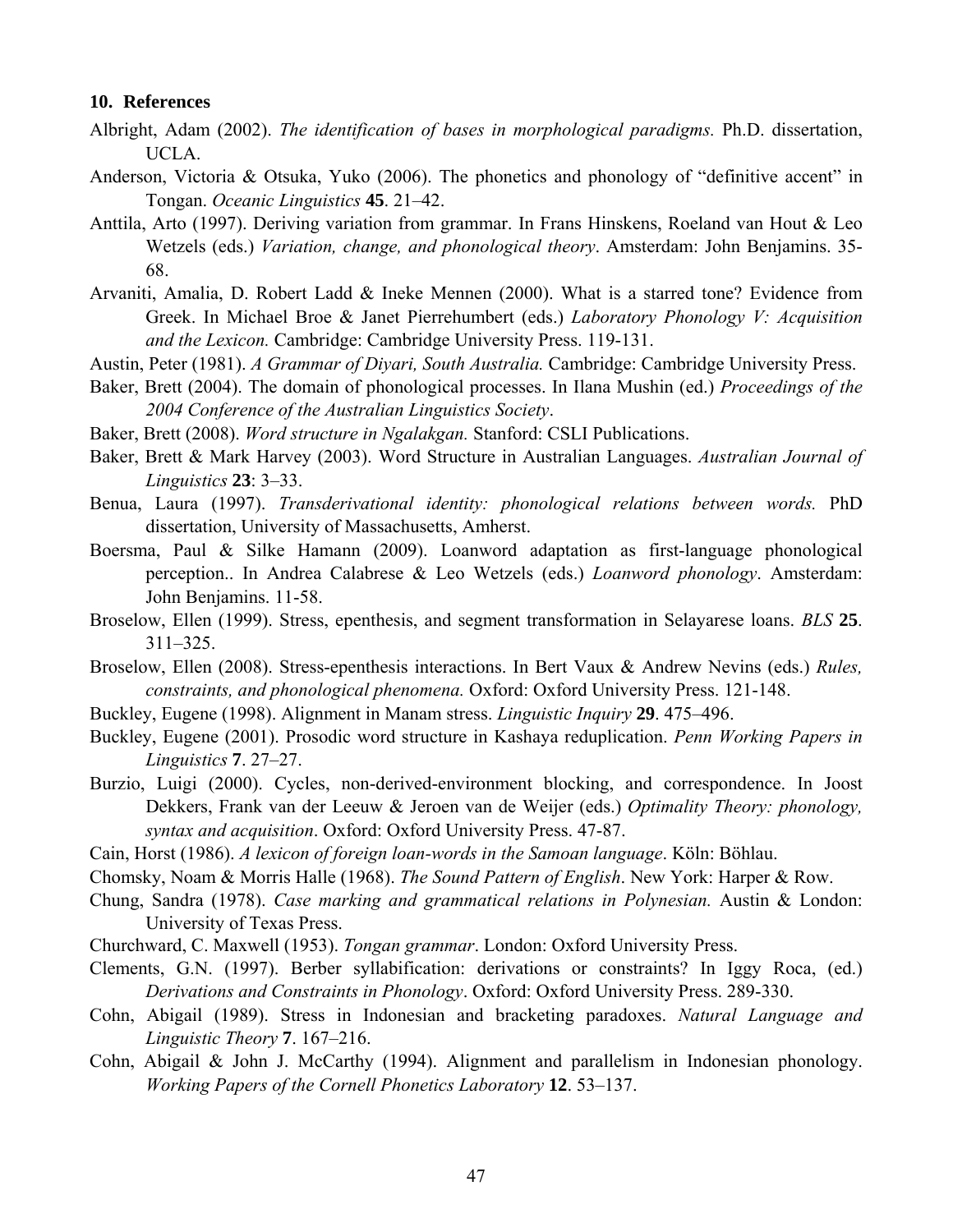- Comrie, Bernard, Martin Haspelmath & Balthasar Bickel (2008). Leipzig glossing rules. Ms, Max Planck Institute for Evolutionary Anthropology and University of Leipzig. www.eva.mpg.de/lingua/resources/glossing-rules.php.
- Crosswhite, Katherine (2001). *Vowel reduction in Optimality Theory.* New York: Routledge.
- Crowhurst, Megan (1994). Prosodic alignment and misalignment in Diyari, Dyirbal, & Gooniyandi: an optimizing approach. *Proceedings of the West Coast Conference on Formal Linguistics* **13**.
- Davies, John (1981). *Kobon*. Lingua Descriptive Studies **3**. Amsterdam: North-Holland Publishing Company.
- De Lacy, Paul (2002). *The formal expression of markedness.* PhD dissertation, University of Massachusetts Amherst.
- Dell, François & Mohamed Elmedlaoui (2002). *Syllables in Tashlhiyt Berber and in Moroccan Arabic*. Dordrecht: Kluwer Academic Publishers.
- Dixon, R. M. W. (1972). *The Dyirbal language of North Queensland.* Cambridge: Cambridge University Press.
- Dixon, R. M. W. (1977a). *A Grammar of Yidiny*. Cambridge: Cambridge University Press.
- Dixon, R. M. W. (1977b). Some phonological rules of Yidiny. *Linguistic Inquiry* **8**. 1–34.
- Dixon, R. M. W. (1988). *A grammar of Boumaa Fijian.* Chicago: University of Chicago Press.
- Ellson, John, Emden R. Gansner, Eleftherios Koutsofios, Stephen C. North & Gordon Woodhull (2004). Graphviz and dynagraph—static and dynamic graph drawing tools. In *Graph drawing software*. Springer-Verlag. 127-148.
- Ethnologue (2005). *Ethnologue: Languages of the World*. 15th edn. Ed. Raymond G. Gordon.
- Hale, Mark, Madelyn Kissock & Charles Reiss (1998). Output-output correspondence in OT. In E. Curtis, J. Lyle, & G. Webster (eds.) *The Proceedings of the West Coast Conference on Formal Linguistics 16*. Stanford, CA: CSLI. 223-236.
- Hargus, Sharon (1988). *The Lexical Phonology of Sentani*. New York & London: Garland Publishing Inc.
- Hayes, Bruce (1995). *Metrical Stress Theory: principles and case studies*. Chicago: University of Chicago Press.
- Hayes, Bruce, Bruce Tesar & Kie Zuraw (2003). OTSoft 2.1. Software, www.linguistics.ucla.edu/people/hayes/otsoft/
- Homer, Vincent (2007a). Samoan stress. Ms, University of California, Los Angeles.
- Homer, Vincent (2007b). The suffixes -a and -ina.. Ms, University of California, Los Angeles.
- Inkelas, Sharon (1989). *Prosodic Constituency in the Lexicon*. Stanford University.
- International Phonetic Association (1999). Handbook of the International Phonetic Association: A Guide to the Use of the International Phonetic Alphabet. Cambridge University Press.
- Ito, Junko & Armin Mester (1992). Weak layering and word binarity. Ms, University of California, Santa Cruz.
- Kager, René (1997). Generalized alignment and morphological parsing. *Rivista di Linguistica* **9**. 245– 282.
- Kenstowicz, Michael (1995). Cyclic vs. non-cyclic constraint evaluation. *Phonology* **12**. 397–436.
- Kenstowicz, Michael (1997). Quality-sensitive stress. *Rivista di Linguistica* **9**. 157–187.
- Kenstowicz, Michael (2007). Salience and similarity in loanword adaptation: a case study from Fijian. *Language Sciences* 29. 316-340.
- Kiparsky, Paul (1983). Word formation and the lexicon. In F. Ingemann (ed.) *Proceedings of the Mid-America Linguistics Conference*. Lawrence: University of Kansas. 3-29.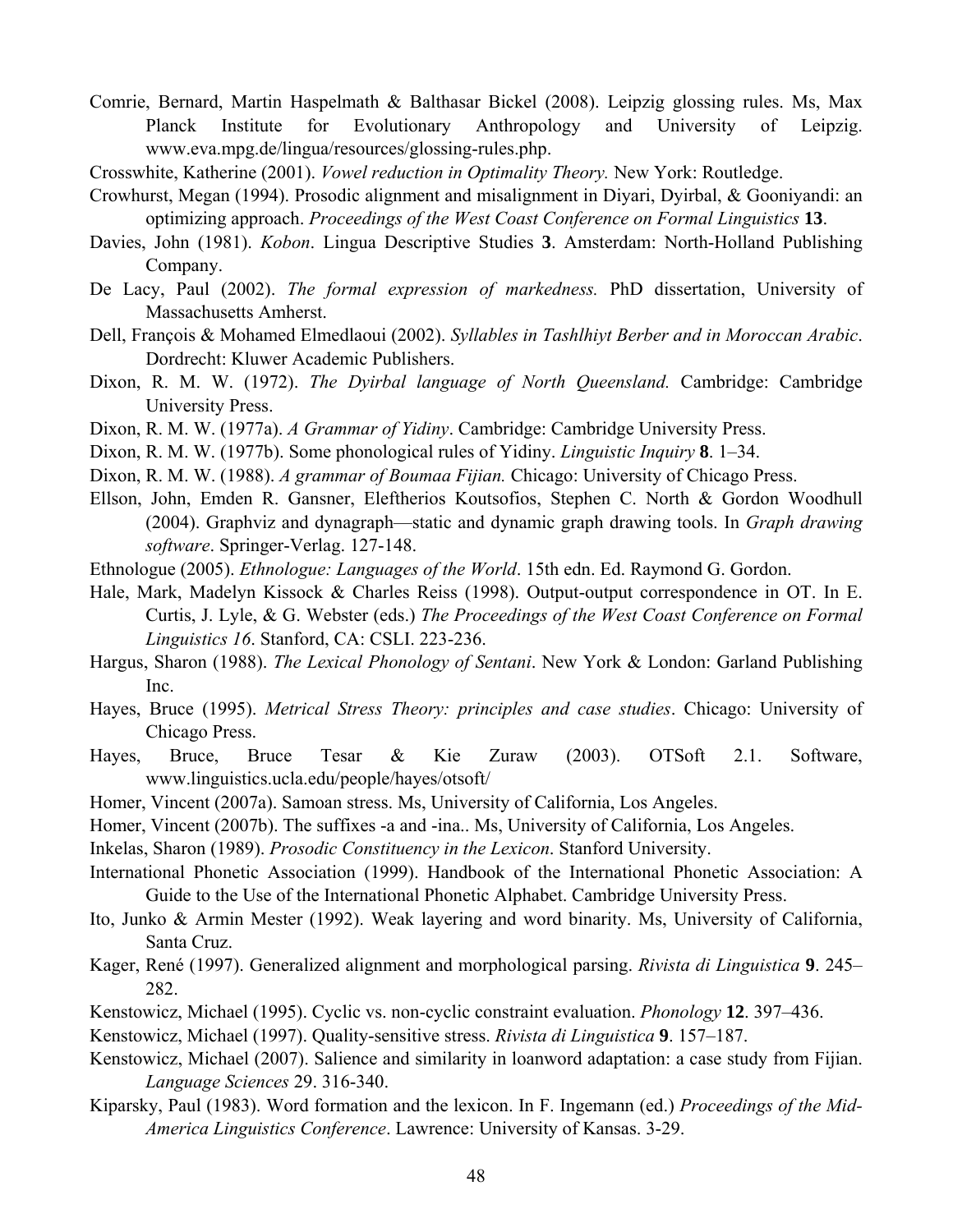- McCarthy, John J (2000). The Prosody of Phase in Rotuman. *Natural Language and Linguistic Theory* **18**. 147–197.
- McCarthy, John J & Alan Prince (1993). *Prosodic morphology I: constraint interaction and satisfaction.* Ms, University of Massachusetts, Amherst & Rutgers University.
- McCarthy, John J & Alan Prince (1994). Two lectures on Prosodic Morphology (Utrecht, 1994). Part I: Template form in Prosodic Morphology. Part II: Faithfulness and reduplicative identity. Ms., Amherst, Mass. and New Brunswick, NJ.
- McCarthy, John J & Alan Prince (1995). Faithfulness and reduplicative identity. *University of Massachusetts Occasional Papers in Linguistics* **18**: *Papers in Optimality Theory*. 249-384.
- Milner, G. B. (1993). *Samoan Dictionary: Samoan-English, English-Samoan.* Polynesian Press.
- Mosel, Ulrike & Even Hovdhaugen (1992). *Samoan reference grammar*. London & Tromso: Oxford University Press.
- Nash, David (1980). *Topics in Warlpiri Grammar*. PhD dissertation, MIT.
- Nespor, Marina & Irene Vogel (1986). *Prosodic Phonology*. Dordrecht: Foris.
- OED (1989). *Oxford English Dictionary*. Second edition, online version. www.oed.com.
- Peperkamp, Sharon (1997). *Prosodic words.* The Hague: Holland Academic Graphics.
- Pierrehumbert, Janet B. & Shirley A. Steele. (1989). Categories of tonal alignment in English. *Phonetica* 46, 181-196.
- Poser, William (1985). Cliticization to NP and Lexical Phonology. *WCCFL* **4**. 262-272.
- Poser, William (1989). The Metrical Foot in Diyari. *Phonology* **6**. 117–148.
- Prince, Alan (1983). Relating to the grid. *LI* **14**. 19–100.
- Prince, Alan & Paul Smolensky (1993). *Optimality Theory: constraint interaction in generative grammar.* Ms, Rutgers University & University of Colorado, Boulder. Published 2004, Malden, Mass. & Oxford: Blackwell.
- Rice, Keren (1989). *A grammar of Slave*. Berlin, New York: Mouton de Gruyter.
- Rice, Keren (1992). On deriving rule domains: the Athapaskan case. In Dawn Bates (ed.) *Proceedings of the Tenth West Coast Conference on Formal Linguistics*. Stanford: CSLI. 417-430
- Schütz, Albert J. (1978). English loanwords in Fijian. In Albert J. Schütz (ed.) *Fijian language studies: borrowing and pidginization (Bulletin of the Fiji Museum 4).* Suva: Fiji Museum. 1-50.
- Schütz, Albert J. (1985). *The Fijian language.* Honolulu: University of Hawaii Press.
- Schütz, Albert J. (1999). Fijian accent. *Oceanic Linguistics* **38**. 139–151.
- Scott, N. C. (1948). A Study in the Phonetics of Fijian. *Bulletin of the School of Oriental and African Studies* **12**. 737–752.
- Selkirk, Elisabeth (1978). On prosodic structure and its relation to syntactic structure. In T. Fretheim (ed.) *Nordic Prosody* (Vol. 2). Trondheim: TAPIR. 111-140.
- Selkirk, Elisabeth (1980). Prosodic domains in phonology: Sanskrit revisited. In Mark Aronoff, Mary-Louise Kean (eds.) *Juncture*. Saratoga, CA: Anma Libri. 107-129
- Selkirk, Elisabeth (1995). The prosodic structure of function words. *University of Massachusetts occasional papers: papers in Optimality Theory.* 439-470.
- Siegel, Dorothy (1974). *Topics in English Morphology*. PhD dissertation, MIT.
- Taumoefolau, Melanaite (2002). Stress in Tongan. In Andrea Rackowski & Norvin Richards (eds.) *Proceedings of AFLA 8: the Eighth Meeting of the Austronesian Formal Linguistics Association*.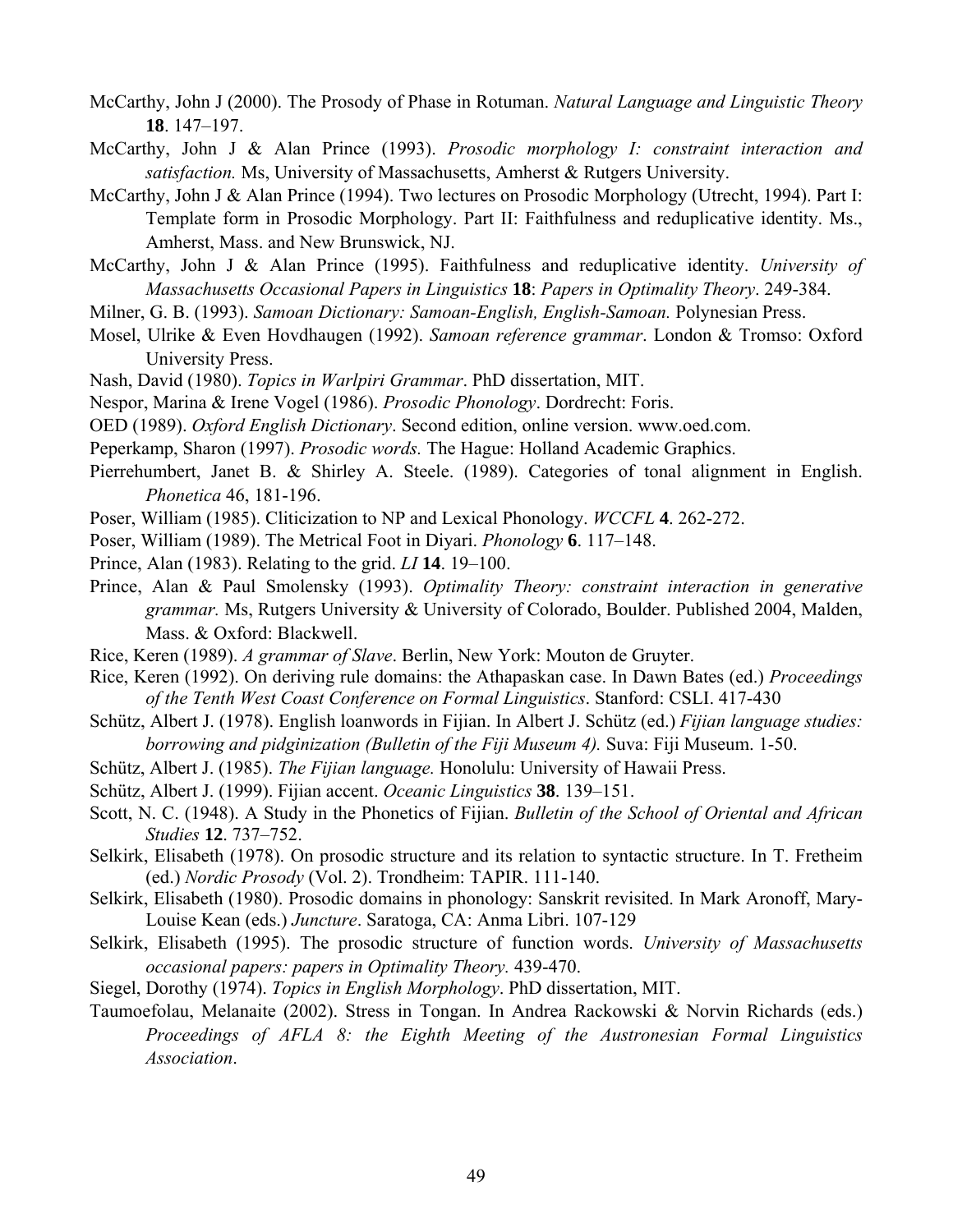# **11. Appendix: Elicitation results for VVa# words**

| morph-<br>ology | $VVV$        | antepen. stress                    | <i>penult stress</i>                | offer antepen., (& reject pen.) | offer antepen., accept pen.<br>after prompting | offer antepen. and pen. | offer pen., accept antepen.<br>after prompting | offer pen., ,  (& reject<br>antepen.) | not elicited , reject word, or<br>antepenult is long |                   |
|-----------------|--------------|------------------------------------|-------------------------------------|---------------------------------|------------------------------------------------|-------------------------|------------------------------------------------|---------------------------------------|------------------------------------------------------|-------------------|
| Mono            | /aia/        | (màː)(nái)a                        | $\ast$                              | $\boldsymbol{7}$                |                                                |                         |                                                |                                       |                                                      | 'nice'            |
| Mono            | /aia/        | (mái)a                             | $\ast$                              | $\sqrt{6}$                      |                                                |                         |                                                |                                       | $\boldsymbol{l}$                                     | '(emphasis)'      |
| Mono            | /aua/        | (máu)a                             | $\ast$                              | $\boldsymbol{7}$                |                                                |                         |                                                |                                       |                                                      | 'catch, get'      |
| Mono            | $/au$ a      | (táu)a                             | $\ast$                              | $\overline{7}$                  |                                                |                         |                                                |                                       |                                                      | 'war'             |
| Mono            | /aea/        | (máe)a                             | $\ast$                              | $\boldsymbol{7}$                |                                                |                         |                                                |                                       |                                                      | 'rope'            |
| Mono            | /aea/        | (váe)a                             | $\ast$                              | 6                               |                                                |                         |                                                |                                       | $\boldsymbol{l}$                                     | 'Vaea             |
|                 |              |                                    |                                     |                                 |                                                |                         |                                                |                                       |                                                      | Mountain'         |
| Mono            | /aoa/        | (láo)a                             | $\ast$                              | $\boldsymbol{7}$                |                                                |                         |                                                |                                       |                                                      | 'house of orator' |
| Mono            | /aoa/        | (táo)a                             | $\ast$                              | $\overline{7}$                  |                                                |                         |                                                |                                       |                                                      | 'Taoa' (place)    |
| $erg. -a$       | $/ai+a/$     | ta(lái)-a                          | $(t\hat{a}la)(i-a)$                 | $\mathbf{1}$                    | $\overline{c}$                                 | $\sqrt{2}$              |                                                | $\mathbf{1}$                          | $\boldsymbol{l}$                                     | 'open-erg'        |
| $erg. -a$       | $/ai+a/$     | va(?ái)-a                          | $?(\text{và2a})-(i-a)$              | 6                               | $\mathbf{1}$                                   |                         |                                                |                                       |                                                      | 'look-erg'        |
| erg. - a        | $/ai+a/$     | (fái)-a                            | $fa(i-a)$                           | $\mathbf{1}$                    | 6                                              |                         |                                                |                                       |                                                      | 'do-erg'          |
| $erg. -a$       | $/au+a/$     | (máu)-a                            | $ma($ ú-a $)$                       | 4(1)                            |                                                | $\overline{2}$          |                                                |                                       |                                                      | 'get-erg'         |
| $erg. -a$       | $/au+a/$     | (fáu)-a                            | $fa($ ú-a $)$                       |                                 | $\overline{2}$                                 |                         | $\mathbf{1}$                                   | $\overline{4}$                        |                                                      | 'construct-erg'   |
| $erg. -a$       | $/au+a/$     | (láu)-a                            | $la($ ú-a $)$                       |                                 |                                                | $\mathbf{1}$            | $\overline{2}$                                 | $\overline{4}$                        |                                                      | 'call out-erg'    |
| $erg. -a$       | $/eu+a/$     | $?$ (séu)-a                        | $se($ ú-a $)$                       |                                 |                                                |                         | $\mathbf{1}$                                   | 5(1)                                  |                                                      | 'steer-erg'       |
| $erg. -a$       | $/eu+a/$     | $\ast$                             | $te($ ú-a $)$                       |                                 |                                                |                         |                                                | 6(1)                                  |                                                      | 'put away-erg'    |
| $erg. -a$       | $/ou+a/$     | $\ast$                             | $f_0(\mathbf{u}$ -a)                |                                 |                                                |                         |                                                | 5(1)                                  | $\boldsymbol{l}$                                     | 'challenge-erg'   |
| $erg. -a$       | $/ui+a/$     | $(fiii)$ -a                        | $fu(i-a)$                           |                                 |                                                |                         | $\overline{c}$                                 | 4(1)                                  |                                                      | 'water-erg'       |
| $erg. -a$       | $/ui+a/$     | $(s$ úi)-a                         | $su(i-a)$                           |                                 |                                                |                         | $\overline{2}$                                 | 3(1)                                  | $\cal I$                                             | 'dilute-erg'      |
| $erg. -a$       | $/ui+a/$     | $\ast$                             | $tu(i-a)$                           |                                 |                                                |                         |                                                | 6(1)                                  |                                                      | 'stab-erg'        |
| $erg. -a$       | $/iu+a/$     | $?$ (líu)-a                        | $li(\text{ú-a})$                    |                                 |                                                |                         | $\mathbf{1}$                                   | 3(1)                                  | $\overline{2}$                                       | 'change-erg'      |
| $erg. -a$       | $/iu+a/$     | $\ast$                             | $ti($ ú-a $)$                       |                                 |                                                |                         |                                                | 6(1)                                  |                                                      | 'shark-fish-erg'  |
| $erg. -a$       | $/ae+a/$     | $(tae)-a$                          | $ta($ é-a $)$                       |                                 |                                                |                         | $\overline{2}$                                 | 5                                     |                                                      | 'pick up-erg'     |
| $erg. -a$       | $/ae+a/$     | $\ast$                             | $va(e-a)$                           |                                 |                                                |                         |                                                | 3(2)                                  | $\overline{2}$                                       | 'kick-erg'        |
| $erg. -a$       | $/ao+a/$     | $?<(v\grave{a}o)>(v\acute{a}o)$ -a | $\langle \text{vào}\rangle$ va(ó-a) |                                 |                                                |                         | $\mathbf{1}$                                   | 4(2)                                  |                                                      | 'restrain-erg'    |
| $erg. -a$       | $/ao+a/$     | $(fao)-a$                          | $fa(6-a)$                           |                                 | $\mathbf{1}$                                   | 1                       | 1                                              | $\overline{4}$                        |                                                      | 'snatch-erg'      |
| $erg. -ia$      | $/o+ia/$     | $no(fó-i)a$                        | $(n\delta f)$ - $(ia)$              |                                 |                                                | $\mathbf{1}$            | $\overline{2}$                                 | $\overline{4}$                        |                                                      | 'dwell-erg'       |
| $erg. -ia$      | $/$ a+ia $/$ | se(ná-i)a                          | $(sèna)-(ia)$                       | (1)                             |                                                | $\mathbf{1}$            |                                                | 3(2)                                  |                                                      | 'shine on-erg'    |